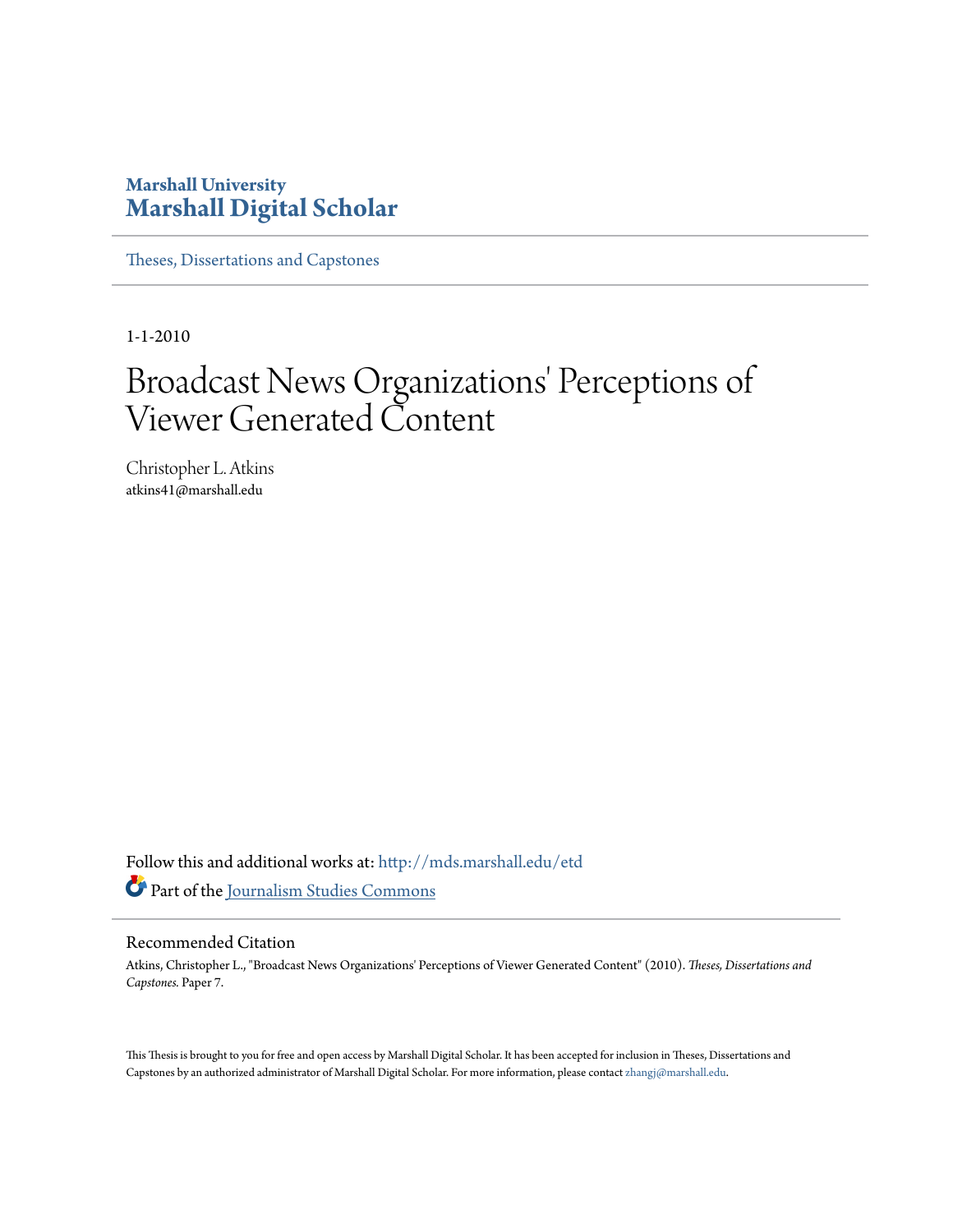### BROADCAST NEWS ORGANIZATIONS' PERCEPTIONS OF VIEWER GENERATED

#### **CONTENT**

A Thesis submitted to

the Graduate College of

Marshall University

In partial fulfillment of

the requirements for the degree of

Master of Arts in Journalism

W. Page Pitt School of Journalism and Mass Communication

By

Christopher L. Atkins

Approved by

Dr. Christopher Swindell, Ph.D. Committee Chairperson

Professor Janet Dooley

Professor Dan Hollis

Marshall University

July 2010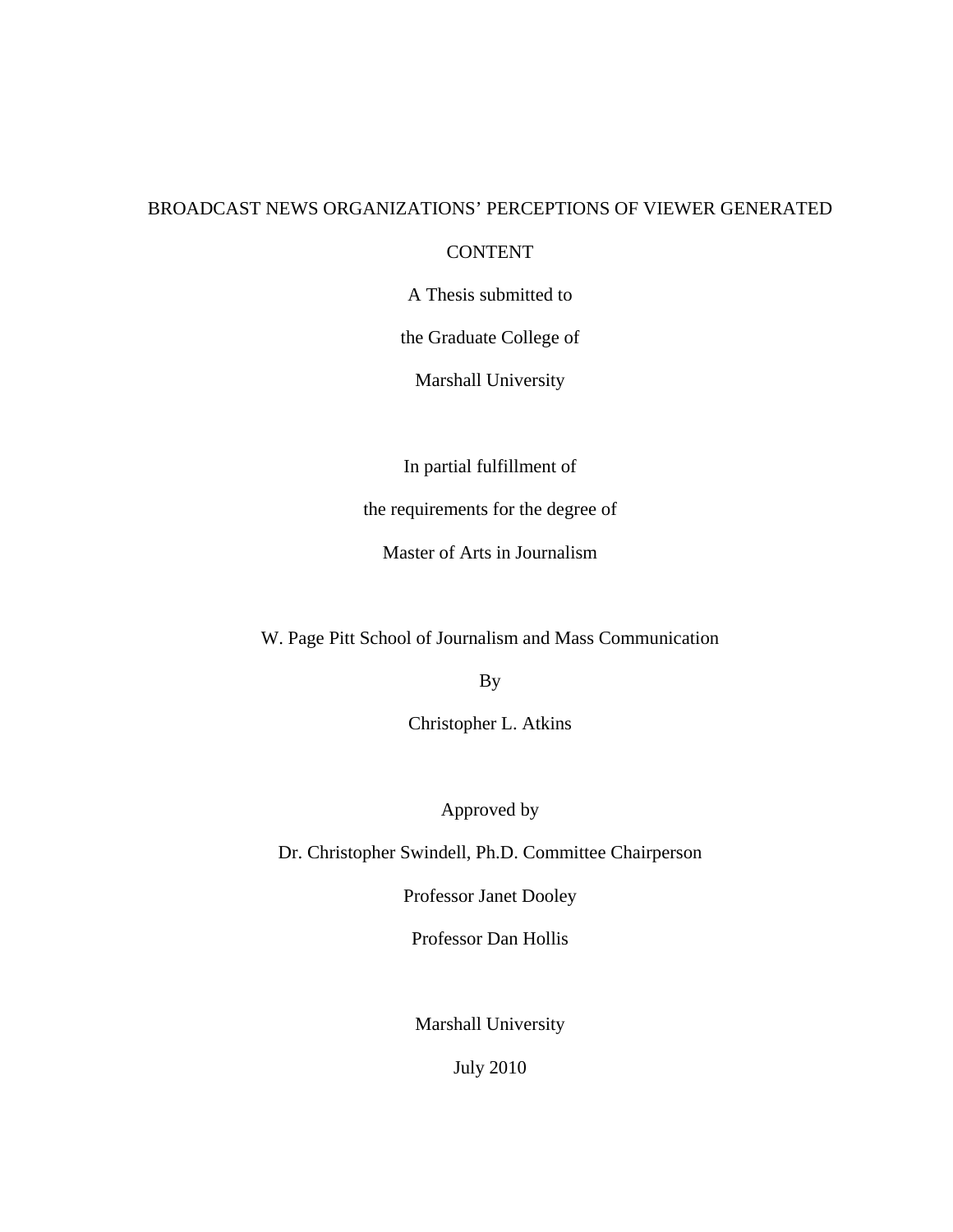## Copyright by

## Christopher L. Atkins

## 2010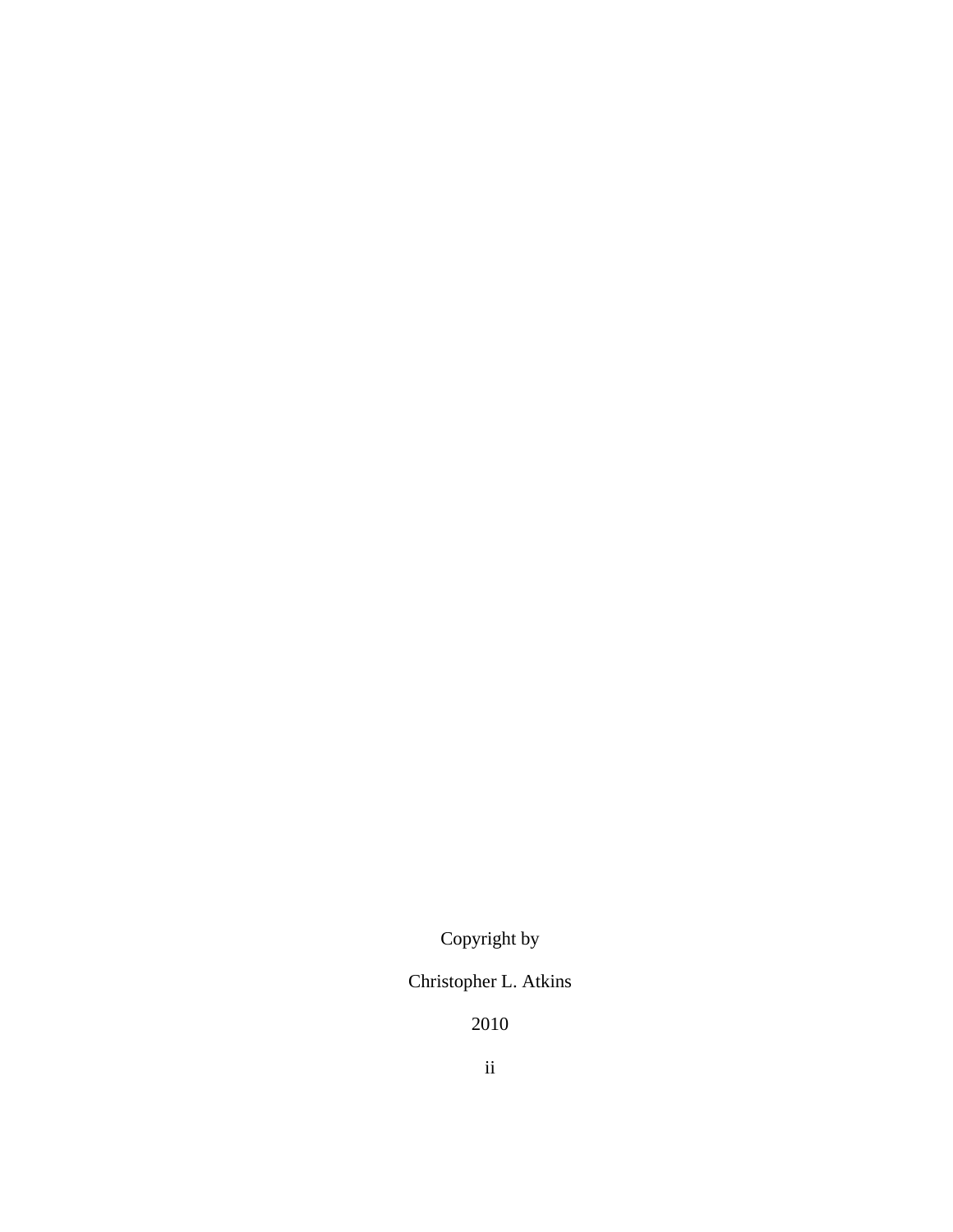|                                            | Page |
|--------------------------------------------|------|
|                                            |      |
| <b>CHAPTER</b>                             |      |
|                                            |      |
|                                            |      |
|                                            |      |
|                                            |      |
|                                            |      |
| TRANSITION INTO BROADCAST AND CABLE NEWS17 |      |
|                                            |      |
|                                            |      |
|                                            |      |
|                                            |      |
|                                            |      |
|                                            |      |
|                                            |      |
|                                            |      |
|                                            |      |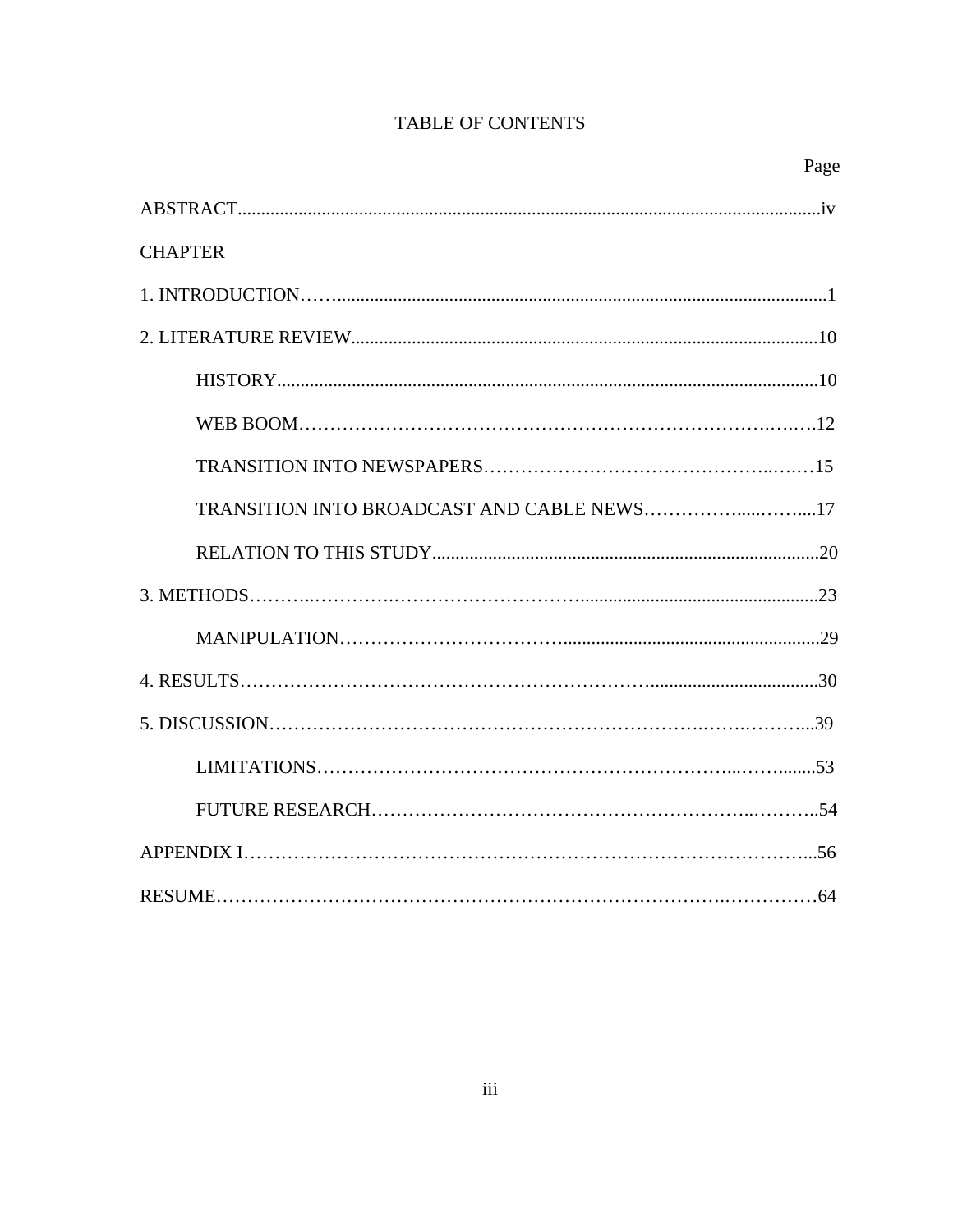#### ABSTRACT

## BROADCAST NEWS ORGANIZATIONS' PERCEPTIONS OF VIEWER GENERATED **CONTENT**

Christopher L. Atkins

Viewer generated content refers to the recent phenomenon of broadcast viewers taking to the streets and creating content for the stations they watch. This study surveys the managers in broadcast news organizations across the country gauging their thoughts and station usage of content produced by their viewers. This study shows how pervasive the use of viewer generated content is in the broadcast news industry today, and how it is utilized by not only some news organizations but by nearly all stations. The phenomenon of viewer generated content is not only widespread but also has broadcast news organizations rethinking the way they consider content. The results of this study will aid not only the broadcast news industry but also viewers on deciding if they should take the time to create content.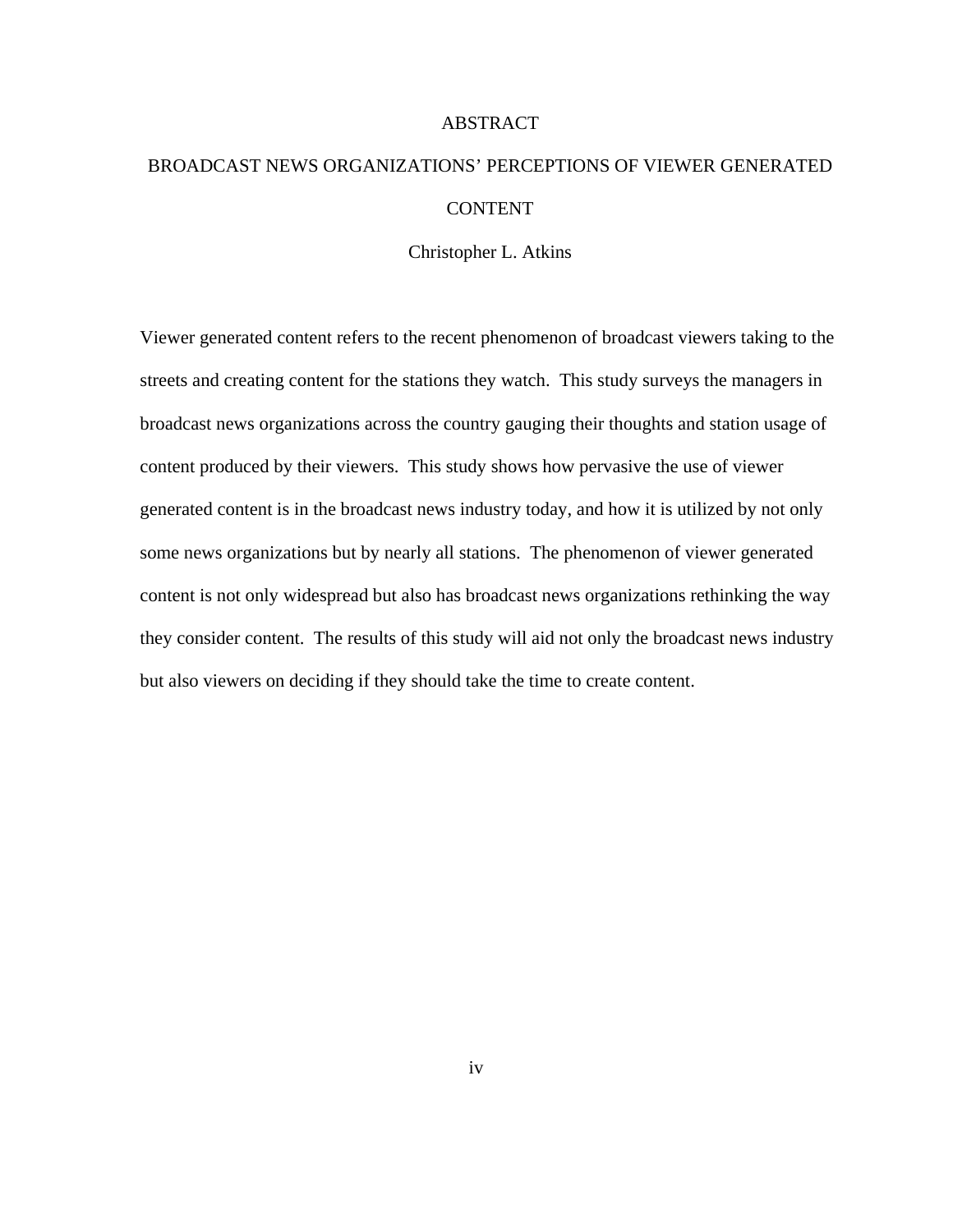#### **INTRODUCTION**

 Consumers are no longer only the users and viewers they were just a few years ago. The term "prosumers" has now been coined to describe them. The term "prosumer," according to dictionary.com, is a combination of the words professional or production and consumer (dictionary.com). The term "prosumer" was coined by author Alvin Toffler in his 1980 book *The Third Wave*. In his book, Toffler predicted that the role of producers and consumers would start to blur and even merge. Although Toffler coined the term, the transition from consumer to content producer was actually mentioned a year earlier in 1979 by Marshall McLuhan and Barrington Nevitt. In their 1972 book *Take Today,* the two suggested, with electric technology, the consumer would become a producer.

Setting terminology aside; the role of users has forever changed, and web formats are changing with them allowing for easier incorporation of the new user. It did not take long for "prosumers" to transition quickly into their new role. In 2006, Time Magazine named YOU person of the year. The article said,

"It's a story about community and collaboration on a scale never seen before. It's about the cosmic compendium of knowledge Wikipedia and the million-channel people's network YouTube and the online metropolis MySpace. It's about the many wresting power from the few and helping one another for nothing and how that will not only change the world, but also change the way the world changes" (Time 2006).

It is an individual making a difference for hundreds—putting their work out there for others to see. Be it comedy or an instructional video, the internet is full of content created by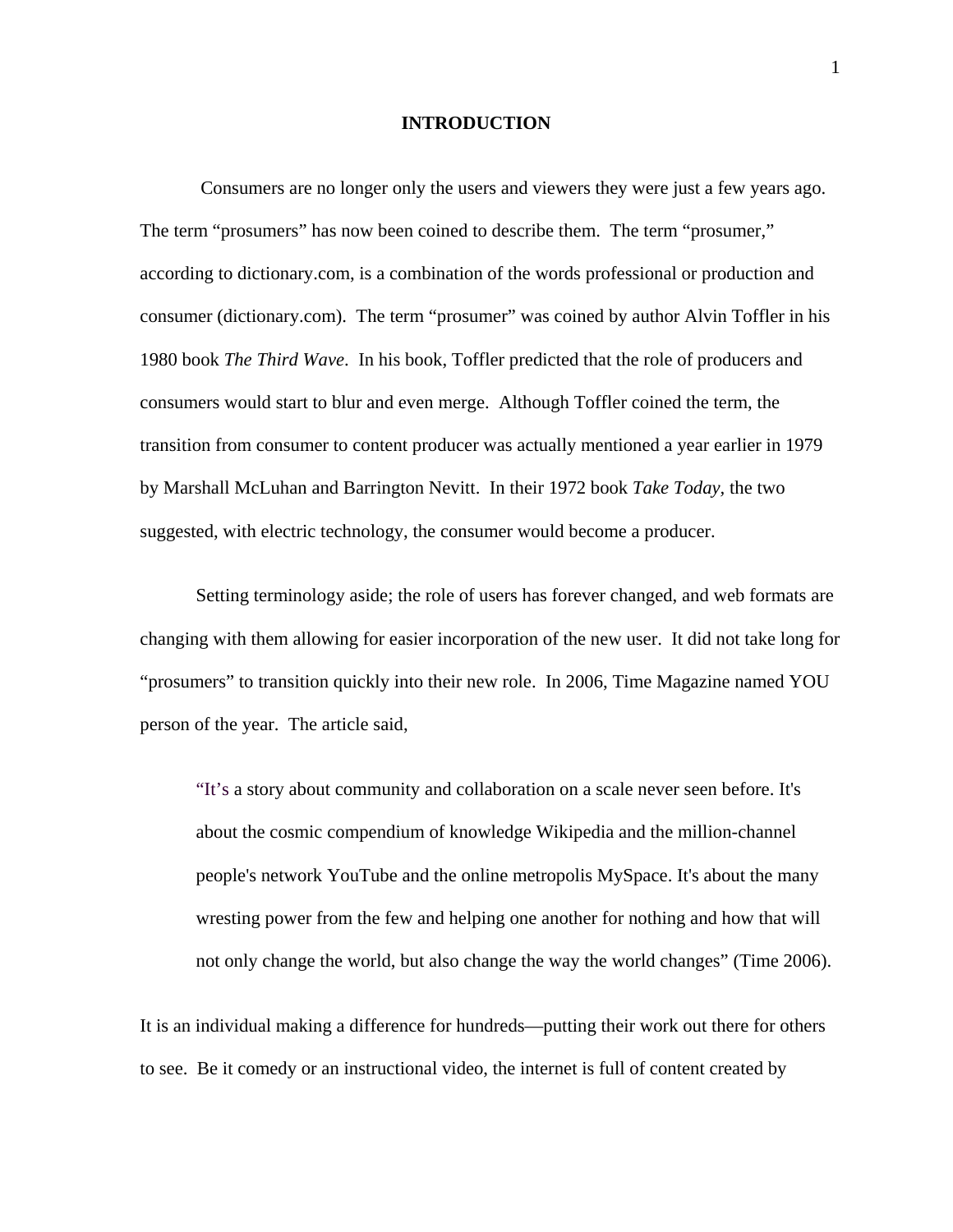people, who were once nothing more than users, including family, even neighbors. These creations have come to be known as user generated content (UGC)—content that was created by a person who at one point was only a user but now is involved in the site to a point they have become a creator of the content they consume.

 "Prosumers" are creating content at a rate that, until this point, was unheard of. A Nielsen/NetRatings 2006 study showed that "five out of the U.S. top ten fastest growing websites from July 2005 to July 2006 were user-generated content sites" (Shao, 2009). YouTube was created in February 2005; since its creation, the site has continued to grow. In 2009, Nielsen announced, "YouTube continued to rank as the No. 1 video Web brand with 5.5 billion total streams in April" (Nielson Reports, 2009). The information from Nielson proves that the UGC era of content is not just a fad, and instead, a phenomenon that is continuing to grow.

During the past five years, the type of content that has been added to UGC sites such as YouTube is providing a boost to their credibility. Virtually all of the 2008 U.S. presidential candidates had advocated their candidacy on YouTube and other UGC sites. The addition of content on UGC sites did not go unnoticed; according to the Nielsen ratings, "On YouTube, Democrats are still dominating in the popularity of their politically-related video content, with 475,000 unique visitors in July, compared to the Republicans' 275,000" (Nielson Reports, 2007).

The power and future value of UGC can be seen in the recent purchase of YouTube by Internet giant Google. Even members of the objective news media worded their article to make it appear as if the \$1.65 billion dollar purchase was a bargain stating, "Internet search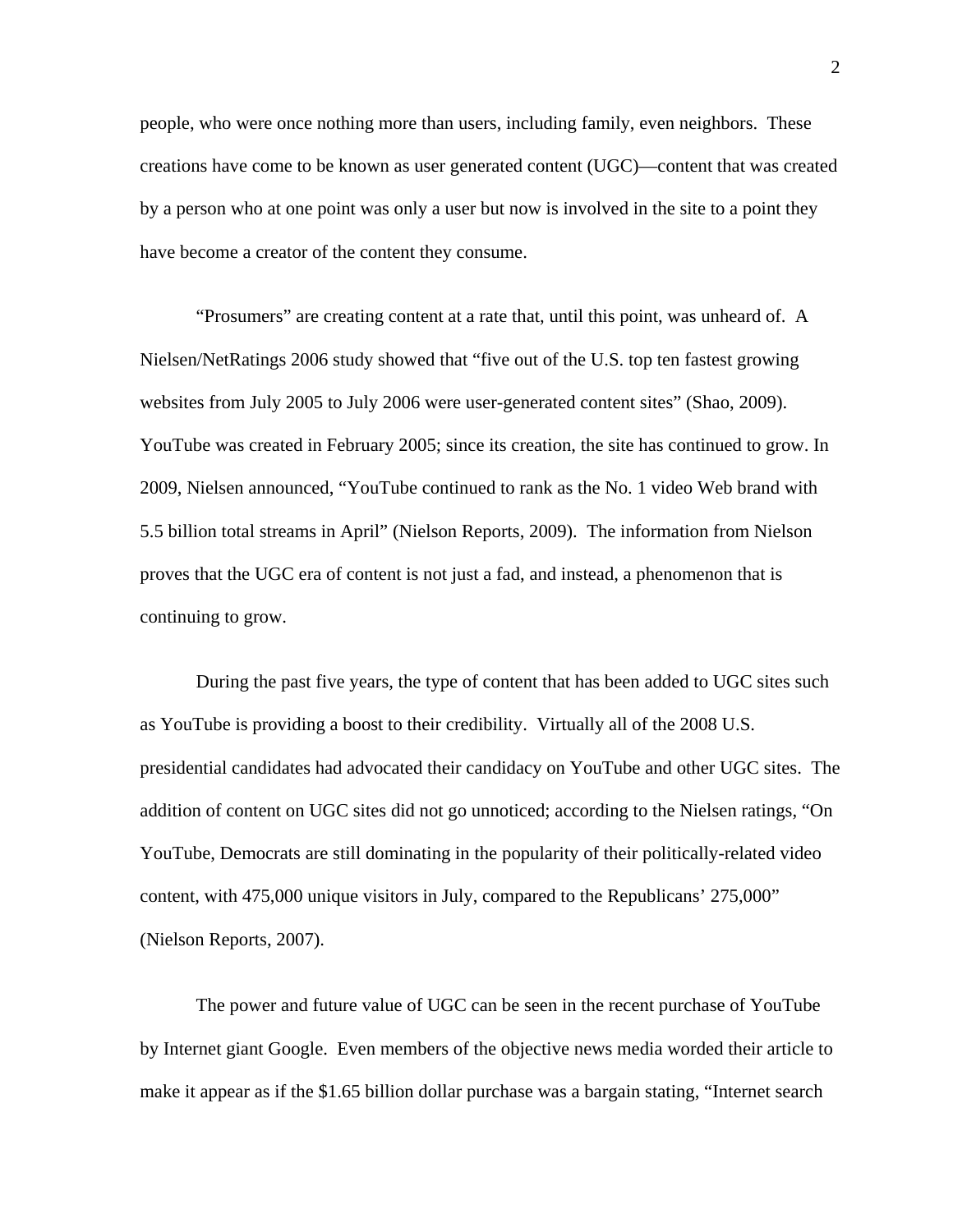leader Google is snapping up YouTube for \$1.65 billion, brushing aside copyright concerns to seize a starring role in the online video revolution" (Associated Press, 2006). YouTube cofounder Chad Hurley said the purchase meant the partnership will give the company the flexibility and resources it needs in order to pursue a goal of building the next-generation platform for serving media worldwide (Associated Press, 2006).

It has been shown that the prosumer does have power, and certain organizations like Google believe there is a future in the UGC phenomenon, but what role will it play in the mainstream media? Prosumers have broken into the mainstream media as their content is published and aired across the nation. Ultimately it will be up to news organizations (and their opinions and perceptions of viewer generated content) to decide if it will remain in the media or if UGC is simply a phenomenon that will pass. The research conducted in this study will seek to answer not only the question of what news organizations think as they receive UGC but also what stations hope to gain from airing UGC.

The move from the keys on the computer onto television sets and the front pages of newspapers worldwide started slowly but has since grown rapidly. The incorporation of individuals into the mainstream media and everyday lives of people continues to gain recognition. Citizen journalism is the name that has been given to the work of everyday people who record video, snap photos, or even tweet live from breaking news or community news events. The British Broadcasting Corporation (BBC) was the first news organization willing to work with this new viewer based content. The BBC hoped that it would be able to harness the power of thousand of citizen journalists who could share their stories of world events. First, it was the Asian Tsunami, then the London bombings—throughout which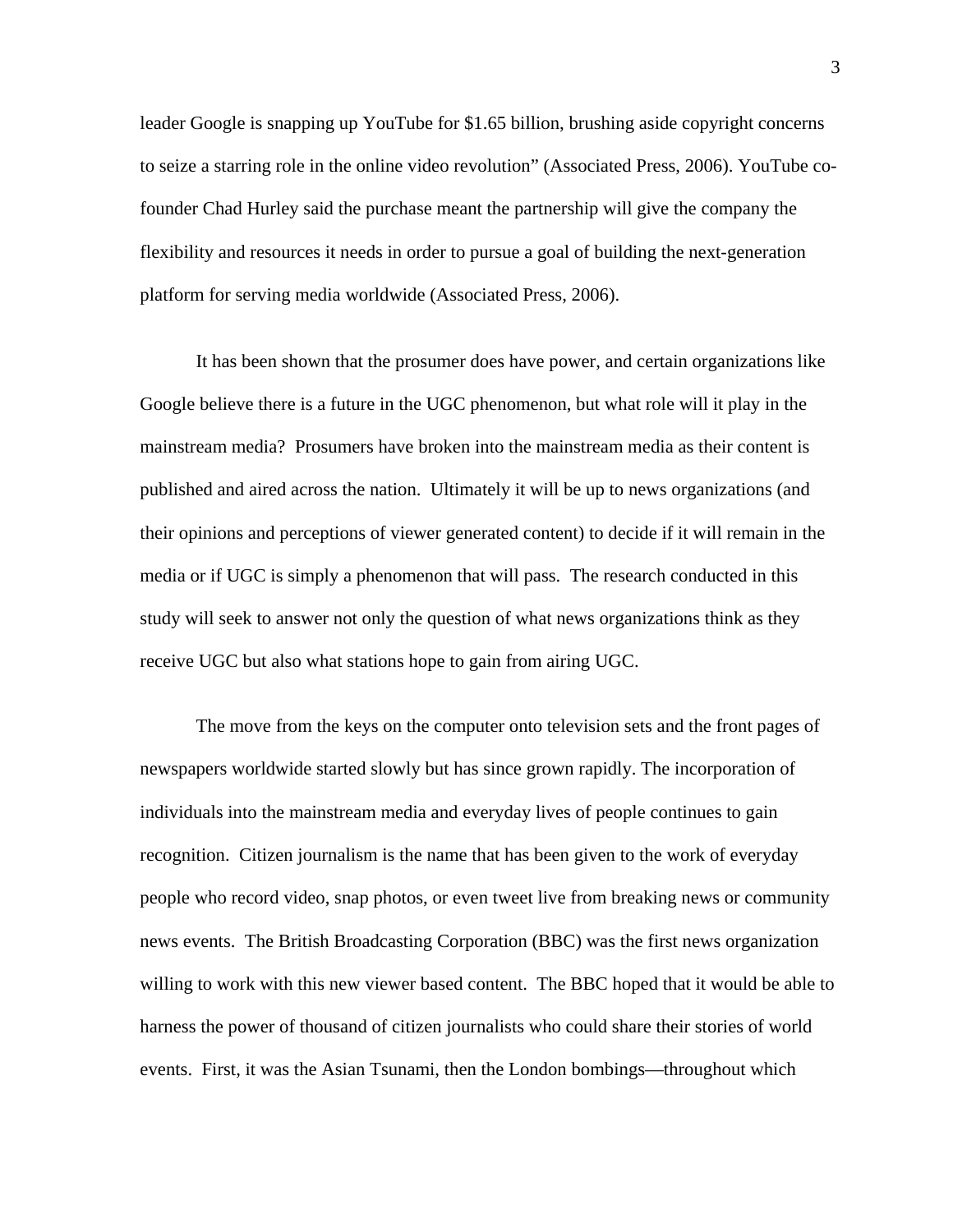citizens made clear to the BBC that millions of people from all over the world wanted to tell what they had seen and done not just what they thought (Eltringham, 2006). In response, the BBC was willing to "risk" valuable resources on the work of citizen journalists. The risk paid off in just a few days when scaffolding on a building in Milton Keynes collapsed. "Within minutes a trickle then a flood of pictures of the incident came into our inbox. While others were left with maps of the area, News 24 was able to show scores of images of the wreckage" (Eltringham, 2006). In response to this incident, the BBC quickly dedicated even more resources, doubling the initial small team of three producers to a team of six, allowing for quicker filtering. Furthermore, their hours were also expanded to allow for a better flow and intake of more information, more often.

The BBC's early move to UGC quickly proved that the information from some could prove helpful. According to the BBC's Assistant Editor of Interactivity, Mathew Eltringham, two things are clear:

"the more user generated content we publish, the more we get sent—the demand from our viewers, listeners and readers to participate, debate and comment is growing every day. Secondly that user generated content is not a 'cheap alternative' to conventional, traditional journalism" (Eltringham, 2006).

The BBC is now trying to take advantage of the full range of user-generated services provided, as long as it fulfills the organizations' public purposes and can match the standards that the users expect of the BBC's presence on the Internet. The current study supports the case that the BBC best outlines the future of UGC, and the overall news organizations' perceptions of the UGC that they receive. Not all content will be worthwhile, like the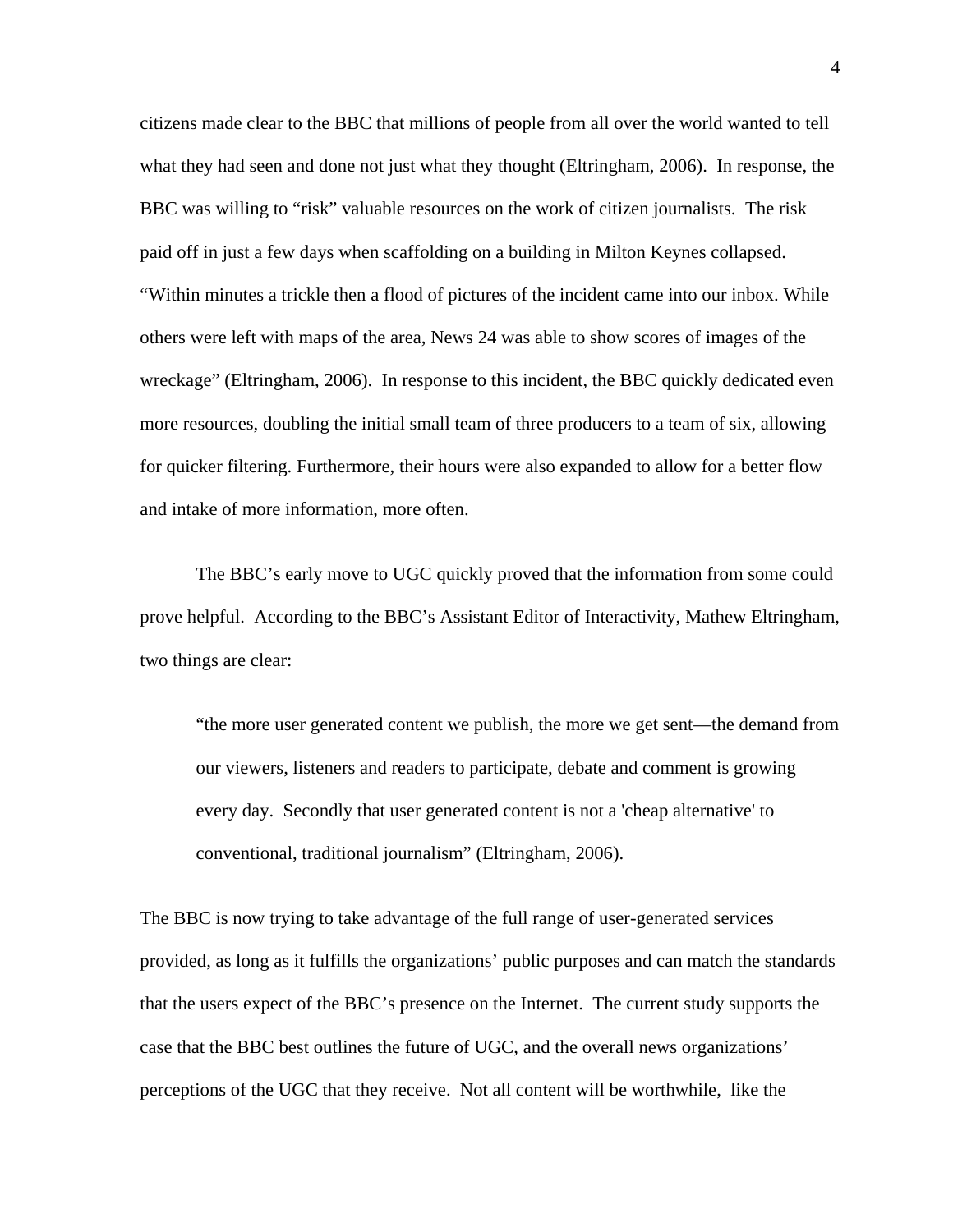millions of people world-wide who wanted to share what they had seen or done in the relation to the Asian Tsunami or the bombings in London. Not everything will serve a purpose for the news organization, but it will be on those specific occasions, such as the incident with the scaffolding, that a station willing to incorporate UGC will become the dominant station.

 As shown with the usage of UGC by the BBC, large news organizations are more than willing to incorporate this form of content into their product. However, an understanding of how news organizations work and if the size of the news organization has any impact on their usage of UGC is needed. News markets in the United States are based on population and ranked 1 to 210. Although population is the determining factor for how large a market is, there is a difference in both resources and money allocated to organizations that operate in areas of large populations as opposed to those in smaller populations. Therefore it would be important to note if there is a difference in the usage of UGC used in the different markets and if that amount changes based on the resources and money provided to a news organization.

 Another important element of UGC that news organizations need to understand is the theories associated with UGC and its use. The primary theory that UGC is based on is Jay Blumler and Eli Katz's Uses and Gratifications Theory. Blumler and Katz presume audiences consciously choose the medium that could best fulfill their needs, and that they are able to recognize their reasons for making media choices (Blumler & Katz, 1974). Citizen journalists who create content are fulfilling their own needs and gratification, meaning they gain the gratification desired; by the same token, stations in a ratings race should consider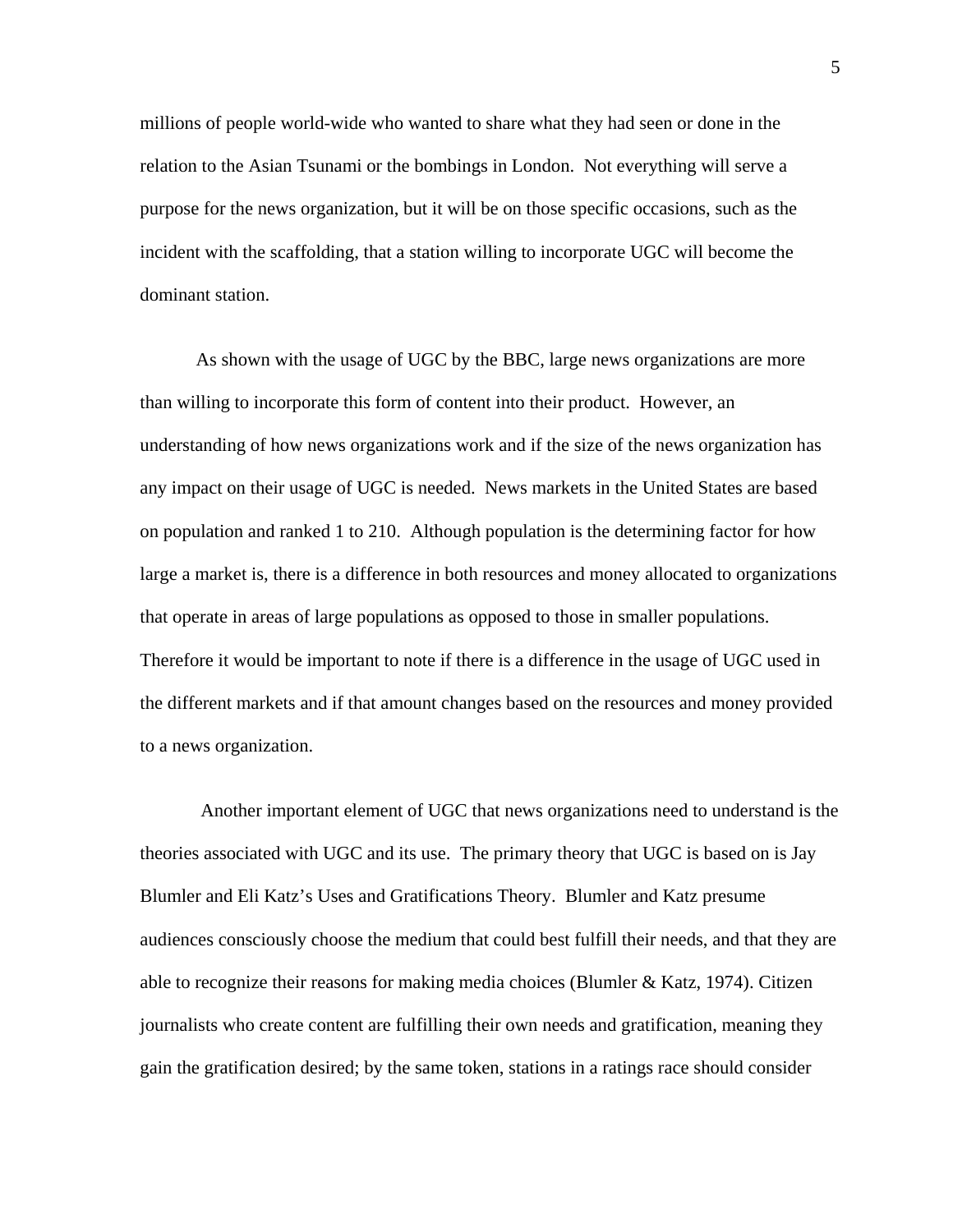using UGC—if the theory often associated with UGC is correct and stations are willing to incorporate their viewers' content, then the theory suggests viewers will continue to come back for more information as the station will best be meeting their needs. The viewers/readers/users are the key to sustainable journalism. If the product being offered to the public is not deemed sufficient the uses and gratifications theory argues that the users will turn to another source for the information. The theory puts pressure on journalists and the new industry in general to give the viewers what they want and when they want it to be successful in the news industry.

 Perhaps, to fully understand the Uses and Gratifications Theory a look at newspapers would be helpful. Newspapers have been "changing" for years to try to give their readers what they want, and a lot has changed. One study conducted by the Pew Research Center's Project for Excellence in Journalism shows,

"Papers both large and small have reduced the space, resources and commitment devoted to a range of topics. At the top of that list, nearly two thirds of papers surveyed have cut back on foreign news, over half have trimmed national news and more than a third have reduced business coverage. In effect, America's newspapers are narrowing their reach and their ambitions and becoming niche reads" (The Changing Newsroom, 2008).

The face of news in the newspaper industry is changing every day, and that change is obvious. There are several reasons for the change including workforce cuts, less space, and a new generation of reporters. Although the industry is changing before their eyes, news editors agree that their product is getting better. "Editors still sense that their product is improving, not worsening. Fully 56% think their news product is better than it was three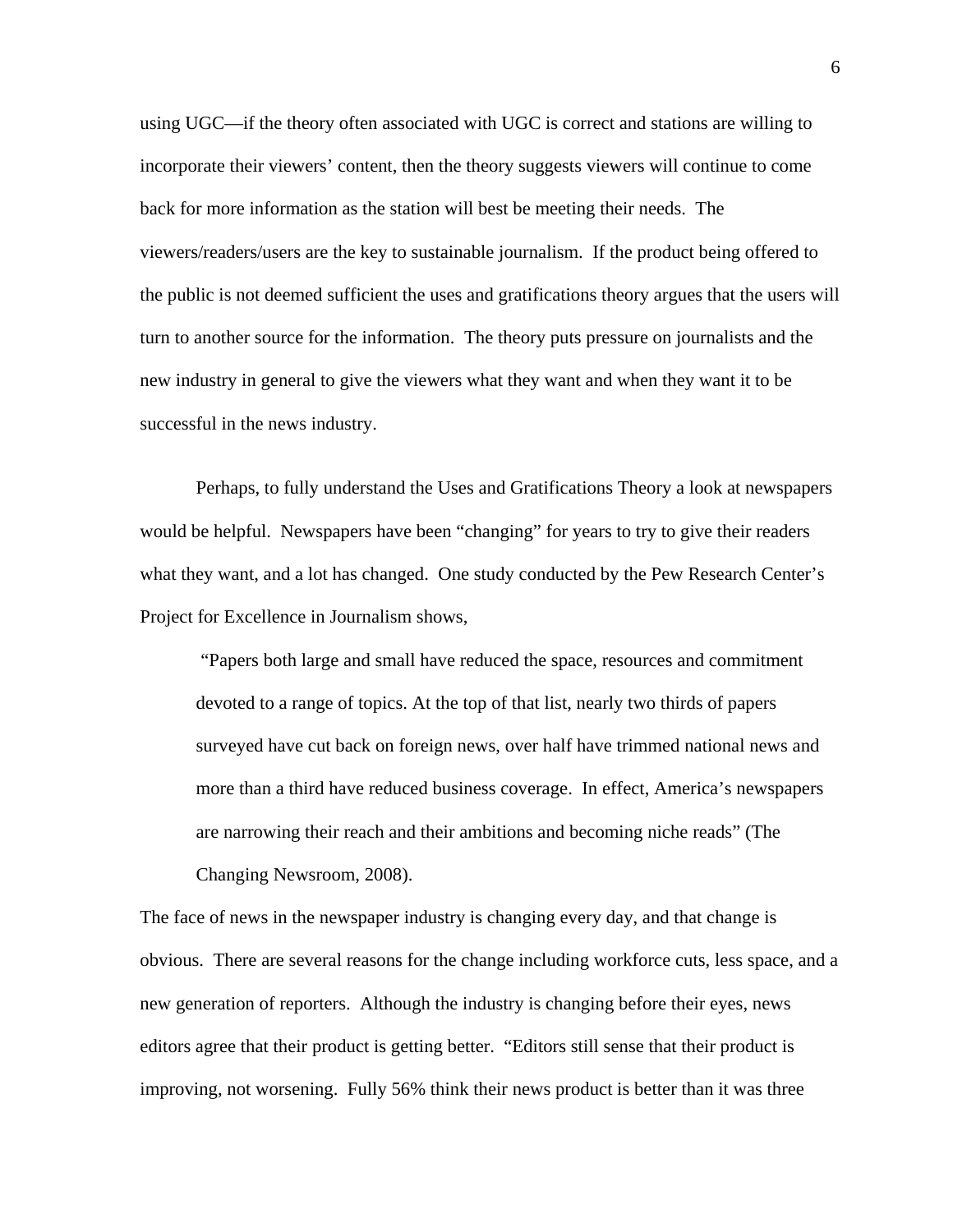years earlier" (The Changing Newsroom, 2008). The study performed by the Pew Center is based on interviews at newspapers in 15 different cities from four distinct regions of the country and a survey of senior news executives from 259 newspapers.

 Another theory not as widely associated with the subject of UGC that is nonetheless relevant is Media Dependency Theory. Sandra Ball-Rokeach and Melvin DeFleur (1976) theorize that the more dependent an individual is on the media for having his or her needs fulfilled, the more important the media will be to that person. Combining the media dependency theory with the U&G theory described earlier it is possible for stations not only to fulfill the needs of their viewers by incorporating UGC, but also to continue to keep the viewers they gain. It is important to remember people use the media for many reasons. Information, entertainment, and parasocial relationships are just a few of them (Littlejohn, 1999). Media Dependency Theory says the more a person becomes dependent on the media to fulfill these needs, the more important the media will become to the individual. The media will also have much more influence and power over that individual. Considering Media Dependency Theory, stations should strongly consider using UGC not only to fulfill the uses and gratifications of their viewers but also to hold onto those new viewers once they start watching.

The future of UGC relies on people to create content because without content there would be no UGC, and the phenomenon could be interpreted as just a fad. To ensure that the current study is worthwhile, it must be argued that the public will continue to produce its own content. A 2006 Pew study shows, "Forty-eight million American adults have contributed some form of user-generated content on the Internet. That's 35 percent of Internet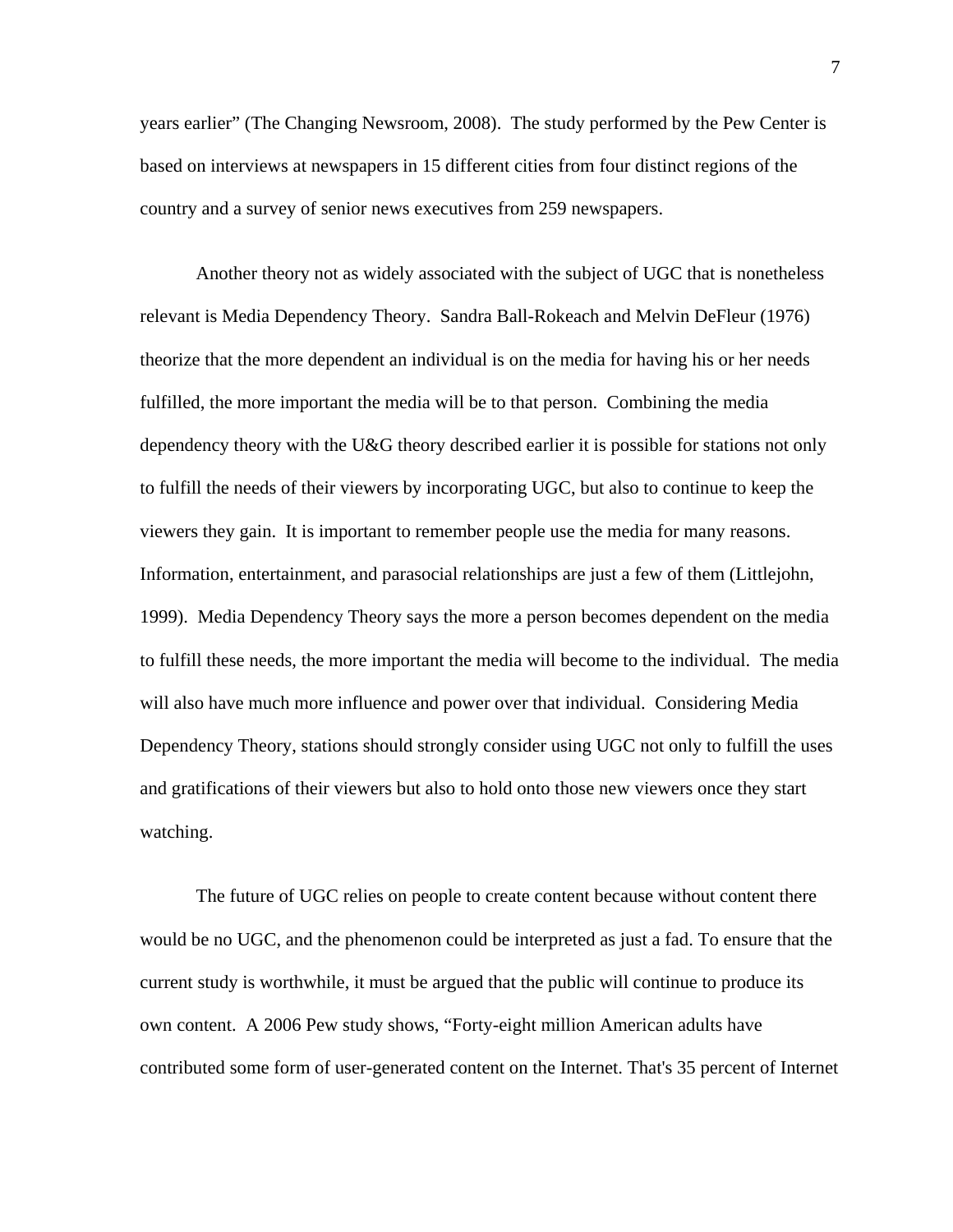users" (Burns, 2006). Possibly more important than the 35 percent of internet users who have participated in UGC is, "fifty-one percent of respondents under the age of 30 have posted some sort of content on the Web" (Burns, 2006). The people who participate in the creation and submission of UGC are those who will continue to participate in years to come. As people continue to produce content, websites and news organizations will continue to find new ways to incorporate their work.

The Society of Professional Journalists, which was founded in 1909, "is the nation's most broad-based journalism organization, dedicated to encouraging the free practice of journalism and stimulating high standards of ethical behavior" (About the Society). The SPJ is even recognizing the change that the journalism industry is undergoing. "They're gaining momentum in the media community and changing the way news is reported and delivered, as well as how community members view the world around them" (About the Society). The Society of Professional Journalists looks at the citizen journalism phenomenon as positive because there is more information coming to light. The rising number of citizen journalists is forcing organizations such as the SPJ to offer new services that are not only for the professional but also for the citizen journalists of the world.

"Through its Citizen Journalism Academy, SPJ seeks to help everyone wanting to practice journalism to do so accurately, ethically and fairly. The Society aims to help participants understand how responsible practices could increase their reach and help them have strong journalistic reputations within their communities and around the world" (Citizen Journalism Academy).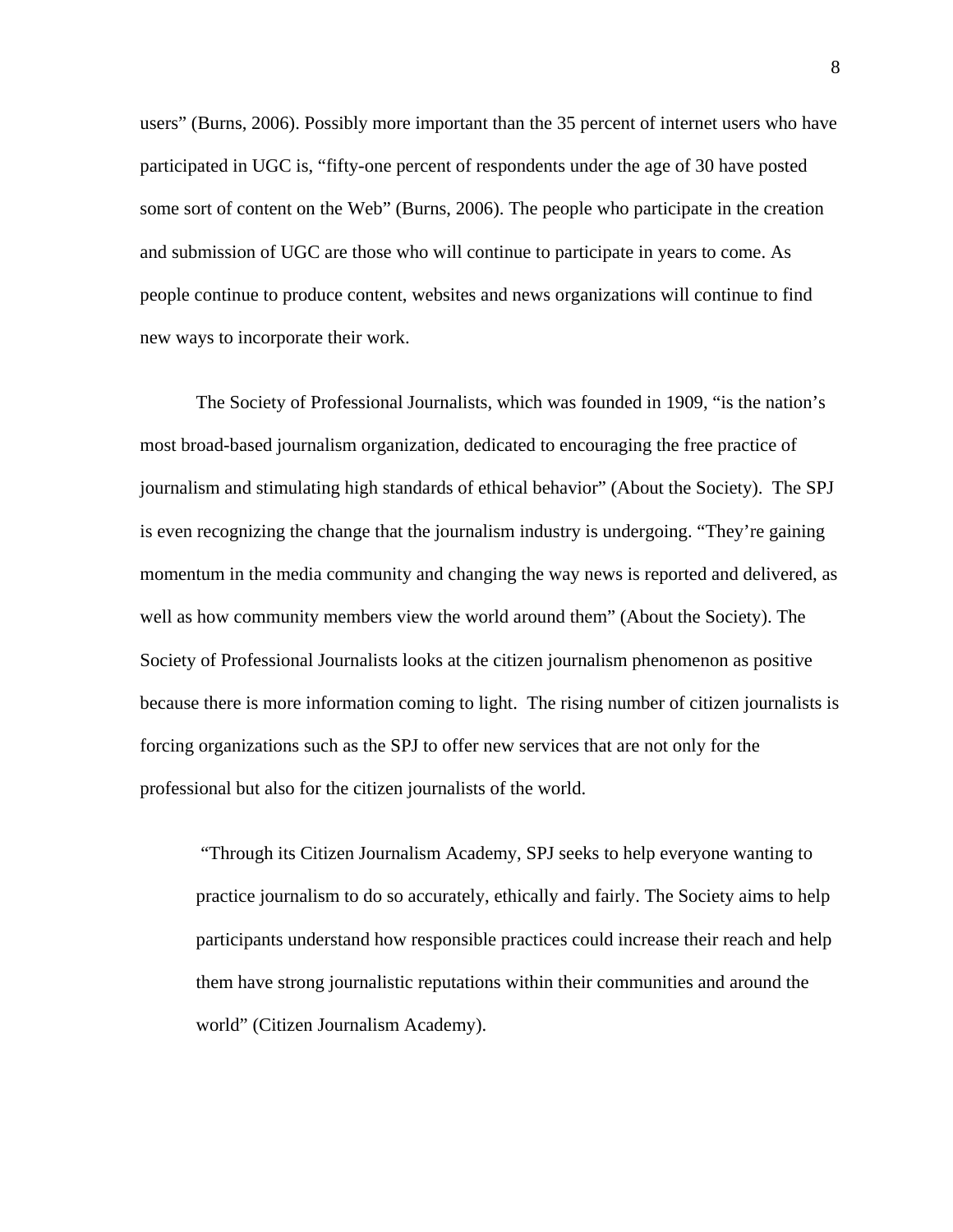With professional news resources recognizing the growing number of citizen journalists in the world it confirms the news industry is forever changed. The citizen journalist is alive and well. News agencies are continuing to change the way they receive and incorporate citizen journalists into their content, and as user generated content continues to gain support and recognition news agencies will continue looking at options to use the content in different ways.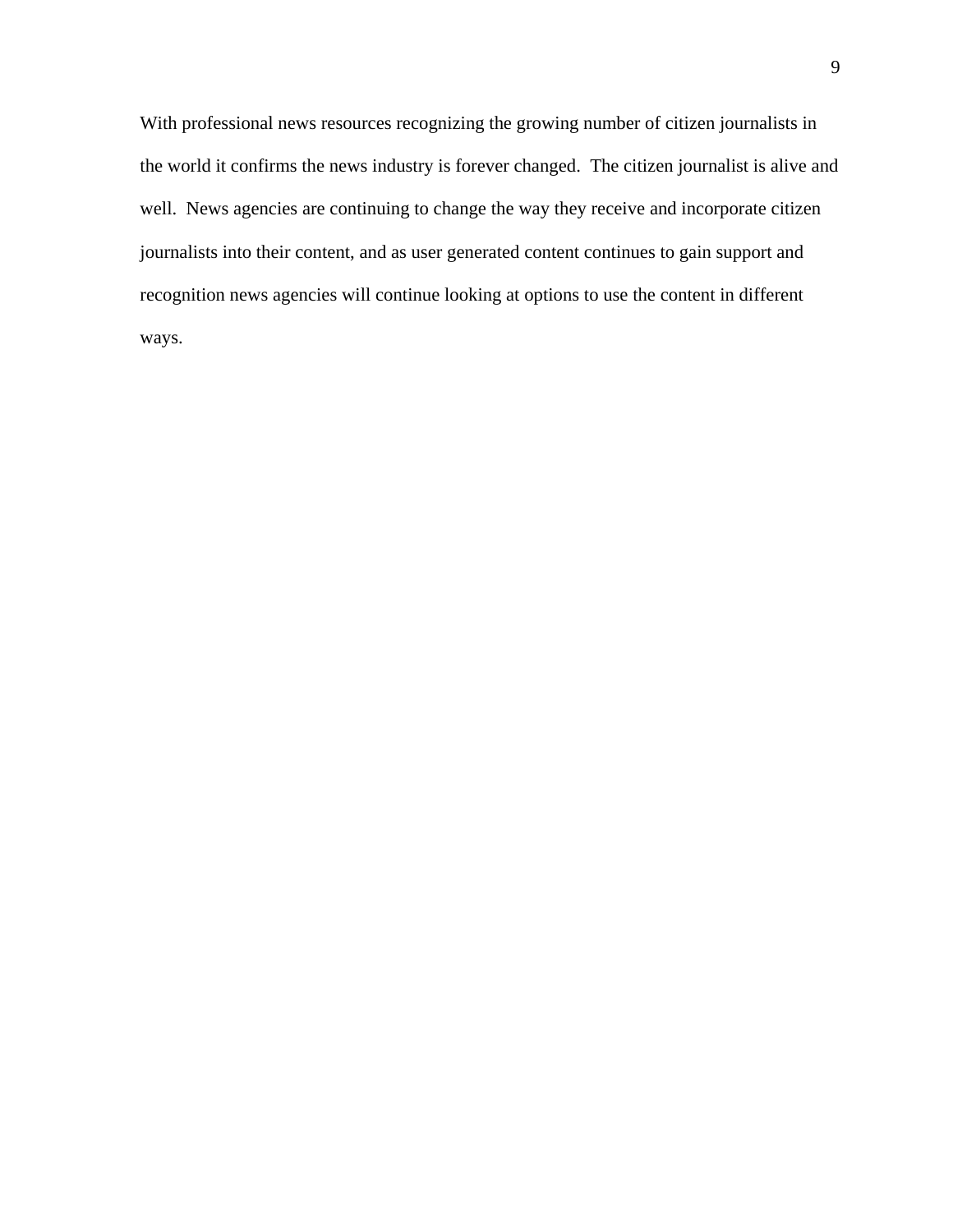#### **LITERATURE REVIEW**

#### **HISTORY**

 Citizen Journalism refers to the once consumers of news media turned provider of news content. The information that a citizen journalist creates is not yet considered news, but instead fits into a category commonly referred to as user generated content (UGC). UGC, also broadly known as participatory journalism, user created content, or as consumer generated content, has been working its way into the mainstream media for years. Although this new genre of content is considered by most to be a new trend, it has been around as long as journalism itself in America. The history of Citizen Journalism is explored by Dan Gillmore in his book, We the Media: Grassroots Journalism by the People, for the People. Gillmore says, "Personal journalism is also not a new invention. People have been stirring the pot since before the nation's founding..." (Gillmore, 2004, p.1). The book also points to the work of Thomas Paine, the author of Common Sense, and others early writers as some of the first Citizen Journalists giving their work to a newspaper in order to spread their message.

The use of UGC by newspapers never stopped, and, in fact, continues today. Letters to the editor have served an important role in almost all major and community newspapers have invited guest editorials. The letters to the editor section of newspapers serves as a sounding board allowing for any member of society to write a letter to the newspaper in hopes that their point of view will be shared with all readers. A letter to the editor is just one of many forms of UGC which has continued to flourish, not only because people want their opinions expressed, but also because technology is making the process easier both for the newspapers and for the producers of UGC.

Although the idea of Citizen Journalism has been around since the creation of the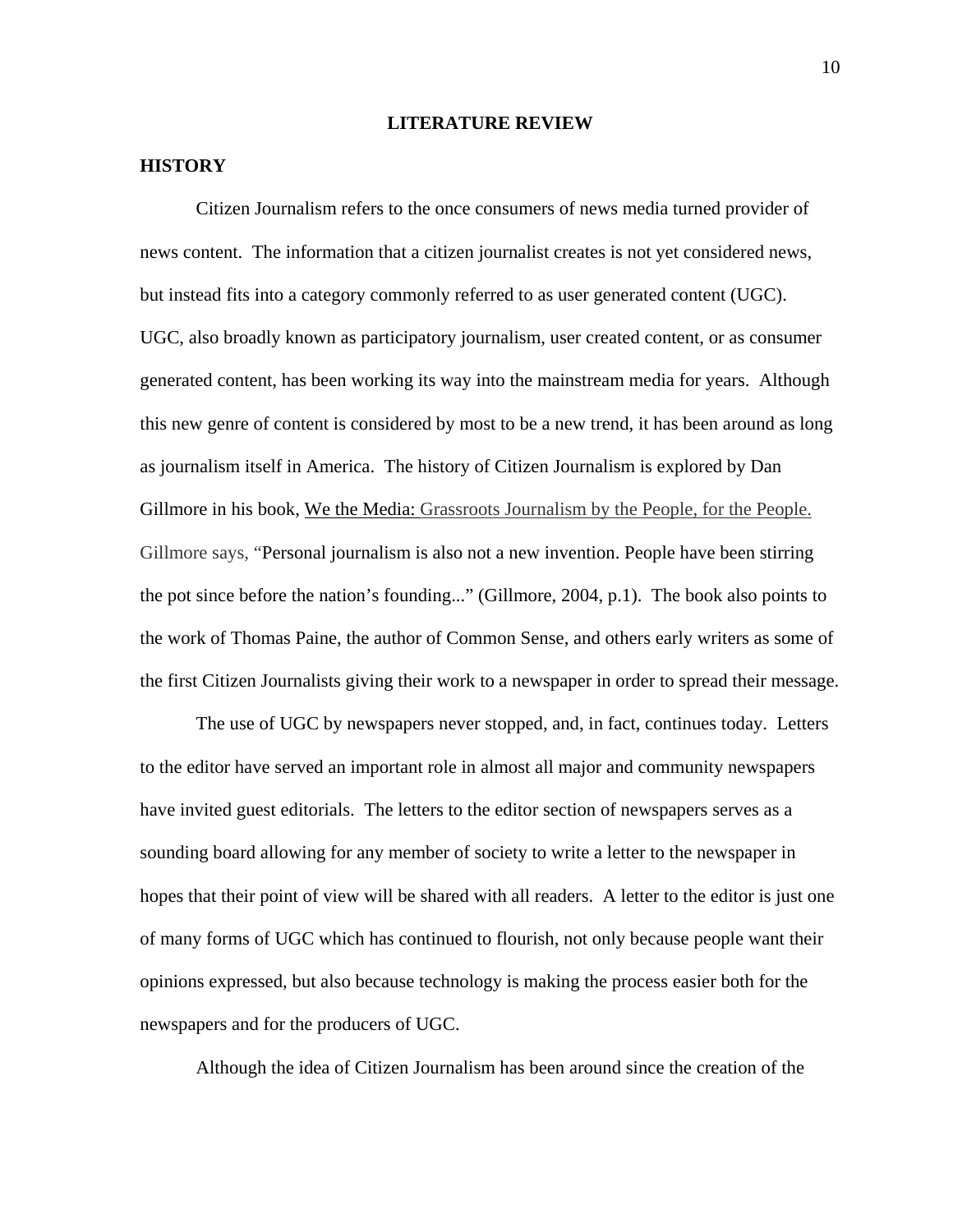United States its recent boom is being credited to technology. Michael Rosenblum was a producer for CBS "Sunday Morning," but today he helps train citizen journalists. Rosenblum contends that the technology available to citizens today lends itself to their content being incorporated into the mainstream media. "Today a small, hand-held, highdefinition video camera, one that is unquestionable broadcast quality, costs less than \$1,000" (Rosenblum, 2008, p. 75). As a former employee of the industry, Rosenblum thinks technology is empowering millions of journalists (and others) to be part of a global dialogue that he calls television and video news. The scenario that is incorporated in Rosenblum's article titled, "Video News: The Video Journalist comes of Age," uses J.K. Rowling, author of the seven-book series Harry Potter, as an example. "What Rowling did with a pencil and paper (or cocktail napkins at the start) [by being a laywoman who created a fictional sensation] anyone can now do with a camcorder and a laptop; they can make their vision."

Guosong Shao, assistant professor of communication at Pittsburg State University, believes users create content to fulfill two aspects of their lives--self-expression and selfactualization. By creating content, users are able to express their thoughts and opinions to the masses; people who produce content do so to inform and entertain others, or to trigger responses (Bowman, & Willis, 2003). Shao looks at the user generated content through the lens of the uses and gratifications theory  $(U&G)$ . Blumler and Katz presume audiences consciously choose the medium that can fulfill their needs and that they are able to recognize their reasons for making media choices (Blumler & Katz, 1974). Citizen journalists who create content are, therefore, fulfilling their needs and gratifications, though this approach appears to be self-fulfilling.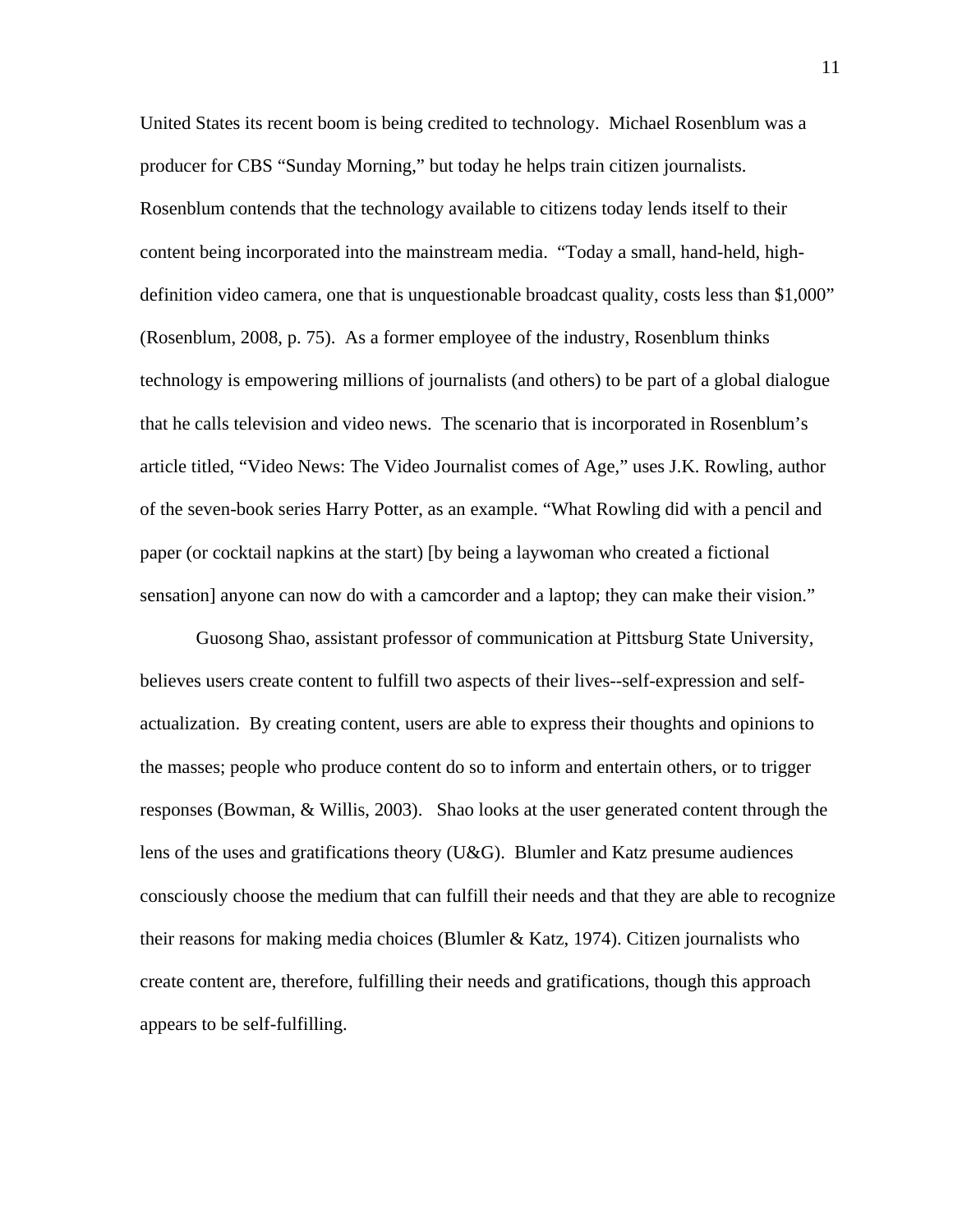Although the use of the term participatory or citizen journalism is relatively new the incorporation of it in news content has been increasing over time. Domingo examined the use of participatory journalism in his article 'Interactivity in the daily routines of online newsrooms: Dealing with an uncomfortable myth.'

The buzzword in the 1990s was interactivity. Now it is participatory journalism. But the bottom line is the same: many professional and scholarly discourses tend to reproduce ideal models of what online journalism could be, taking them for granted as the path that news production on the Internet must walk (Domingo, 2008, p. 680).

Domingo found that the weblog phenomenon strongly reactivated the usage of participatory journalism. There is a lot of discussion around weblogs, as to whether they serve as a form of extremely easy personal publishing or if it is simply not journalism. Domingo's study also found that the "prevalence of traditional journalism culture and the representation of the users as passive consumers or active producers had a strong influence in shaping the strategies of the different online newsrooms" (Domingo, 2008, p. 698).

#### **WEB BOOM**

The American people have become empowered by technology; the creation of smaller more cost efficient cameras allows people who were once only consumers of the media to create content for everyone to see. However, the content still would be nothing if there was no outlet for it to be used. The Internet provides a wealth of opportunity to the creators of UGC. While online content is not the focus of this study, the web phenomenon of UGC is where the boom begins—therefore, it is important to begin there. Five of the top ten fastest growing web sites from July 2005 to July 2006 were user generated sites, according to Nielsen/NetRatings (Bausch & Han, 2006). The power of UGC online is obvious—everyday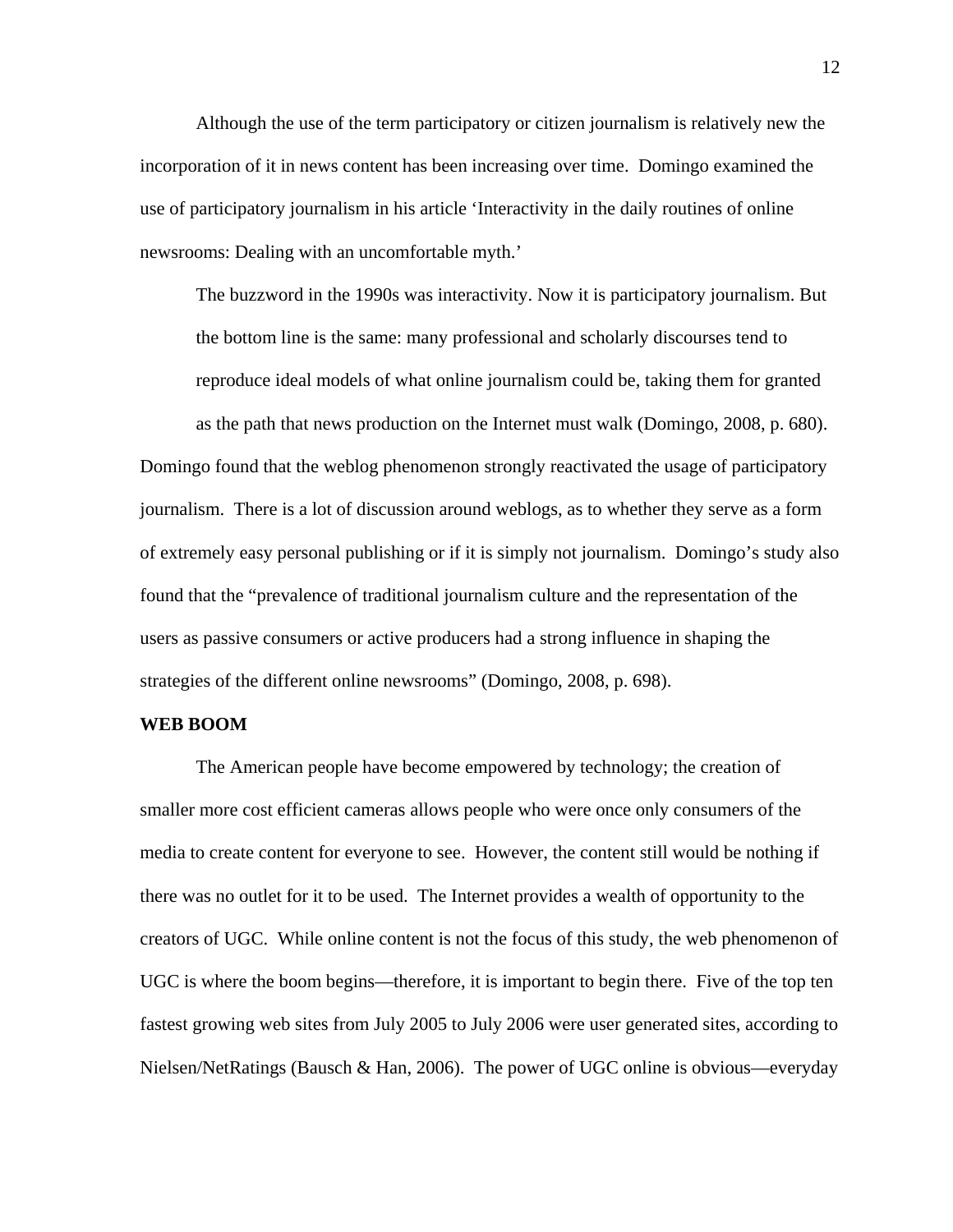users upload more than 65,000 new videos to YouTube and more than 6 million photos to Facebook. The importance of these sites also continues to grow, and one reason is because of the information that is available, "virtually all of the US 2008 presidential candidates have advocated their candidacy through YouTube and MySpace" (Guosong, 2009).

As the Internet and the access to the Internet continue to improve there is a direct correlation to the increased access and amount of user generated content produced and posted to online UGC Web sites. A Pew study found "as home broadband adoption grew, posting and creating content for the internet became more widespread" (Horrigan, 2007). The Pew Internet Project reported in a 2006 survey that 44% of home broadband users participated in a direct form of participatory action online. Although UGC is dominated by young people, 31% of those over age 50 with a broadband connection at home had engaged in some activities (Horrigan, 2007).

It is not just user generated Web sites that are making large jumps but also news Web sites that are beginning to impact traditional forms of media. One example of this form of online user generated news site is OhmyNews.com, which is a South Korean online only newspaper. The majority of the content on the site is produced by a large staff of citizen reporters. The online newspaper is called the "crown jewel" of participatory journalism,

"The online news organization, which boasts more than 700,000 daily readers, has 54 staff reporters and editors, but at least 70 percent of its content comes from 39,000 citizen reporters. Its new international edition has 300 citizen reporters, according to

Jean Min, director of *OhMyNews' International*" (Marshall, 2005, p. 14). It is the success of sites like these that has strongly influenced United States media companies to launch Web sites that host and use participatory journalism.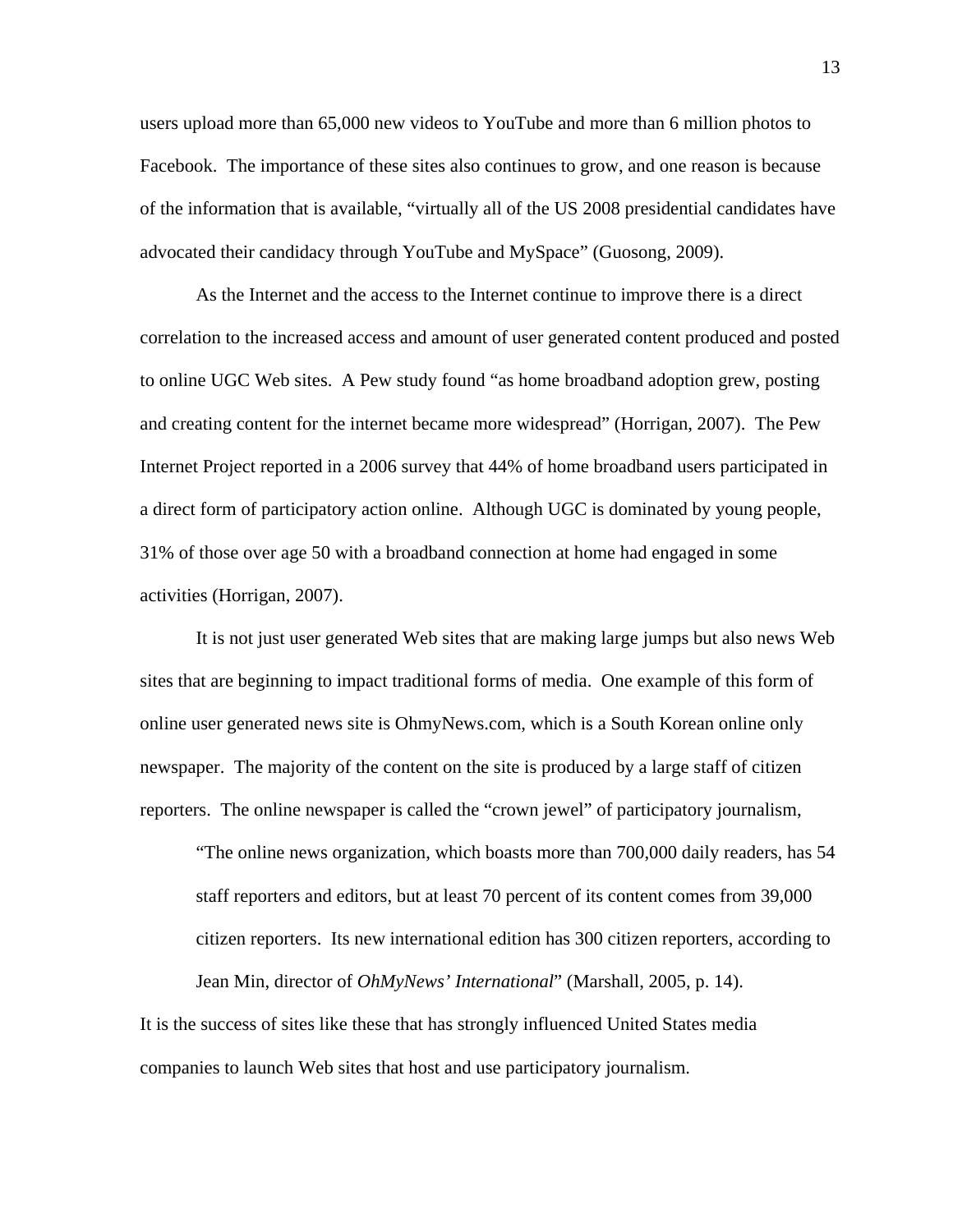This should come as no surprise according to Jon Marshall who argues that, "The digital generation that grew up using the Web and playing video games expects its media to be interactive and is turning away from traditional ways of getting news" (Marshall, 2005, p. 15). The emerging digital generation is causing a reinvention of journalism, according to Amy Gahran, a coeditor of Ireporter.org. Although there is a continued push toward more participation in the mainstream media some argue that it will never be the same as a professional report. Steve Outing, a senior editor at the Poynter Institute for Media Studies says, "It doesn't replace professional reporting, and I wouldn't want it to do so, but photos and accounts that citizens are able to give us, I think, contributed to better overall coverage" (Marshall, 2005, p. 14).

The digital generation that Marshall discusses is representative of future media consumers who are fueling changes in mass media. A Pew research study on teenagers as content creators found that, "Fully half of all teens and 57% of teens who use the internet could be considered Content Creators. They have created a blog or webpage, posted original artwork, photography, stories or videos online or remixed online content into their own new creations" (Lenhart & Madden, 2005). As technology continues to improve and, as shown by the Pew study, the younger generations continue to take an active role in the media process, UGC is proving to be more than just a trend.

The popularity of user generated Web sites continues to grow, and while empowering the people it would be unfair to say it has not sustained criticism, "sites like YouTube and Wikipedia collect the creations of unpaid amateurs while kicking pros to the curb—or at least deflating their stature to that of the ordinary Netizen" (Dokoupil, 2008). This common problem, a lack of trust, has plagued not only the internet form of user generated content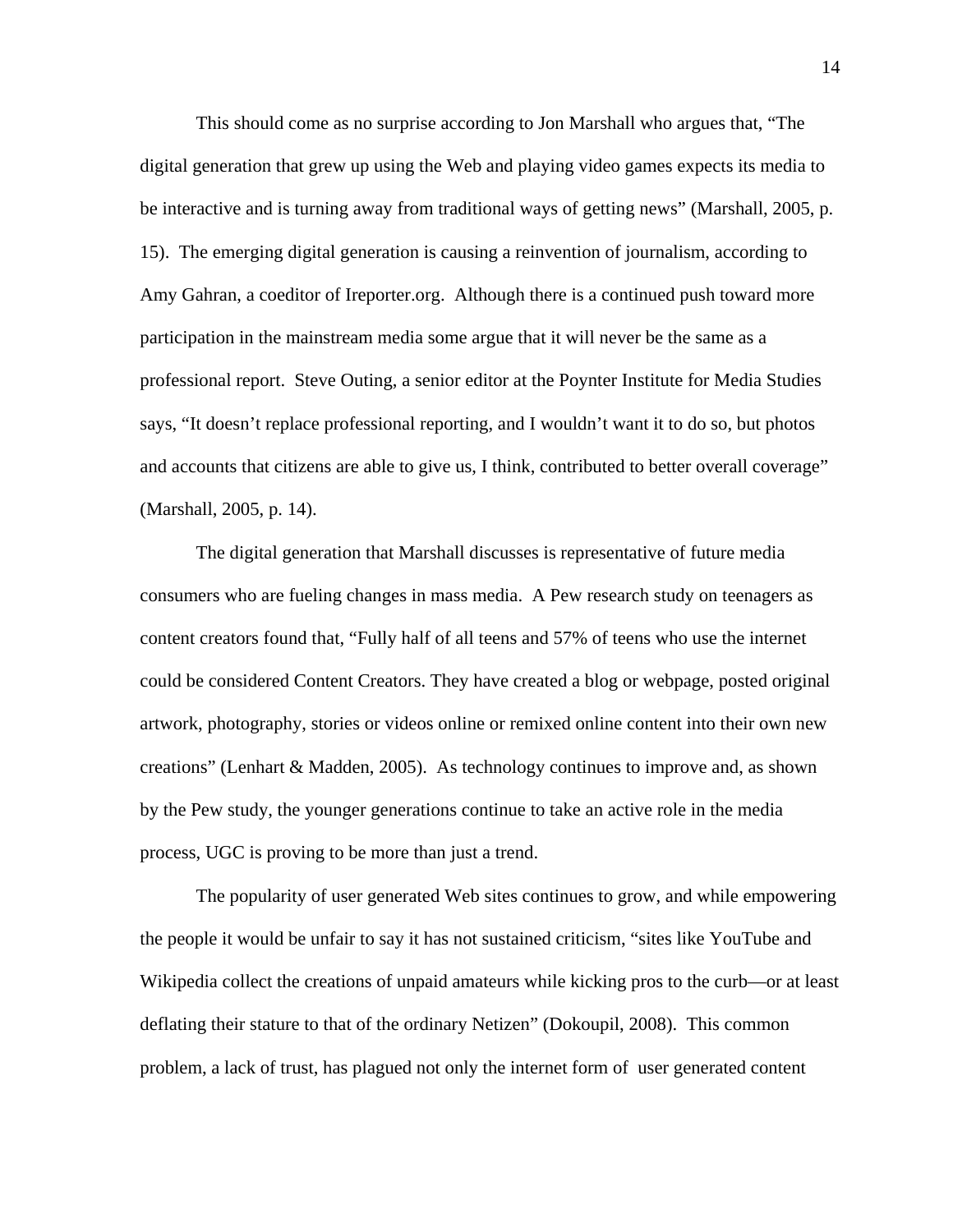sites but may also account for its slow transition into the mainstream media. "The more trusted an environment, the more you can charge for it," says Mahalo founder Jason Calacanis, a former AOL executive who was previously involved with several Web start-ups (Dokoupil, 2008).

#### **TRANSITION INTO NEWSPAPERS**

The transition of UGC from the web to what is considered more traditional media such as newspapers or broadcast television has been slow, according to most researchers. The reasons for the slow integration have been questioned by researchers across the globe, but the question remains unanswered. Newspapers allow several different types of participatory journalism into their craft. These range from allowing readers to comment on stories to others that contain nothing but reports from people who are not trained professional journalists (Marshall, 2005). In their paper *User Generated Content in the Newsroom: Professional and Organizational Constraints on Participatory Journalism,* Pieter Ugille and Steve Paulussen suggest that the slow integration can be explained in part because "...it can be expected that professional journalists will make rather limited use of user generated content, because they somewhat routinely and passively rely on a number of official suppliers of information" (Paulussen & Ugille, 2008, p.34).

Paulussen and Ugille conducted a qualitative study in four newsrooms of the Belgian newspaper company Concentra Media. The two researchers conducted twenty in-depth interviews and observations at the three newsrooms in hopes of examining the extent to which professional newsrooms are prepared to exploit the editorial possibilities of user generated content in the news making process. Through their research the two suggest the "sluggish" move is not because of a professional unwillingness, but more because of the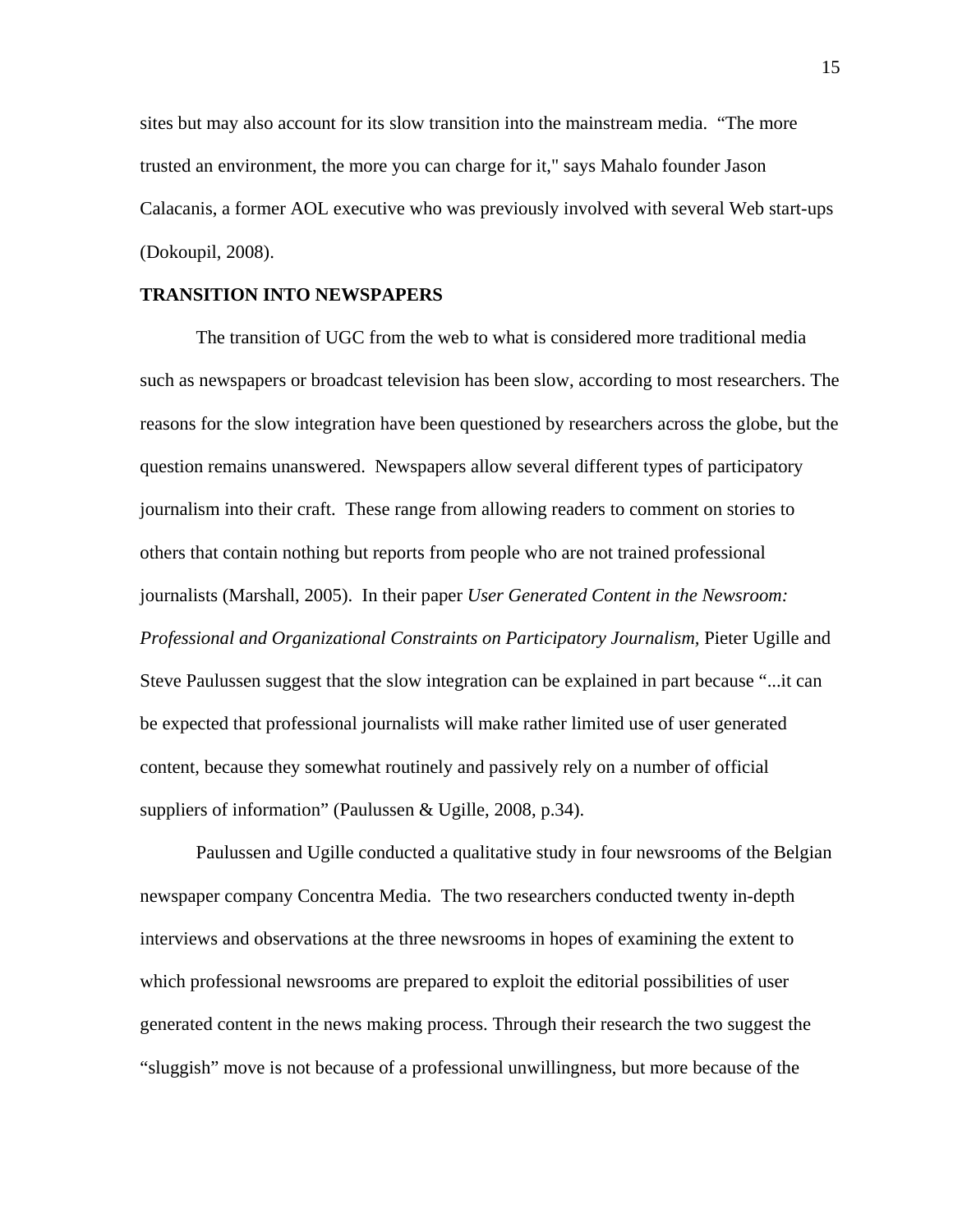heavy workload and the time that is required to continually uphold the standards that the news organizations stand upon. Although journalists are concerned about their standards, they are able to see the potential of UGC and professional content in the news making process. Paulussen and Ugille found that some news organizations are actually hiring more staff to accommodate the large amount of feedback and comments that is pouring in. The problem is, although users continue to comment and provide feedback, users are not just restricted to those actions; in fact, "readers are encouraged to submit pictures and personal stories destined for special human interest sections..." Journalists also use UGC in their favor. Although not trusted as a story on its own, journalists have begun turning to UGC as a secondary news source much like the Internet. "...User generated content is considered a secondary source of information, most of the interviewees were convinced that handling user generated content and interacting with users are becoming more important journalistic tasks" (Paulussen & Ugille, 2008, p. 35).

Another study done on European newspapers found much the same. Henrik Ornebring (2008) researched two leading newspapers, *The Sun* in the United Kingdom and *Aftonbladet* in Sweden. Ornebring observed the dedicated UGC/reader's material sections of both newspapers and their websites looking for UGC outside the dedicated UGC sections over a 6 week time span. Ornebring observed the papers weekly and found that traditional news organizations are unwilling to add features that give users more control and influence over the content. The policies behind the UGC provisions in *Aftonbladet*.se and *The Sun* Online fit with Singer's, "finding that while journalists may be willing to let audiences respond to and interact with already-produced material, they are less willing to give audiences any real influence over the news process" (Singer, 2006). The study also found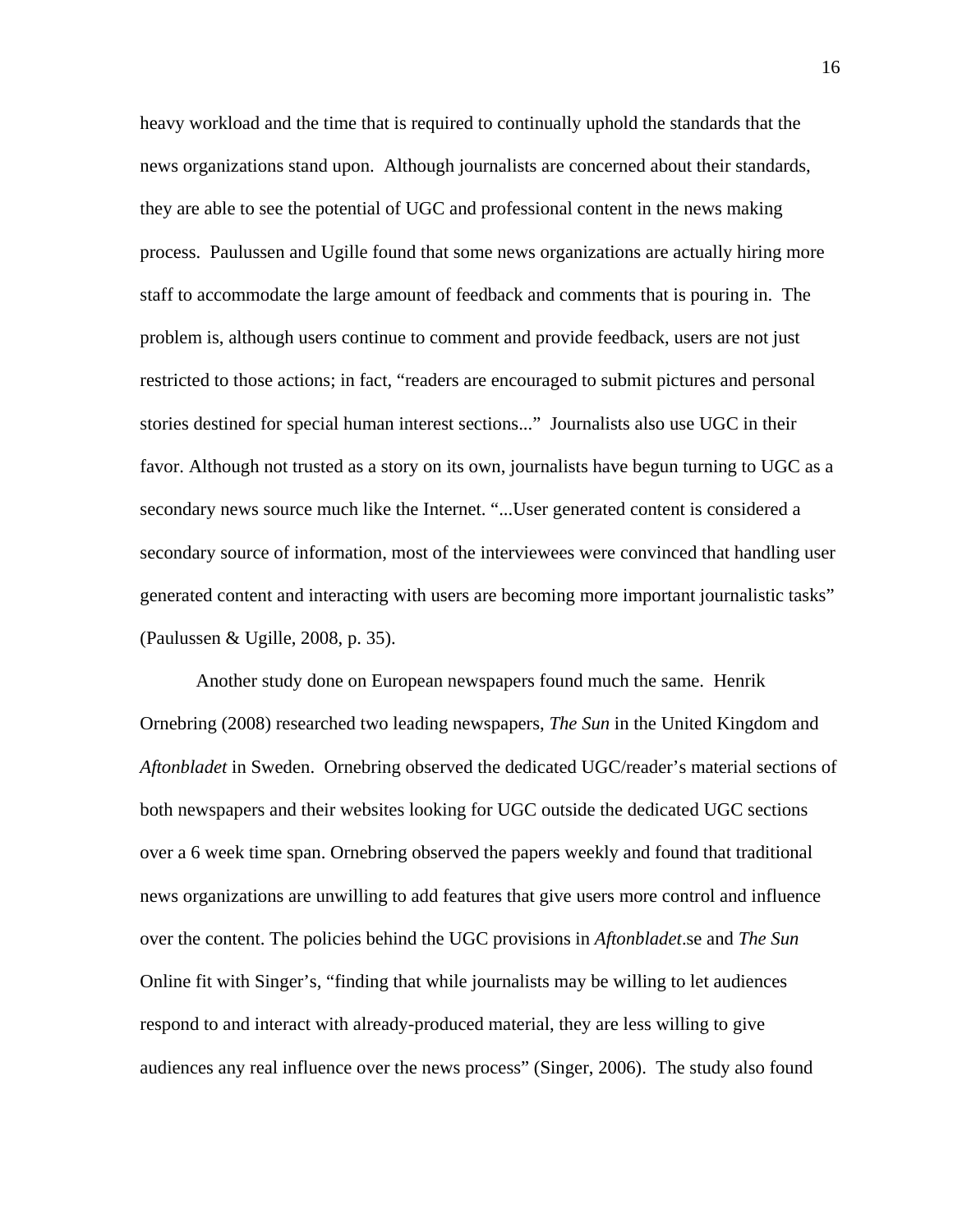that while the two papers are different in what type of news they present in their paper they are not very different in how they present UGC. The study suggests that papers are working to make it appear as if they are willing to incorporate their readers' content into their paper and Web site while in actuality there is not much content in the news that is user generated.

#### **TRANSITION INTO BROADCAST AND CABLE NEWS**

The incorporation of UGC into the broadcast and cable media landscape can be linked to decreased ratings that many news organizations are now forced to overcome. Between 1997 and 2003 the early evening news, which traditionally has been the newscast of record, has seen a drop in viewership on an average of 3% of share a year (Project for Excellence in Journalism, 2006). The ratings decline is an issue not only facing the early evening news but also local news as viewers continue to turn to other sources for their information, including the Internet. In the past, local news served as one of the few options available to viewers to receive the information they desired; however, today there are several options. News is all around--on the radio, on television, and just a click away anytime the desire arises – meaning, the idea of a fixed nightly newscast may be outdated. Television stations are battling back though, experimenting with new strategies and new techniques that will not only draw the interest of viewers but also fulfill the viewers' needs in order to keep their audiences.

Being in the right place at the right time and sharing a story is one form of UGC that has existed and been used for decades. As a result, it is widely acknowledged that this form of UGC is nothing new; however, it is no longer just the stories that are making it onto the airwaves and television screens. On August 2, 2006, CNN.com launched its iReport Web page in an effort to involve citizens in the newsgathering process, saying,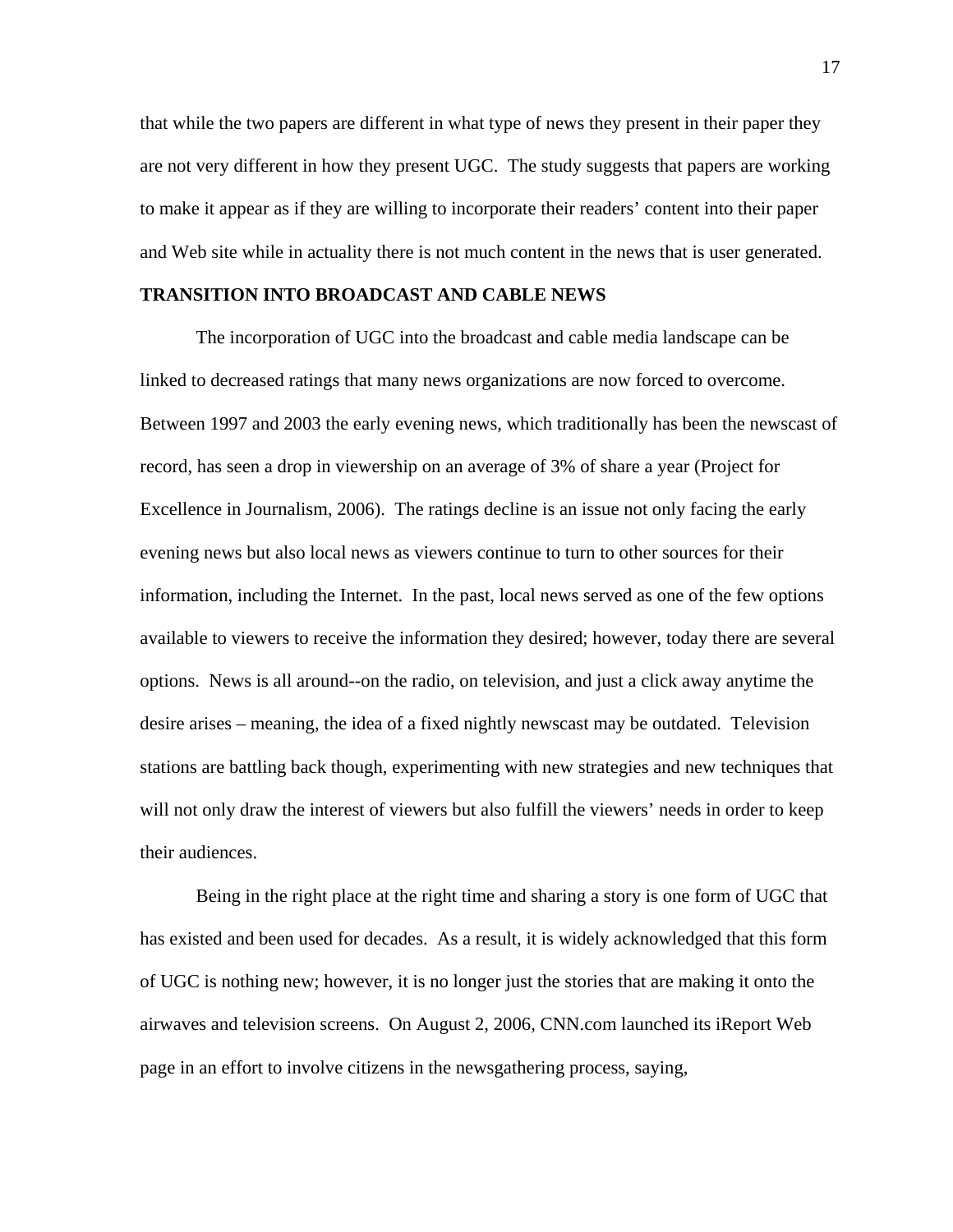"With this site, we want to share our passion about the news in a way that invites you –and everyone else –to share your passion about the news. At CNN, we live for news. We love talking about it. And we know that there's a whole lot more to it than what you see on TV or read on your favorite Web site. So we've launched an independent world where you, the iReport.com community, tell the stories we're not used to seeing"

The program was hugely successful, and within the first year of iReport's launch, the power and success of the new program was showcased. On the eve of its anniversary, iReporters responded to yet another major news event: the deadly collapse of a bridge over the Mississippi river in Minneapolis, Minnesota. One iReporter, Mark Lacroix, sent photos of the scene immediately after the disaster, and as the story developed, gave information about the situation to viewers live on television. Lacroix's photographs were among the more than 450 iReport submissions sent to CNN within the first 24 hours of the bridge's collapse –the biggest response in one day to a single news event in iReport history (CNN, 2007).

Tom Brew, deputy editor of MSNBC.com, told Deborah Potter in an interview, "Our goal in exploring citizen journalism is not to create a new revenue model or to start paying a new army of freelancers out there ... our goal is to help round out the journalism on our site" (Potter, 2007, p. 66). The station also has to do little work with the UGC. For example the iReporter service offered by CNN has a disclaimer,

"Welcome to iReport, where people take part in the news with CNN. Your voice, together with other iReporters, helps shape how and what CNN covers every day. iReport is the way people like you report the news. The stories in this section are not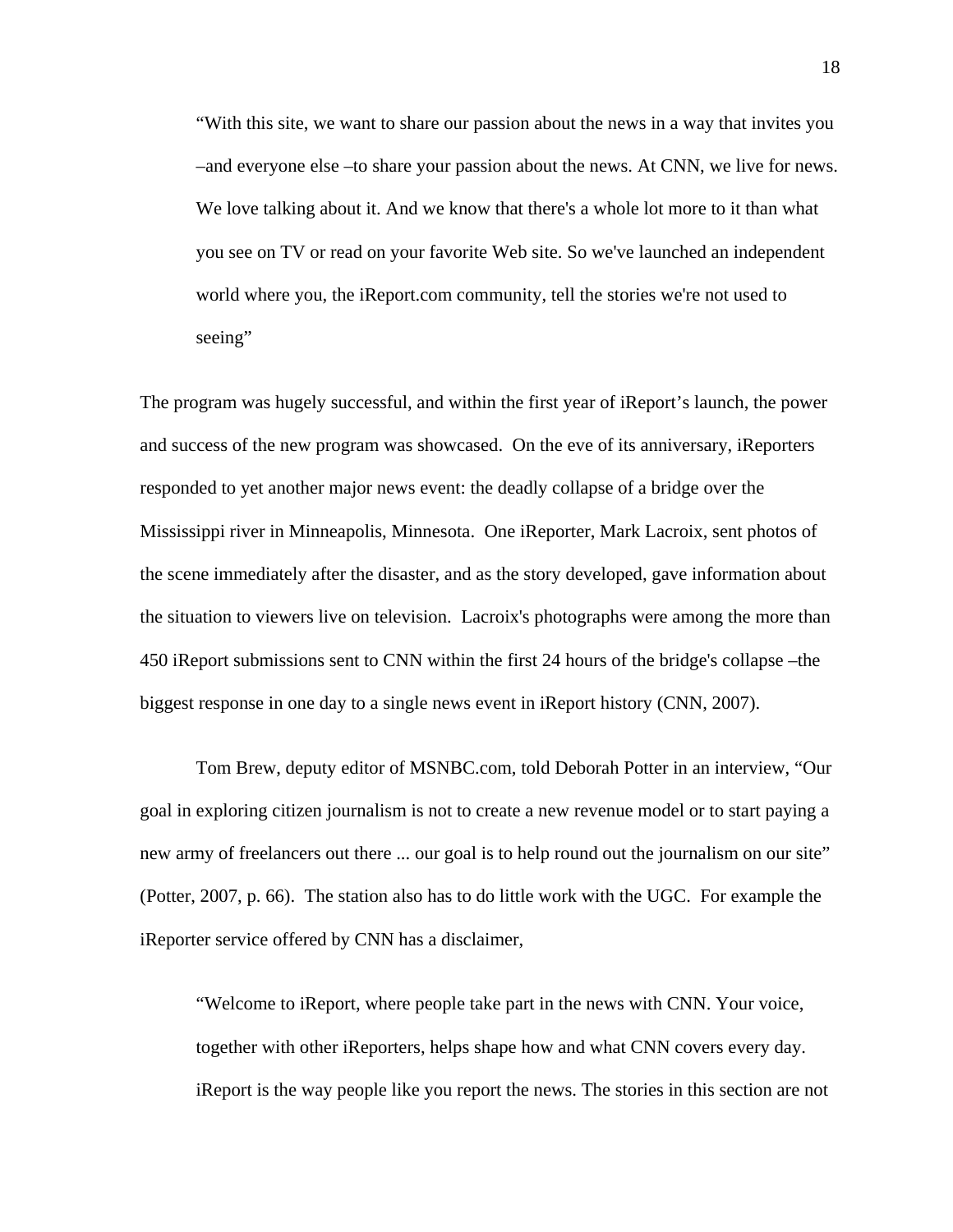edited, fact-checked or screened before they post. Only ones marked 'CNN iReport' have been vetted by CNN" (iReport, 2009).

The disclaimer gives CNN the ability to take information from viewers and add it to their Web site with little or no contact with the work other than posting it to the Web site. CNN, with the help of iReport, receives hundreds of new stories every day. For example on one Saturday in November, the iReport section of CNN received 34 viewer submitted news stories in the span of just one hour. The ability to constantly have fresh, never before seen content at the news agencies' fingertips makes it a new and exciting time for media outlets.

 CNN has been on the front lines of experimenting with user generated content, and that experimentation is continuing. In 2007, CNN created a "news-gathering outpost" in the virtual world of Second Life. CNN uses the network to create its variation of iReport. It is CNN's hope that the network can serve as a journalism school that can offer guidance to its users. The move of CNN into Second Life was documented in MediaWeek. "Given that Second Life users tend to be highly passionate about the virtual space, CNN execs believe the community will embrace user-generated journalism – more than they would simply embrace simply repurposed content" (Shields, 2007, p. 6). CNN is using the virtual world for more than just UGC, they are also marketing their product by allowing visitors to Second Life to get the latest news by visiting kiosks scattered through the virtual community.

User generated content serves both ends of the journalism spectrum; the use of UGC gives the viewers the gratification they wanted, but it also satisfies the needs of the station. With UGC, the station gains extra, unexpected content, and it fulfills the needs of many who may have been otherwise neglected because of distance or lack of resources. Several news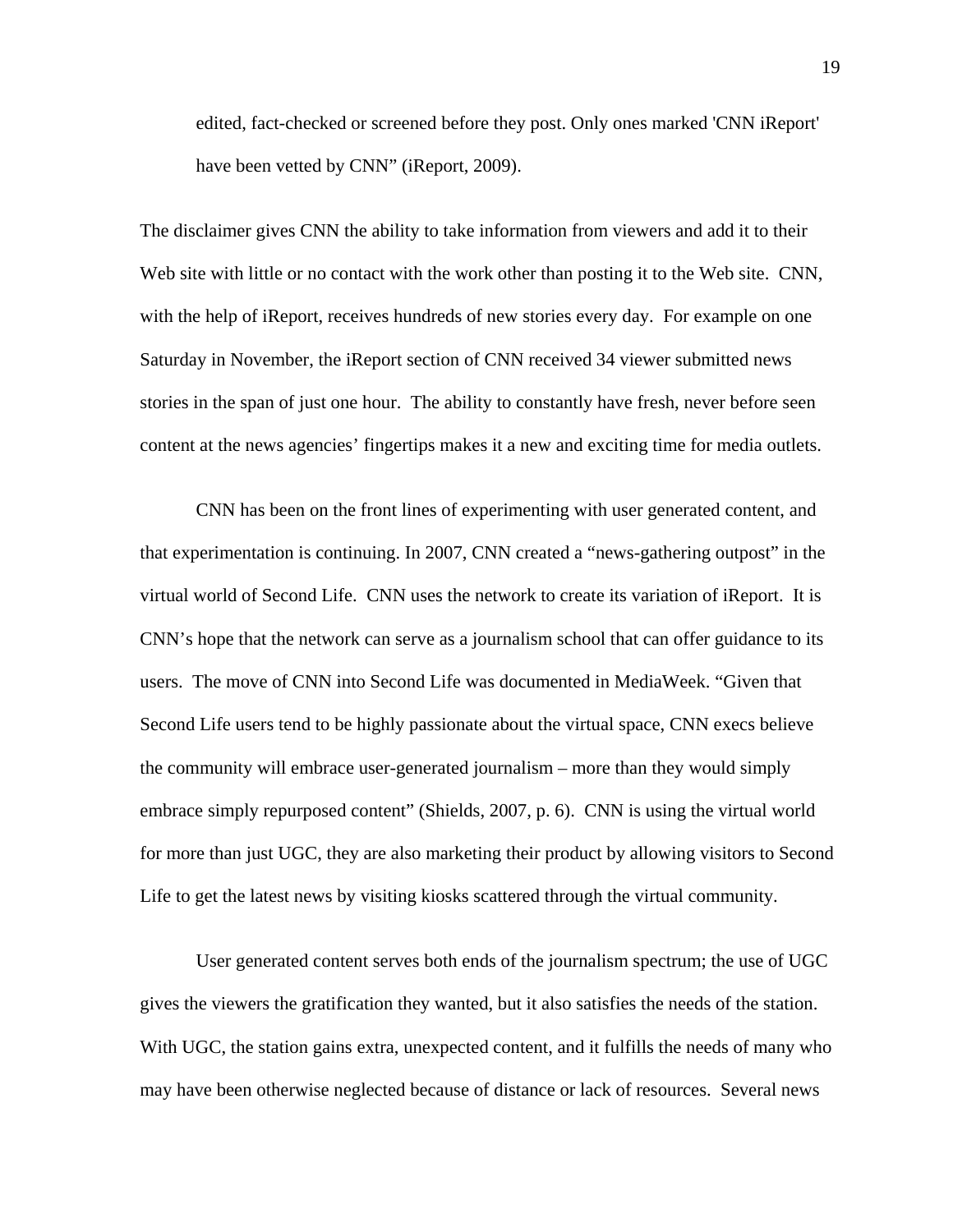organizations have started viewer generated content sites as a supplement to the news they already produce. Unfortunately, for journalists, not all television stations are planning on using UGC as supplemental material. In 2007, KFTV in Santa Rosa, California laid off "most of its news staff...now it's asking the community to help provide local coverage" (Potter, 2007, p.66). KFTV's general manager John Burgess told the local newspaper that, "Frankly, I think we're going to do a much better job of covering local issues than we are doing right now" (Potter, 2007, p. 66).

Although not all citizen journalists are replacing professionals the concept remains that given the appropriate equipment and oversight it is possible for anyone to tell a story. That is the hope of Hearst-Argyle. The company launched its user generated content program in 2009, inviting users to take part in news gathering by uploading footage to the station site. The hope is that it will serve as an effective way to not only give a peek into the station, but give users a voice in the proceedings, as well. "It's an easy, extended way for us to make contact with viewers and encourage the interactivity that everyone wants," WCVB Boston President/General Manager, Bill Fine says. "It's more than them just sending an email to the station" (Malone, 2009).

#### **RELATION TO THIS STUDY**

It has been shown that modern consumers are no longer satisfied with the gatekeeper model that has dominated the industry for so long (Flew, 2004); however, it is the gatekeeping theory that is being blamed for UGC's lethargic move into the mainstream media. Journalists see their gatekeeping role as one of the most important jobs they possess (Paulussen & Ugille, 2008). The questionable traits that UGC commonly holds may help to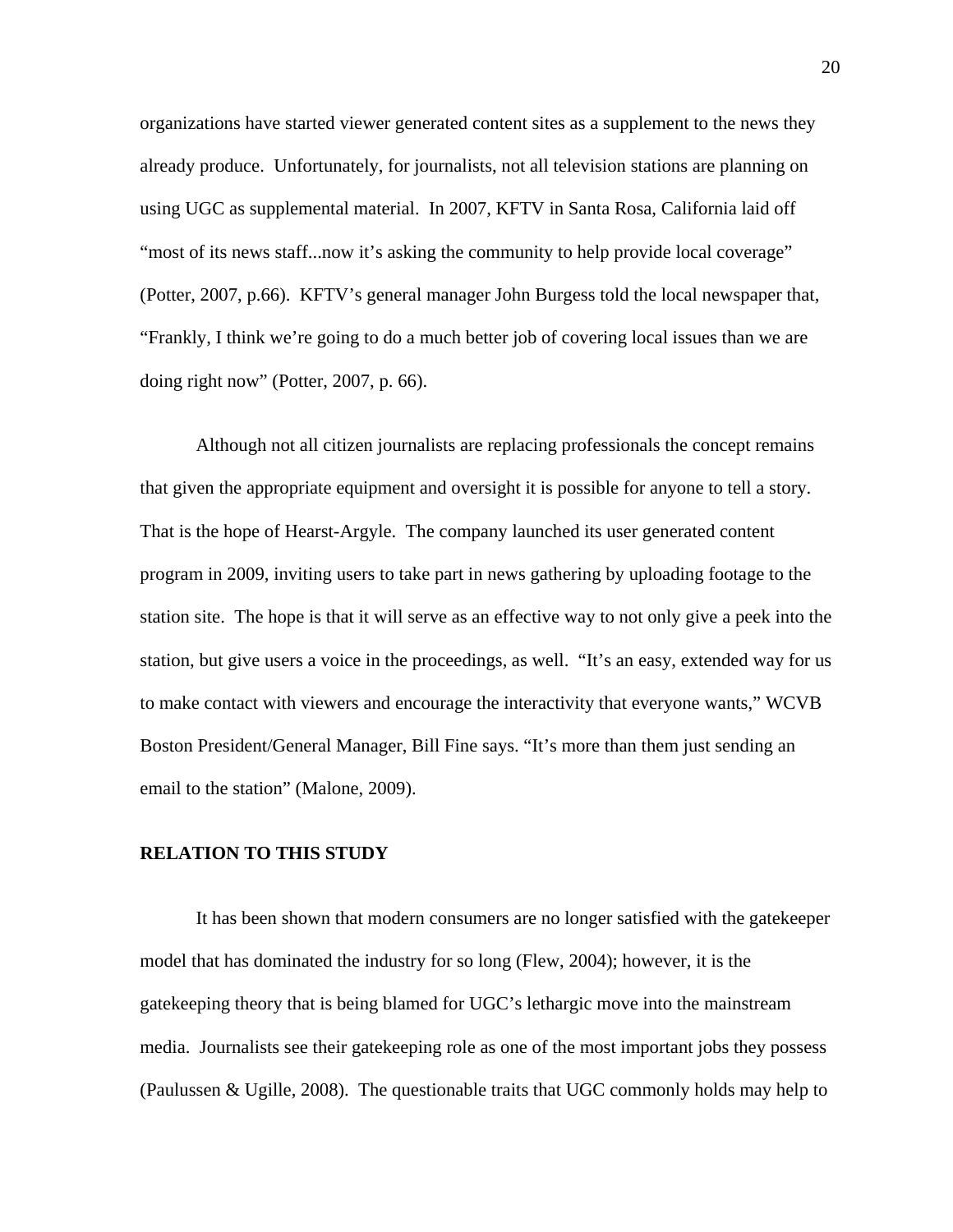keep it out of the mainstream media. "Concerns are raised about the low newsworthiness, the personal tone and the subjective bias of user contributions. All journalists say that moderating user generated content and retaining control over the news selection are essential to keep the standards high" (Paulussen & Ugille, 2008, p. 38).

The extent to which news agencies are willing to use viewer submitted news or citizen journalism continues to change. What started out as a comments section for a particular story for some stations has now evolved into an entire story for others—with essentially all of the work already done for the station by the viewer. Newscasts frequently include tips, video, or photos supplied by viewers and can rely heavily on the community for follow-up stories (Deuze, 2006).

This new generation of content has never been seen before, and what it stands for and what the future holds remains unclear. What is understood is that the impact UGC has had on the online structure has forever changed the web as researchers now know it. The current study will look at a format that is still being altered. Since the concept of UGC is still relatively new to the broadcast journalism industry, there has been little research done on the topic. The current study is designed to start the discourse on a moving target and will take a look at the use of Viewer Generated Content (VGC) in today's broadcast news organizations. To paraphrase the three research questions offered at the end of this chapter: "Is VCG being used and does the difference in market size make a difference in that use? Why are outlets using VGC and does the difference in market size make a difference in those reasons? And finally, what impact might VGC have on the mainstream industry and does market size make a difference in that outlook?"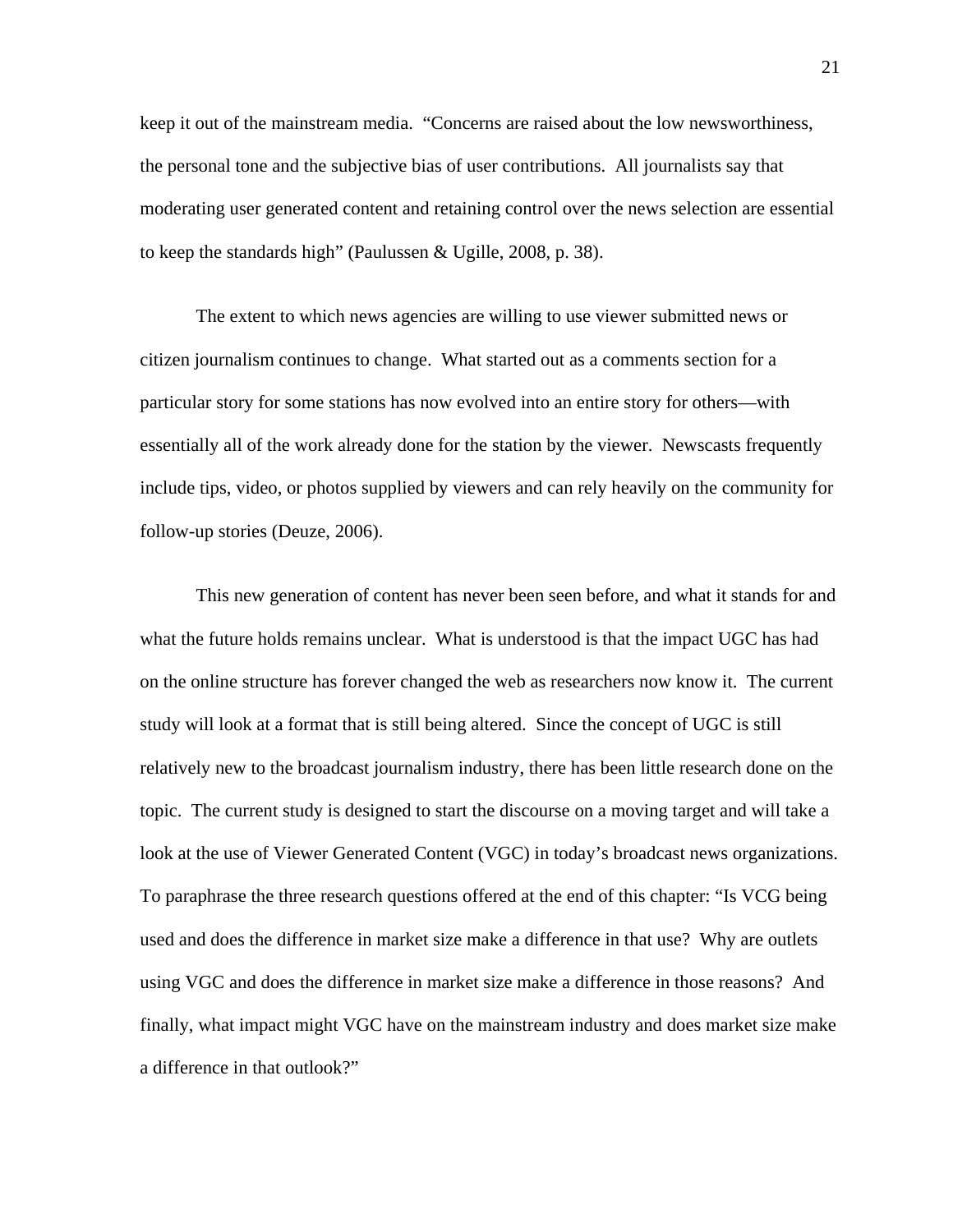Is it perceived as an opportunity for free fresh content that can immediately work its way into the broadcast like KFTV in Santa Rosa? Or is it seen as Pieter Ugille and Steve Paulussen suggest as a secondary source with the possibility of growing into another story. Michael Rosenblum, a former CBS producer, argues that anyone can produce broadcast quality work with a camera that costs less than \$1,000, but do broadcast news organizations agree?

RQ-1: Is viewer generated content being used, and does Designated Market Area make a difference in the use of viewer generated content?

RQ-2: Why are broadcast news organizations incorporating viewer generated content and does the reasoning vary depending on Designated Market Area?

RQ-3: What do news organizations believe the use of viewer generated content means to the overall journalism industry, and does DMA make a difference in that outlook?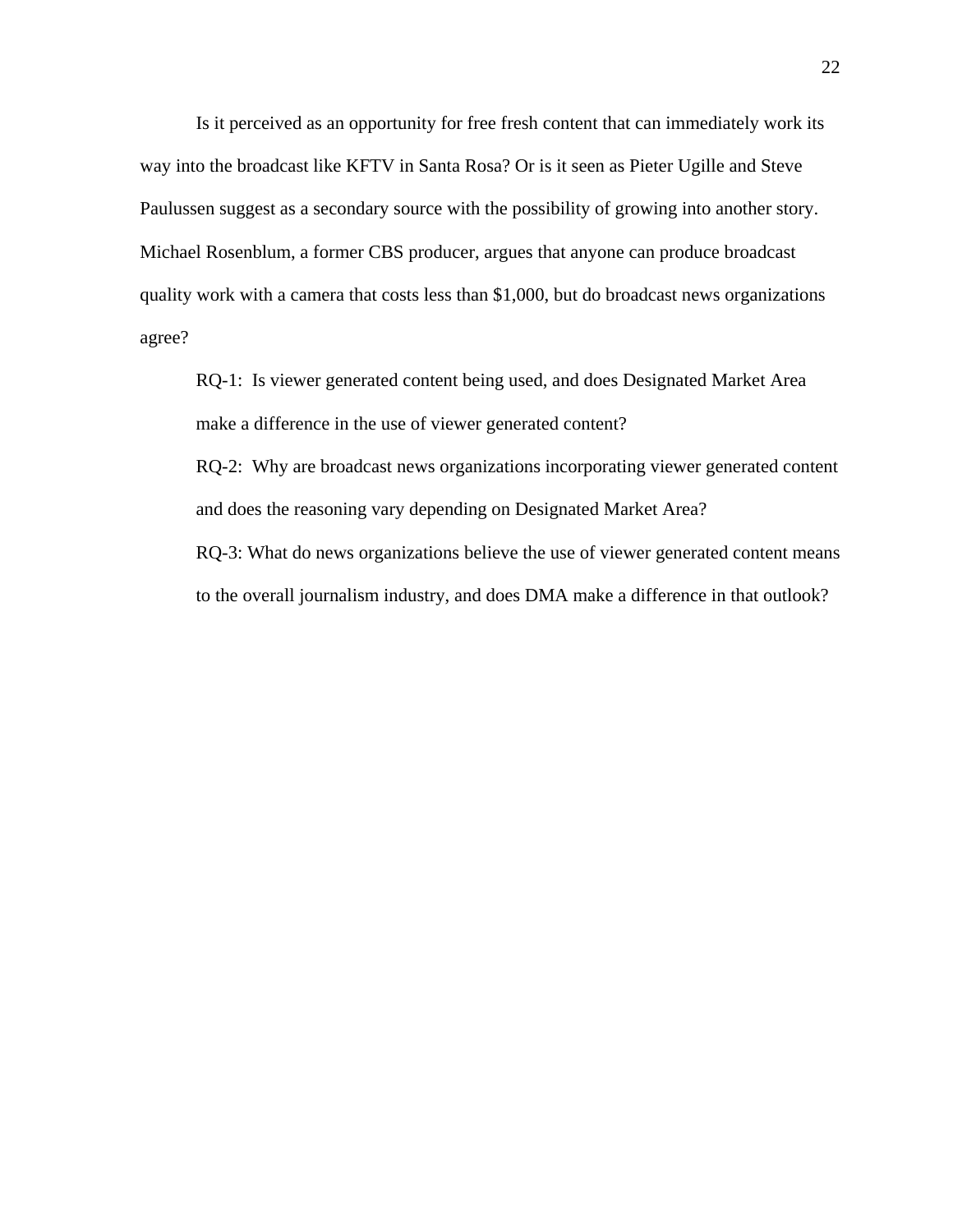#### **METHODS**

The research in the literature review demonstrates there is no lack of user generated content being created or used throughout the cable news media. The current study is designed to survey broadcast news organizations' perceptions of viewer generated content, meaning specifically, Is viewer generated content being used, and does Designated Market Area make a difference in the use of viewer generated content? Why are broadcast news organizations incorporating viewer generated content and does the reasoning vary depending on Designated Market Area? and what do news organizations believe the use of viewer generated content means to the overall journalism industry, and does DMA make a difference in that outlook? While the current study addresses three major ideas, it also addresses the posited research questions and provides heuristic results that will aid in determining the current thoughts and opinions of news managers from across the United States.

The questionnaire was designed and executed through surveymonkey.com. Surveymonkey.com is an online survey Web site that allows researchers to create and carry out a survey/questionnaire and store important data within the site but off site from the researcher's server. The site and questionnaire were created in April, 2010.

Prospective participants were managers in the news department of U.S. television stations in the 210 Neilson DMA assigned markets across the country. News managers are decisions makers who do not report news but who shape the focus of local news content. Newsroom managers include, but are not limited to, news directors, assistant news directors, executive producers, and new media managers. These potential survey respondents were located with the help of an updated news director database stored on the Web site newsblues.com. In addition to the news director database, the broadcast news station's Web

23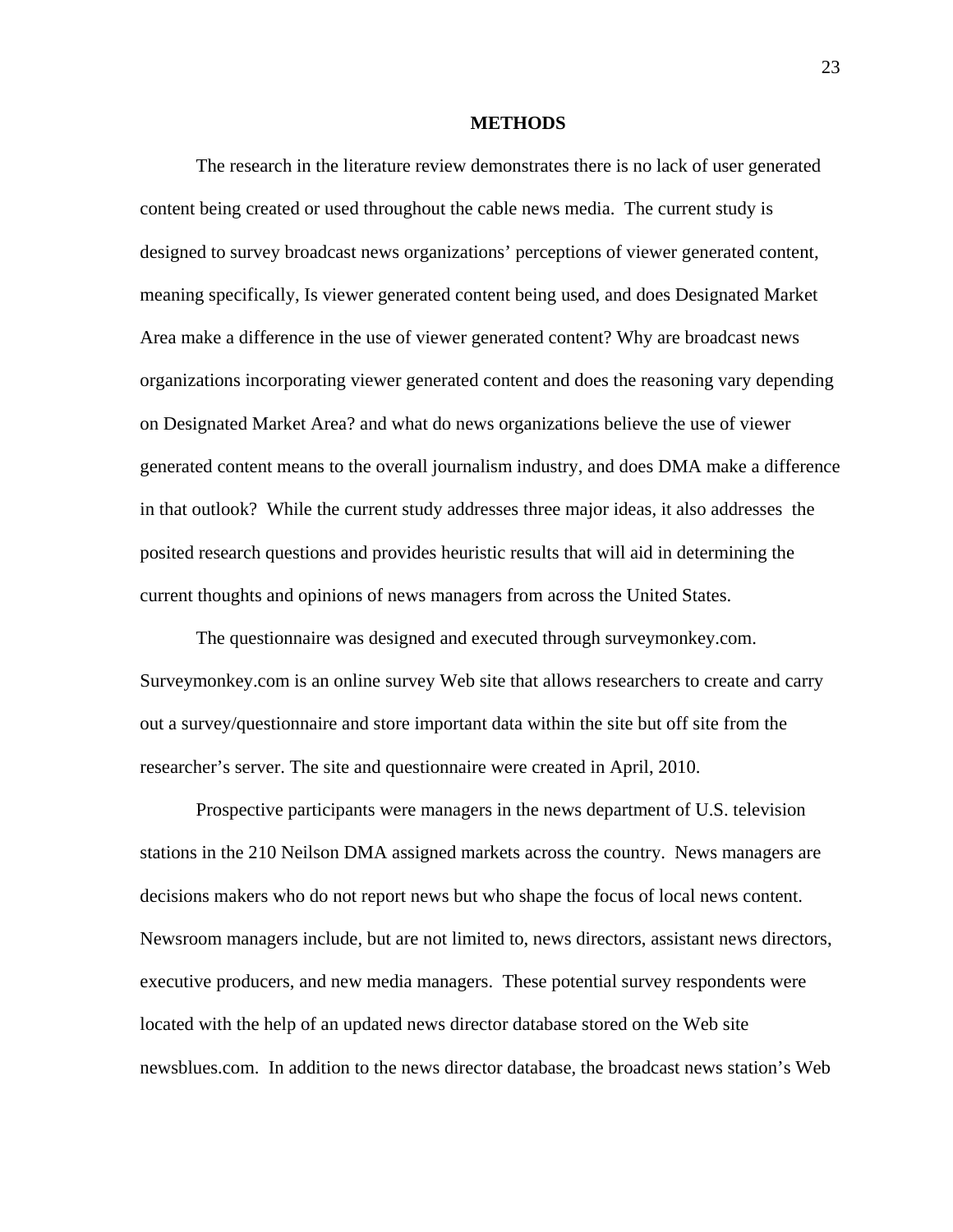sites were also searched looking for other managers and their contact information. Once all contact information was compiled, perspective participants were contacted through work email addresses, first informing them of the purpose of the study and asking for their participation. The email also contained a direct link to the questionnaire. A total of 614 emails were sent to news managers requesting they visit the survey monkey Web site. Two weeks after the initial email was sent, a follow up email was sent asking participants to take part in the questionnaire if they had not previously done so. A third and final email reminder was sent one week prior to the survey being taken down to calculate results asking them to participate one final time.

As questionnaire participants entered the survey monkey Web site they were greeted with an informed consent form approved by Institutional Review Board that stated no identifying information would be collected and that the participant could opt out of the questionnaire at any time without penalty or loss. Once the participants agreed to the informed consent, the questionnaire appeared. There was a brief introduction which reiterated what the instrument was designed to discover. It asked for the honest opinions of the TV news decision makers. For example, "To be clear, I'm looking for your honest opinion. No one will ever be able to trace your answers back to you." Such statements are included to help assure anonymity and combat survey reporting errors. It was critical to the endeavor because of the perception that the use of VCG in some newsroom is considered unprofessional.

The questionnaire consisted of 40 questions designed to answer the three research questions posed. The first ten questions were demographic and also gauged how often VGC was incorporated in the participant's station during a newscast. For example participants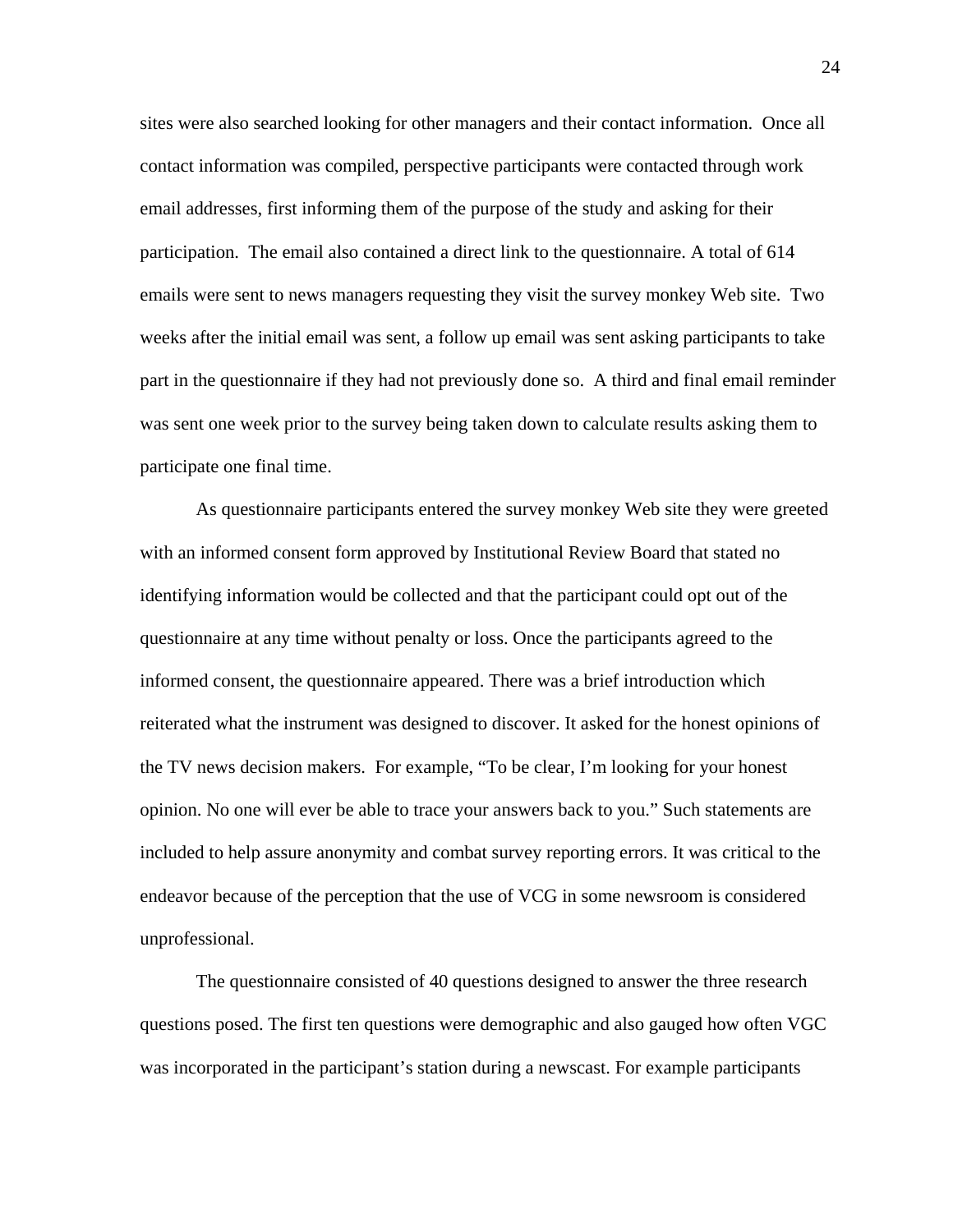were asked, "How often does your station use viewer generated content during a news broadcast?" and, "Does your news organization use viewer generated content in other media produced by your organization?" The remaining 30 questions broke out into two parts--first, news organizations' perceptions of viewer generated content, and second, the impact of VGC on the industry. The instrument was based on a five-point Likert Scale where 1= strongly agree, 2= agree, 3= somewhat agree, 4= disagree, and 5= strongly disagree. The questions included, "Your news organization will continue to use viewer generated content. Your news organization will do more in the future to solicit viewer generated content? and, Viewer generated content will continue to hold an important place in your news organizations' product?"The unit of analysis was the individual news manager's beliefs, attitudes and intentions regarding viewer generated content.

The questionnaire was pre-tested by members of the WSAZ broadcast news station in Huntington, West Virginia. A paper version of the online questionnaire was distributed to employees, but not to managers to make sure the managers at the operation did not get a preview of the instrument. The pre-test instructions were not only to complete the questionnaire but also to mark or change any questions the participant found unclear or difficult to answer. A total of 17 questionnaires were returned to the researcher who then took the comments into consideration before distributing the revised document to the prospective sample.

While the sample was not random but purposive, the participants were selected because they are the most likely to handle VGC and consider its effects. Reporters and line producers did not receive the invitation to respond. Limiting the questionnaire to news directors, assistant news directors, executive producers and only other newsroom managers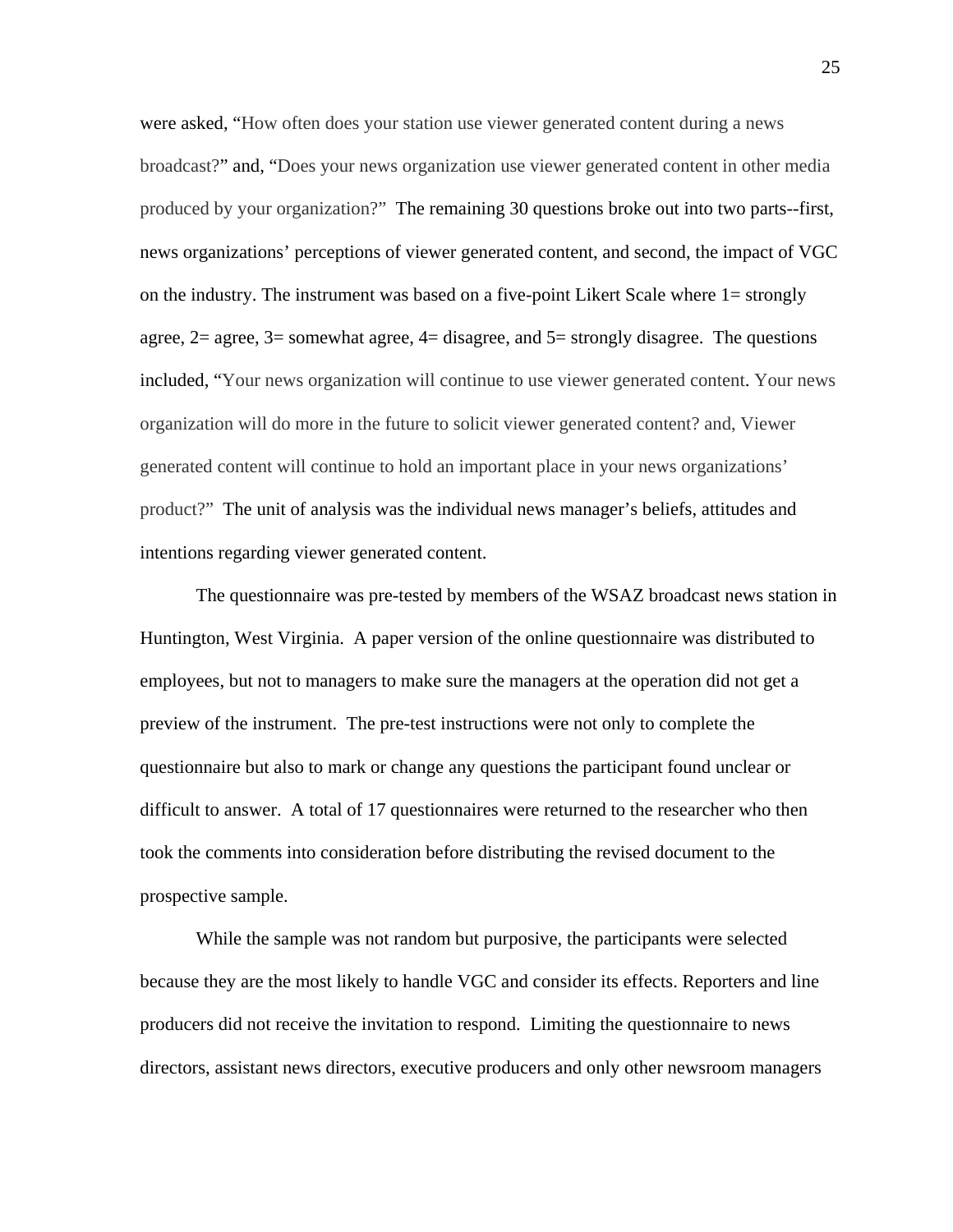ensured the results portrayed only the thoughts and opinions of those who make viewer generated content (VGC) decisions. Although most journalists have an opinion on the VGC phenomenon many of those thoughts, as shown by previous research, are tainted by the fact that some journalists believe that their jobs might be at risk depending on the incorporation of VGC. It was because of those thoughts the sample was narrowed to just the managers in the news department and not just anyone willing to take part in the research. The sample also stratified itself very closely to the market designations of Neilson, which assured that certain sized areas were not overly or under represented.

News organization managers were contacted immediately following the February Nielsen rating book in the winter of 2010. Such a time frame is not coincidental; by timing the questionnaire immediately following a ratings period, it was thought that stations may be more attuned to the needs of their viewers and may be more willing to experiment with VGC. The ratings period is often when stations are more willing to experiment and remain focused on the overall product that their station creates. It is the premise of the current study that if VGC were used at all, it would be best to evaluate that use after what are called sweeps periods but *before* news managers had time to formulate opinions on VGC based on their access to the ratings book that comes out a few weeks later. Due to the strict time frame --in between ratings periods-- the questionnaire was only available for a two- month period beginning March 4 and ending May 4.

Once the questionnaire was completed the findings were analyzed first using a nonstatistical simple percentage calculation. The use of a five point Likert scale allowed the respondents to share their agreement or disagreement with the questions posed and gauged how strongly they felt about the message statements. The analysis of the results began by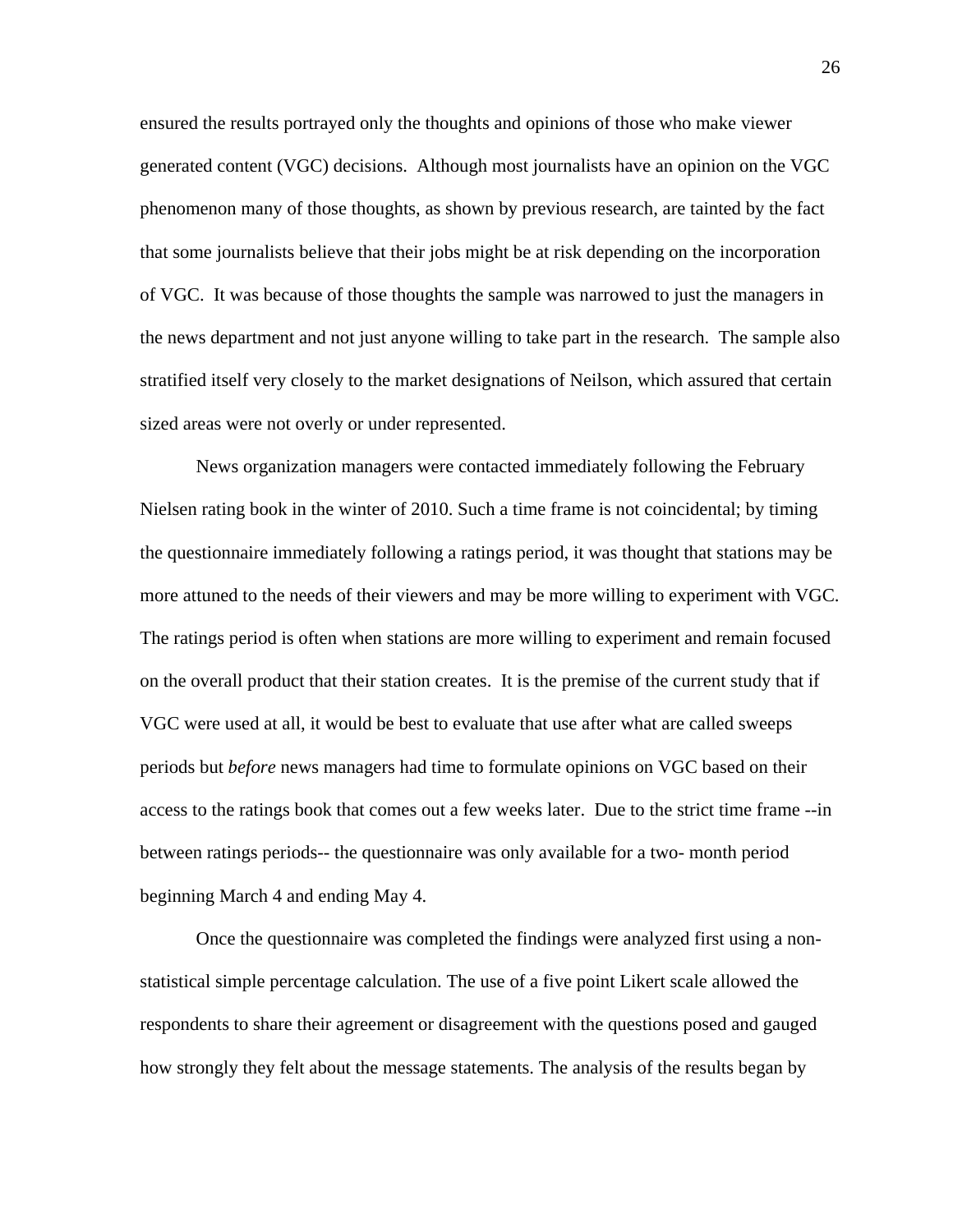coding each position in one questionnaire question and the scale using the following responses strongly agree, agree, somewhat agree, disagree, and strongly disagree. Using the Likert scale provided the researcher with ordinal data, which means one score is higher than another; however, use of the Likert also means it is impossible to gauge a scale for the differences as one could with interval data.

Once coded, the responses were grouped together to ensure the results of each research question were based on more than a single answer. For example to answer RQ1: Is viewer generated content being used, and does Designated Market Area make a difference in the use of viewer generated content? 11 questions were grouped together to gauge the amount of VGC involvement at the participant's news organization. Questions grouped to answer research question one included "Does your news organization use viewer generated content?" "How often does your station use viewer generated content during a news broadcast?" and "Does your news organization use viewer generated content in other media produced by your organization?" By incorporating the answers from several questionnaire questions the researcher had data that could be used for an analysis of variance. All three research questions had collections of similar responses behind them.

The answer to research question two was answered by grouping a total of seven questionnaire questions together to ascertain why broadcast news organizations incorporate viewer generated content and if the reasoning varies depending on Designated Market Area? The questions included "What do you believe is the main reason news organizations use viewer generated content?" "The main reason news organization use viewer generated content is to save money?" and "Your news organization's ratings are helped by using viewer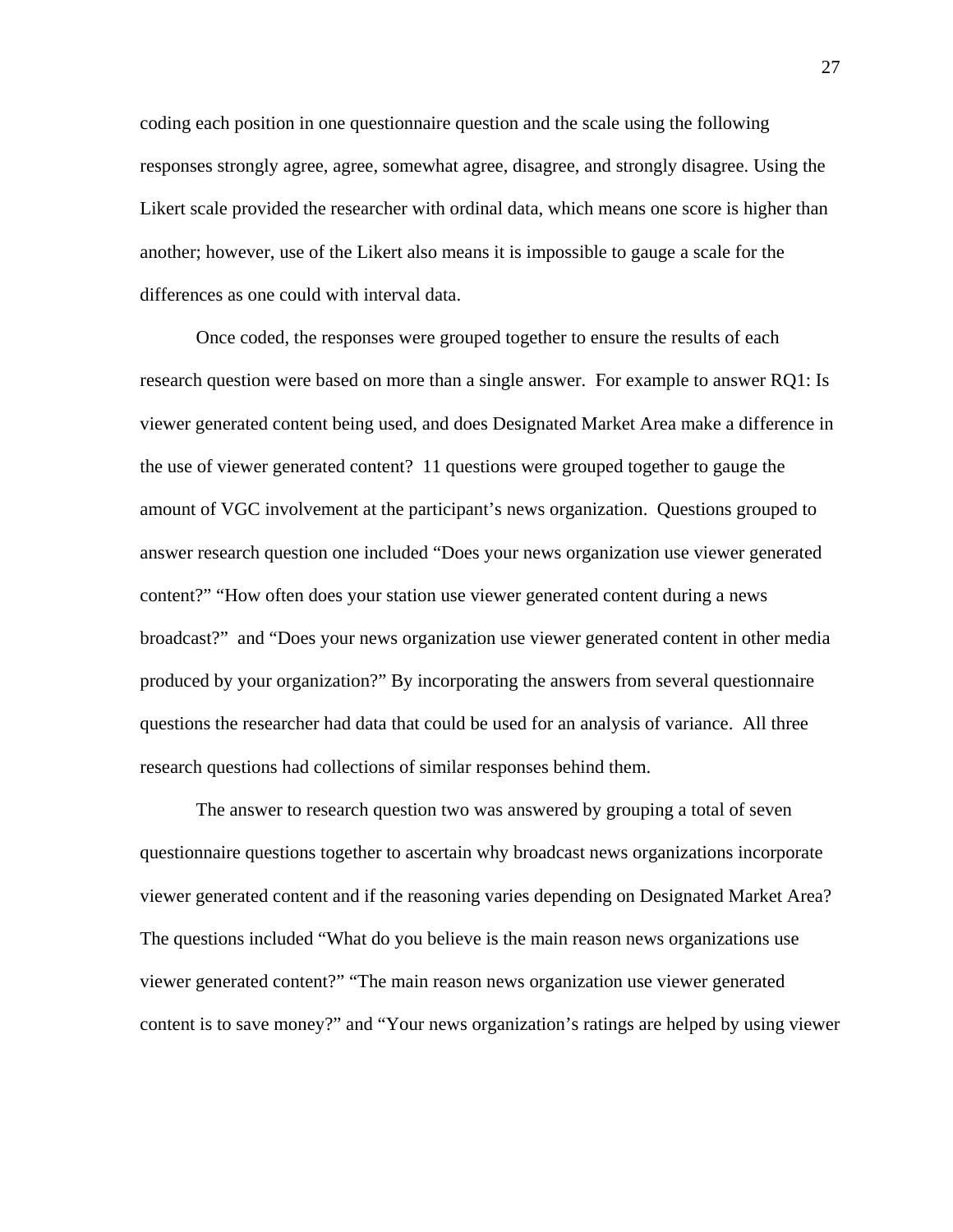generated content?" A t-test was also performed to assess possible differences between viewer involvement and cost to increasing viewership.

The third research question was answered by grouping eight questions together – then further breaking the eight questions down into two groups in order to discover if VGC will remain in the content created by broadcast news organizations and if viewer generated content is good for the broadcast news industry. To answer the question whether VGC will remain in the content created by broadcast news organizations there were four questions grouped together including "Viewer generated content is the future of broadcast news?" "Viewer generated content is just a fad and will pass?" "You would suggest that struggling news organizations' incorporate viewer generated content into their product?" and "Viewer generated content will continue to hold and important part in your news organizations product?"

Answering the second part, "Viewer generated content has no place being used in a news broadcast?" "Viewer generated content has no place in the news industry?" "Viewer generate content is transforming the news industry for the better?" and "Viewer generated content is demeaning the journalism industry as a whole?"

The current study also appropriately reported descriptive statistics, especially mode, or the most frequent response. This made the questionnaire results much easier to interpret. The results were also displayed in a frequency table showing the distribution of responses, including the percentages that agree and disagree with the given statements in a graphic.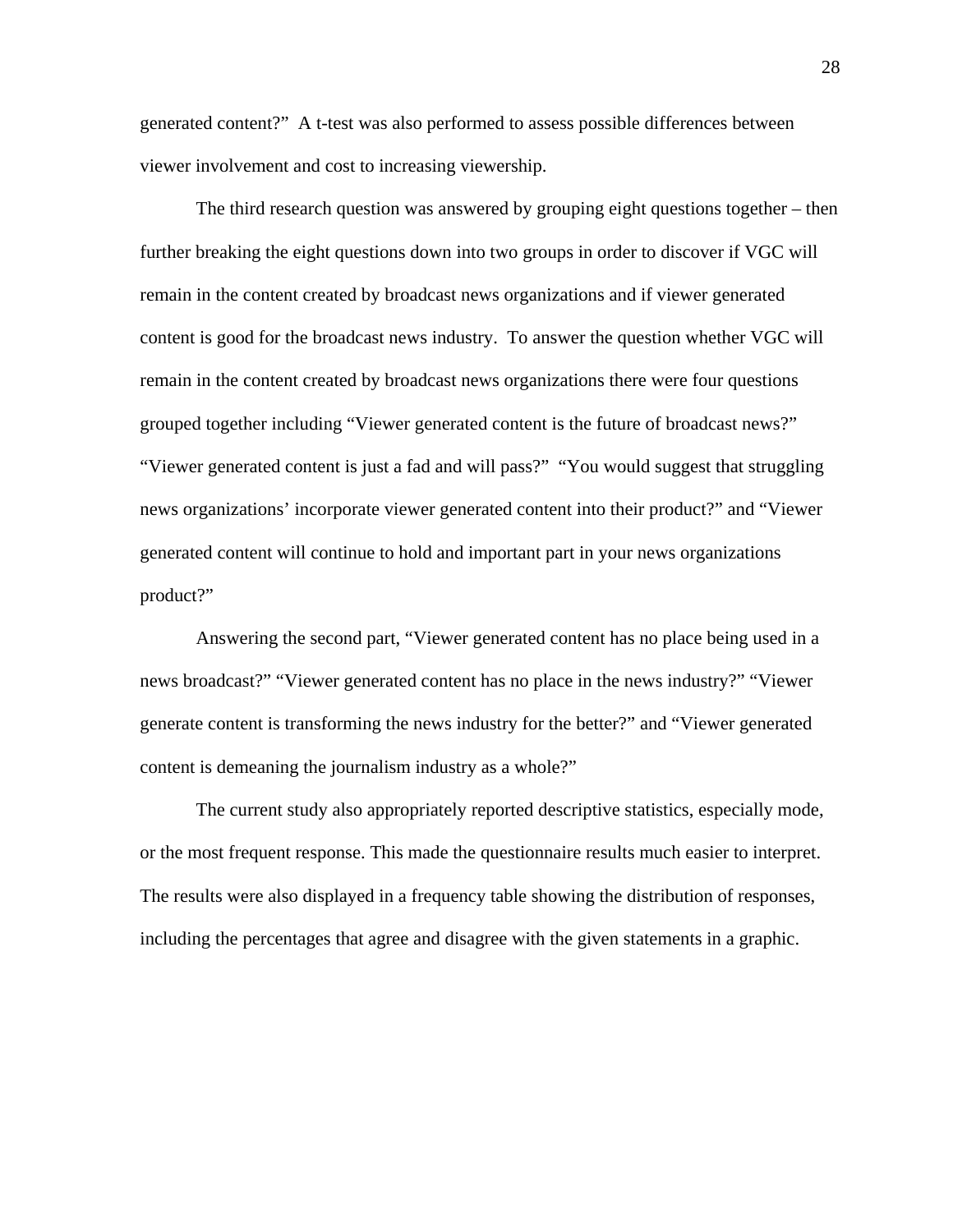#### **MANIPULATION**

The current study incorporated analysis of variance to assess mean differences among five groups of DMAs—Markets 1-25 were group 1, Markets 26-50 were 2, 51-100 group 3, 100-150 were in group 4, and 151-210 were in group 5. An F-test was appropriate because the research questions asked whether differences among market designations existed. The parameters were set with  $p < .05$  and a 95% confidence interval to assure that any differences did not come about by chance. It is widely perceived among journalists that numerical market differences actually translate into radical differences in policies, resources, even news outlook. Given that perception, it was decided the search for actual differences would establish a baseline for further qualitative study—no matter the results. If differences were detected, the researcher would use two post-hoc tests, *t* and *Bonferroni* to evaluate the size and strength of the effects.

Answering questions about how news organizations perceive VGC allows the creators of the content to know whether it is being used and how news organizations perceive its effectiveness, once the results get back into their hands.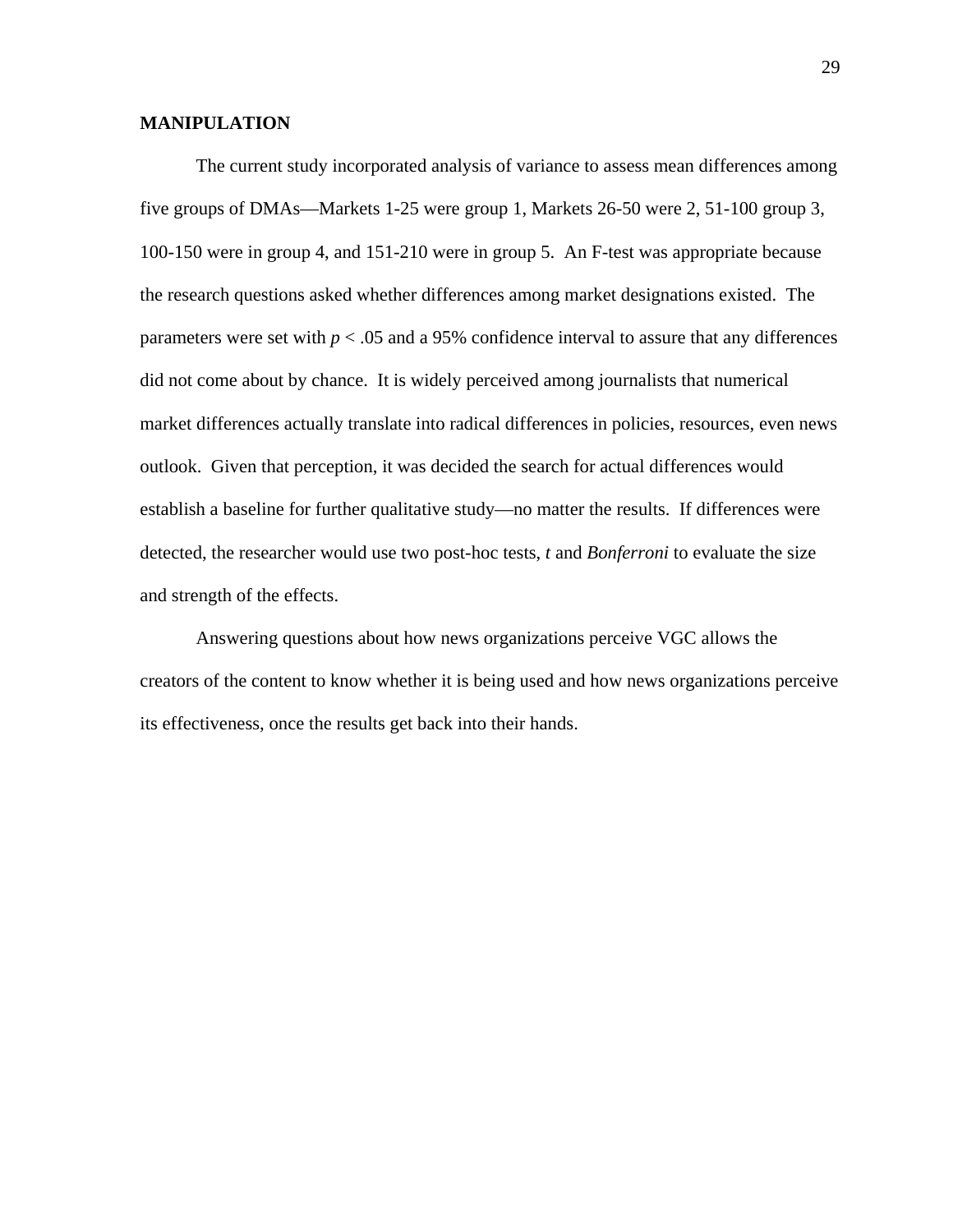#### **RESULTS**

 The survey response rate was 12.86 percent, with 79 responses from the 614 emailed requests. The majority of the responses were from the leaders of the newsrooms; 75.9 percent of the completed surveys were answered by the news directors of broadcast news stations. The remaining response percentages were as follows: 7.6 percent executive producer, 7.6 percent managing editor, 3.8 percent assistant news director, 2.5 percent new media manager, 1.3 percent content brand manager, and 1.3 percent operations manager. The sample collected is also representative of all market sizes. The respondents were asked to report their Neilson DMA rank and of those who responded, the largest were those stations from 50 through 100 which accounted for more than 35 percent of the sample; however, each of the DMA rank categories, (210-150, 150-100, 100-50, 50-25, and 25-1), accounted for at least10 percent of responses, meaning a relatively equal distribution was collected.

 The first part of research question one about whether broadcast outlets did or did not use VGC was answered by simply asking survey participants, "Does your station use viewer generated content?" The answer was a resounding yes. Nearly 99 percent of respondents answered that their station uses viewer generated content, and all but one of the 79 surveys returned made the same claim. Broadcast news organizations are also incorporating VGC into their product in more ways than ever; of the 76 respondents that answered the question, "Does your news organization use viewer generated content in other media produced by your news organization?" only four respondents replied that their organization did not use viewer generated content in any form other than their news broadcasts.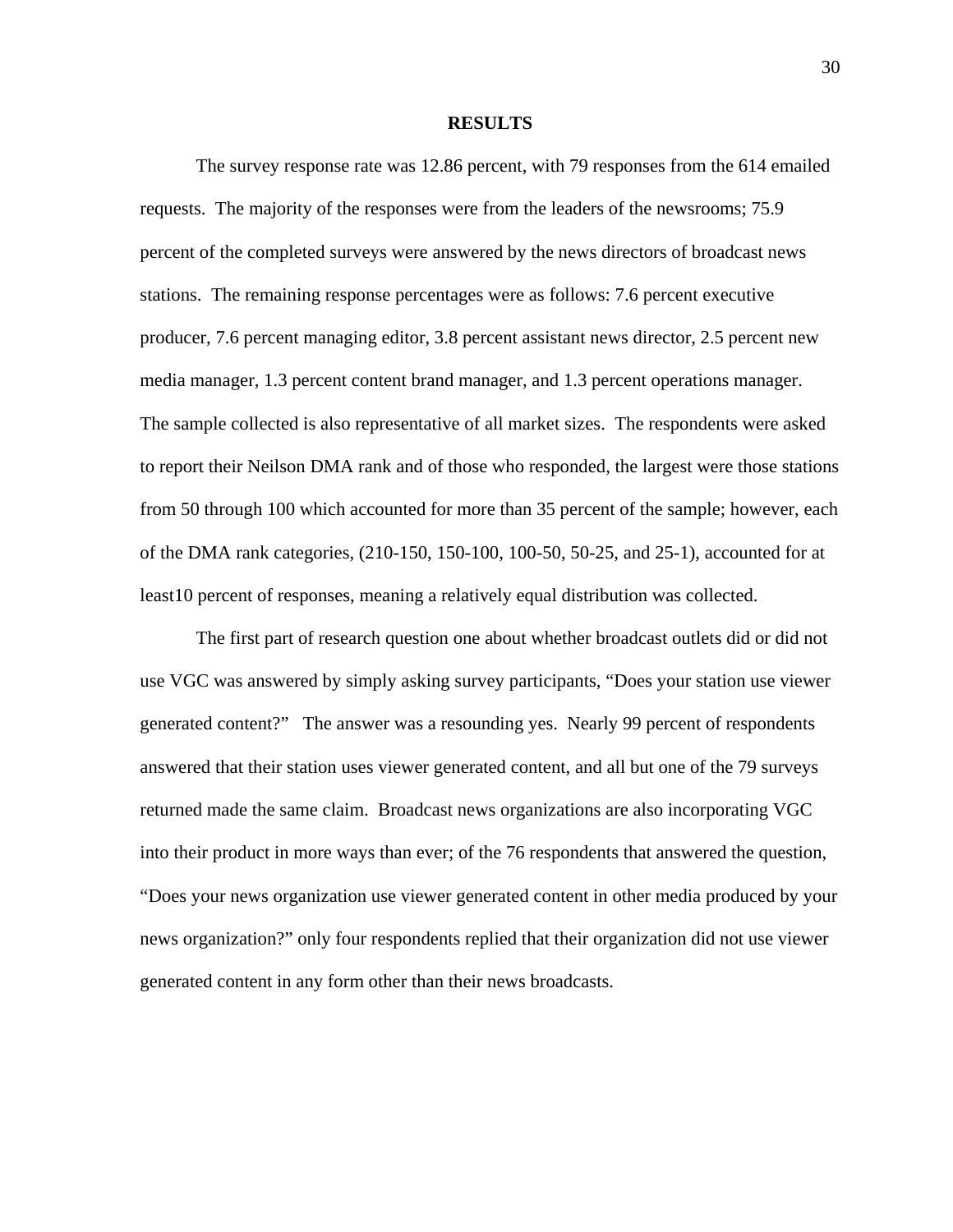Further examination of the research was conducted by examining the responses of the 11 questions. RQ 1 showed no statistically significant difference related to DMA  $[F(4,67) =$ .262, p>.05]. To reiterate, 11 research questions including "Does your news organization use viewer generated content?" "How often does your station use viewer generated content during a news broadcast?" "Does your news organization use viewer generated content in other media produced by your organization?" were distilled to categories related to each research question posited.

The results were coded with the lowest possible rate of 9 and the highest possible rate of 48; the lower the rate the stronger the agreement to VGC being used by broadcast news organizations. (The numbers were arrived at by assessing the lowest self-report based on eight questions and the highest self report. No respondent actually scored at the highest or lowest level). The descriptive statistics show a mean of 20.46, a median of 20.00, and a mode of 20.00 indicating a relatively normal distribution. The standard deviation for the coded responses was 4. The variance was 15.96 with a range of 16.00.

As stated, the results were further examined by using an analysis of variance breaking down the statistics based on the Neilson DMA market rank reported by the news managers. The breakdown can be seen in Figure 1.0. The lowest standard deviation of 1.87 is in market rank 26-50. An ANOVA was used to ascertain any differences among the different markets. No statistically significant difference was found  $F(4,67) = .262$ , p $> 0.05$ .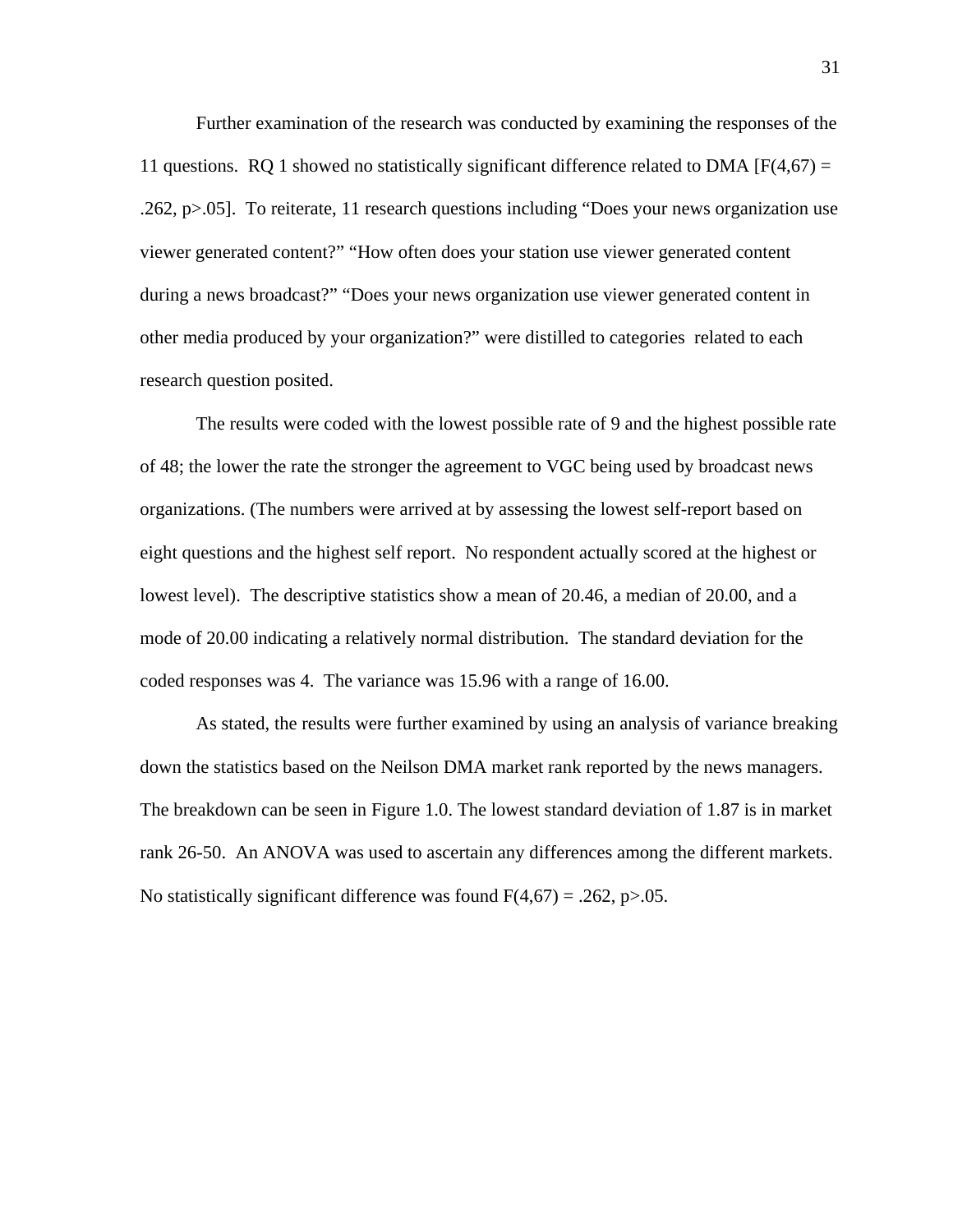Figure 1.0

#### **Descriptive Statistics**

Dependent Variable: News organization of User Generated Content by market size

| Market   | Mean    | Std.<br>Deviation | N  |
|----------|---------|-------------------|----|
| $1 - 25$ | 21.6250 | 3.37797           |    |
| 26-50    | 20.4444 | 1.87824           |    |
| 51-100   | 20.5000 | 4.38376           | 24 |
| 101-150  | 20.4375 | 4.78496           | 16 |
| 151-210  | 19.8000 | 3.98569           | 15 |
| Total    | 20.4583 | 3.99538           | 72 |

 Broadcast news stations are doing more than just using VGC—the majority of respondents said that they use it regularly, with 49 of the respondents saying that they use VGC in every news broadcast, or whenever it is available and appropriate. Broadcast news organizations are also willing to solicit VGC. The majority of respondents said their stations actively request that their viewers submit content for use. Of the 76 respondents who answered the question "Does your station request viewers send in content?" 71 respondents, or 93.4 percent, said they did so.

There were several questions designed to answer the second research question posed, "Why are broadcast news organizations incorporating viewer generated content, and does market size make a difference in those reasons?" Participants were asked, "What do you believe is the main reason the main reason news organizations use viewer generated content?" The questionnaire offered participants three choices: "it gets the viewer involved," "lack of resources," "cost," or the ability to include their own option. Respondents answered in the majority that involvement was the key factor. Of the 66 respondents who responded to the question in the manner requested, 51 participants, or 77.3 percent said that involvement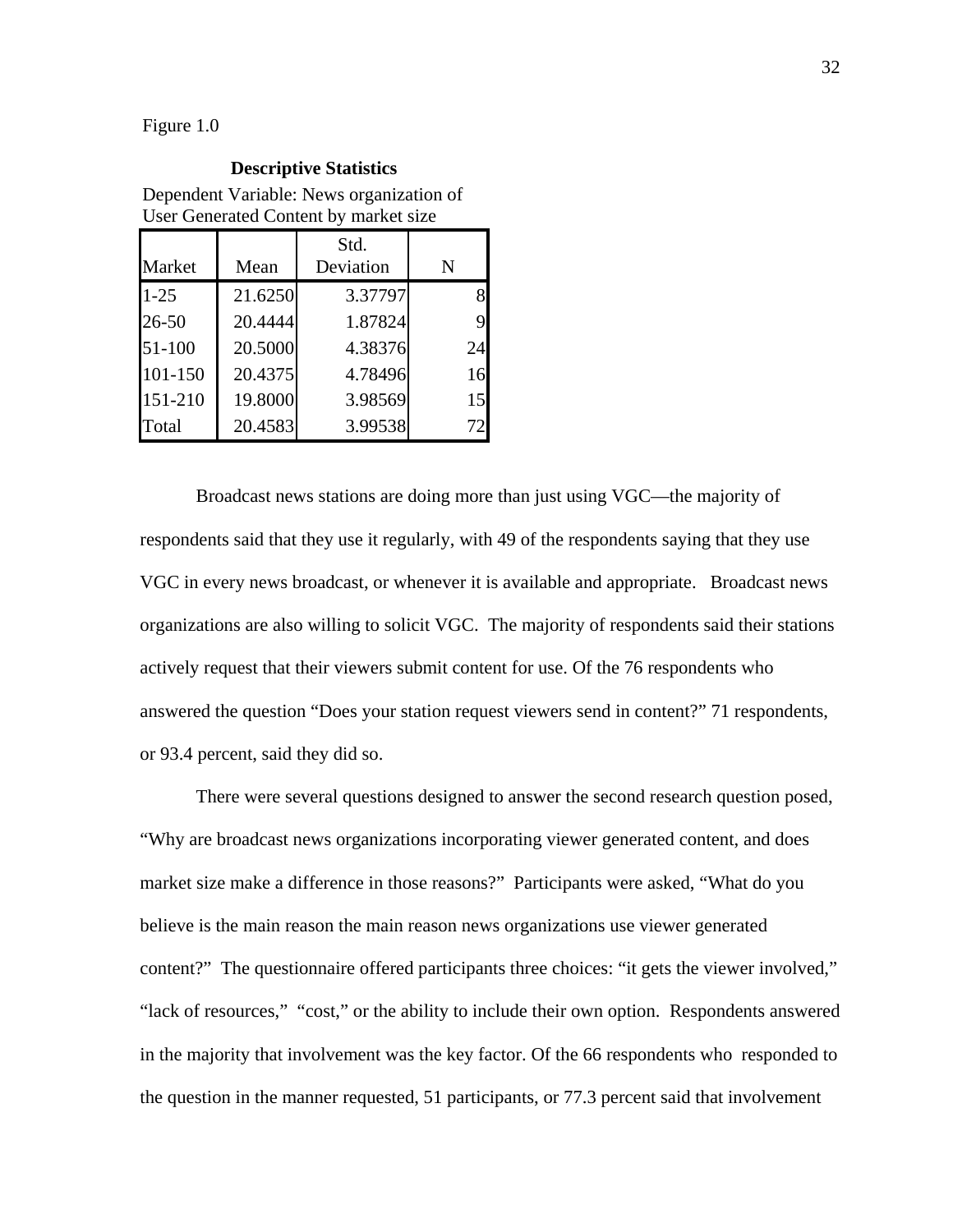was the main reason, for 12 respondents or 18.2 percent, lack of resources was the main reason, and cost was chosen as the main reason for using VGC by only three respondents, or 4.5 percent.

 Another factor that could influence why broadcast organizations incorporate VGC into their product is an assumed increase in ratings, viewership, or both. Participants were asked, "You have seen an increase in viewership since your organization began using viewer generated content" Of the 71 participants who answered the five point Likert scale question, (1 strongly agree to 5 strongly disagree), 17 respondents or 23.9 percent agreed with the statement. The majority, 23 respondents or 33.4 percent, said that they somewhat agreed with the statement posed, while 21 responses or 29.6 percent participants disagreed with the statement. Six respondents or 8.5 percent strongly agreed with the statement posed, suggesting that they had seen an increase in viewership since their organization began incorporating VGC. However, four respondents or 5.6 percent indicated that they strongly disagreed with the statement. The average response was a 3.0, showing participants somewhat agree with the statement, "You have seen an increase in viewership since your organization began using viewer generated content." The overall agreement was 59%.

 "Your news organization's ratings are helped by using viewer generated content," was another statement posed. Seventy-three participants answered this Likert scale question. Only 4 respondents or 5.5 percent said that they strongly agreed that their ratings are helped by using VGC, 24 respondents or 32.9 percent said they agreed with the statement, 28 respondents or 38.4 percent said that they somewhat agreed with the given statement. Sixteen respondents or 21.9 percent said they disagreed with the statements, and only one

33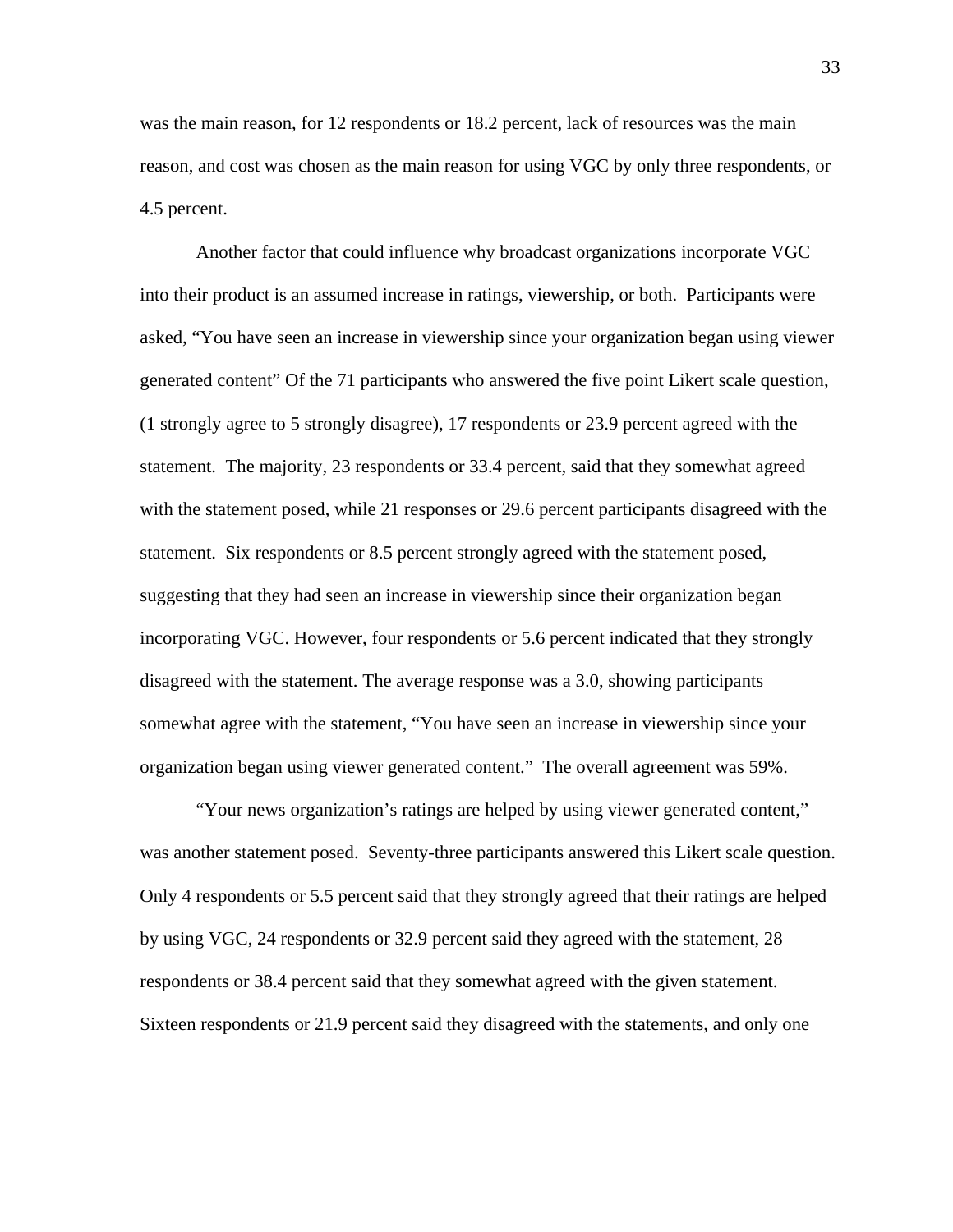person or 1.4 percent said that they strongly disagreed with the given statement. Overall agreement was 77%.

There was a finding of no difference for RQ 2.  $F(4,67)=0.567$ , p $>0.05 - \text{cost}$  issues; F(4,67)=.839, p>.05 – viewer involvement; and F(4,67)=1.682, p>.05 – increasing/ maintaining viewers. The responses to 11 questionnaire questions were coded into three separate categories, viewer involvement, cost issues, and increase/maintain viewers. Coding the responses into these three categories allowed for more specific statistical evidence supporting or detracting from the categories. There were 72 completed questionnaires with nine not completed. Viewer involvement was the most important reason given for using VGC with a mean of 7.96, a median of 8.00, and a mode of 9.00. The standard deviation was 1.81 and the variance was 3.28 with a range of 9.00. The second most important reason given by news managers for incorporating VGC into their product was to increase/maintain viewers. The mean for increasing/maintaining viewership was a 10.83, the median was 10.50 and the mode was 10.00. The standard deviation for viewership was a 2.95 with a variance of 8.70 and a range of 14.00. The last reason given for incorporating VGC into broadcast news was cost. The Mean for cost was an 11.36 with a median of 11.00 and a mode of 11.00. The standard deviation was 2.07 the variance was 4.29 and the range was 9.00. It is important to note that there was normal variance when analyzing both viewer involvement and cost issues but above average variance with increase/maintain viewers. The data is also normally distributed.

 When the descriptive statistics are further broken down according to both categories for incorporating content and DMA rank there is little difference shown. The standard deviation in the category of cost issues in market 26-50 is only .97. An ANOVA confirmed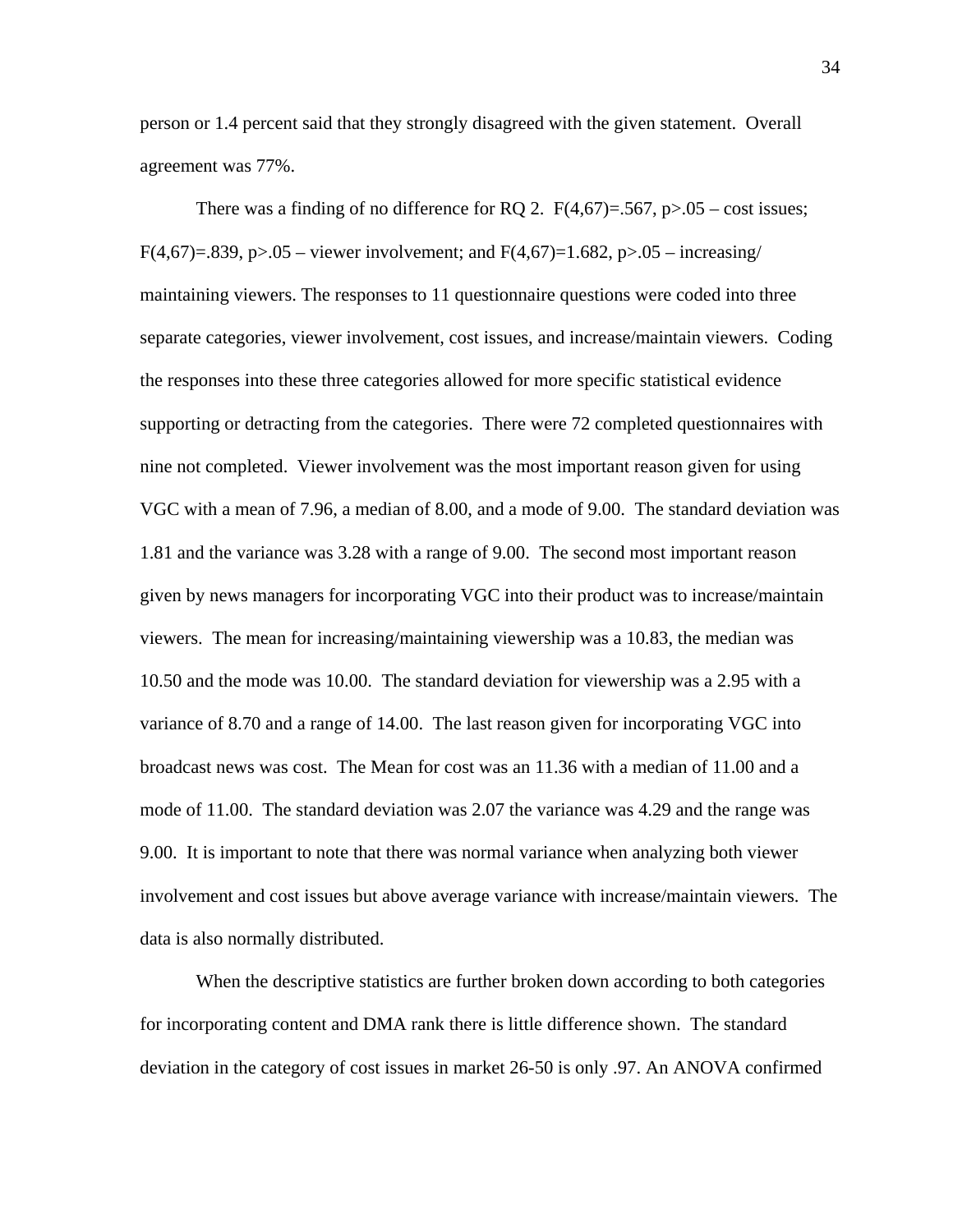there was no statistically significant difference among markets for any of the three factors, F(4,67)=.567, p>.05 – cost issues; F(4,67)=.839,p>.05 – viewer involvement; and F(4,67)=1.682, p>.05 – increasing/maintaining viewers. T-tests were also conducted in order to compare cost to viewer involvement and cost to increasing viewers. Both cost issues and increasing/maintaining viewers were significantly different from getting viewers involved as T (71)=13.94, p<.05 and T (71)=8.27, p<.05, respectively. The descriptive statistics for both DMA and the three categories are offered in figure 1.1.

| 1911 r |  |
|--------|--|
|        |  |

| Descriptive Statistics |           |         |                   |           |
|------------------------|-----------|---------|-------------------|-----------|
|                        | Market    | Mean    | Std.<br>Deviation | ${\bf N}$ |
| <b>Cost Issues</b>     | $1 - 25$  | 11.8750 | 3.22656           | 8         |
|                        | $26 - 50$ | 11.2222 | .97183            | 9         |
|                        | 51-100    | 11.4167 | 1.74248           | 24        |
|                        | 101-150   | 11.6875 | 2.24258           | 16        |
|                        | 151-210   | 10.7333 | 2.21897           | 15        |
|                        | Total     | 11.3611 | 2.07130           | 72        |
| Viewer Involvement     | $1 - 25$  | 8.2500  | 1.75255           | 8         |
|                        | $26 - 50$ | 7.7778  | 1.48137           | 9         |
|                        | 51-100    | 8.3750  | 1.92946           | 24        |
|                        | 101-150   | 7.8750  | 1.50000           | 16        |
|                        | 151-210   | 7.3333  | 2.12692           | 15        |
|                        | Total     | 7.9583  | 1.81106           | 72        |
| Increase/Maintain      | $1 - 25$  | 12.6250 | 3.66206           | 8         |
| Viewers                | $26 - 50$ | 11.1111 | 1.36423           | 9         |
|                        | 51-100    | 11.2500 | 2.86280           | 24        |
|                        | 101-150   | 10.2500 | 2.95522           | 16        |
|                        | 151-210   | 9.6667  | 3.08607           | 15        |
|                        | Total     | 10.8333 | 2.95029           | 72        |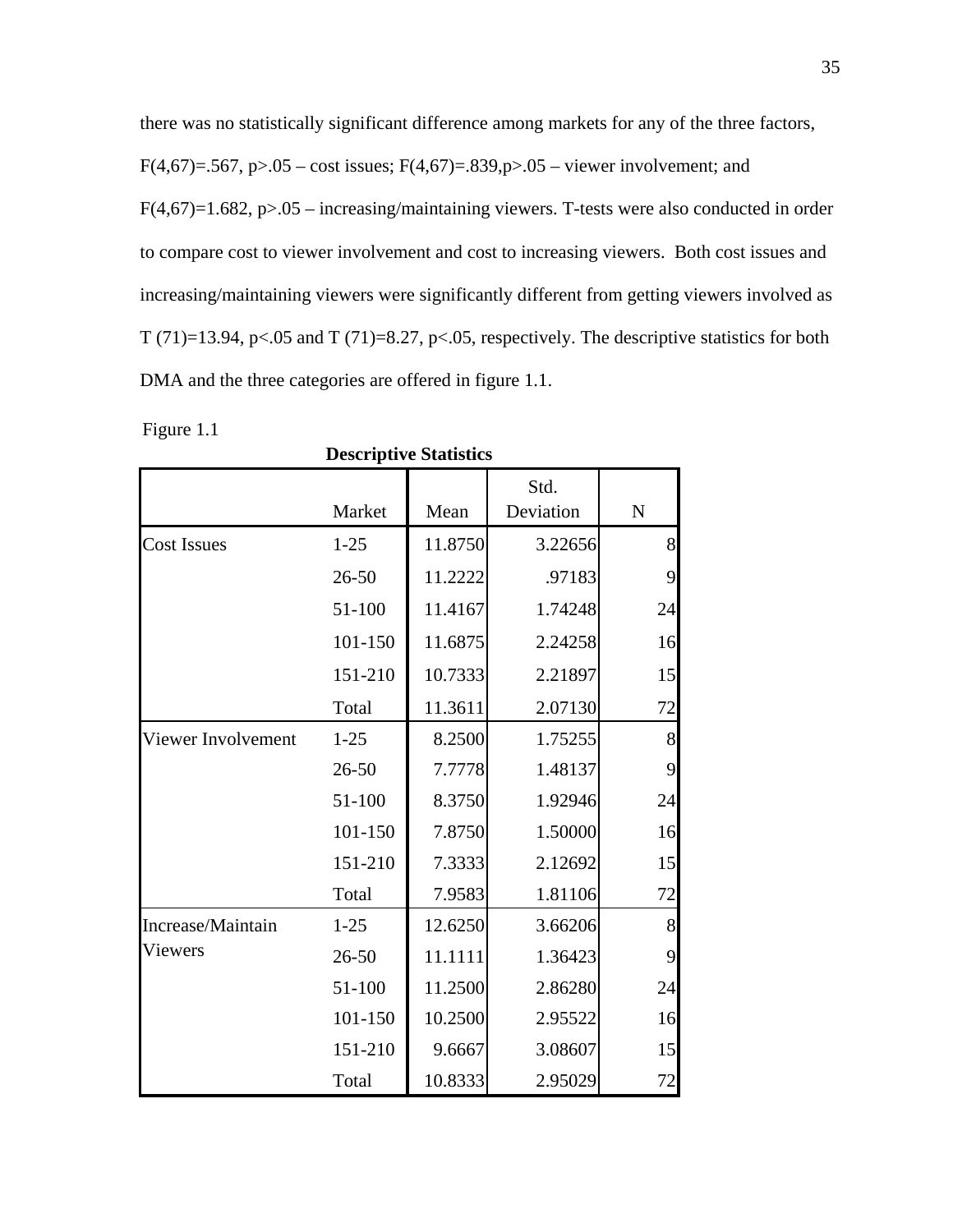To answer research question three, "What do news organizations believe the use of viewer generated content means to the overall journalism industry and does market size make a difference in that outlook?" respondents were asked their thoughts on the future uses of VGC in broadcast news, along with their willingness to suggest its use to other stations. A statement posed in a five point Likert scale question asked respondents if, "Viewer generated content will continue to play an important part in your news organizations' product?" Of the 72 respondents who answered, 19, or 26.4 percent, said they strongly agreed with the statement. More than 51 percent, or 37 people, said they agreed with the statement. Only two respondents disagreed, 2.8 percent, and no one strongly disagreed. Overall agreement was 77%.

To gauge how seriously news organizations were willing to invest time and money into the use of VGC, the questionnaire posed the statement, "Viewer generated content is just a fad and will pass. The responses were overwhelmingly supportive of VGC with only one respondent who agreed with the above statement, only 1.4 percent of the 74 respondents; there were no respondents who strongly agreed or somewhat agreed with the statement. Nearly 60 percent, or 44 respondents, said they strongly disagreed with the assertion that VGC is only a fad and will pass, while the remaining 29 respondents, or 39.2 percent, said they disagreed. The average response was a 4.57 on the one to five Likert scale representing the respondents, as a whole, disagree with the statement.

A third question was posed to learn what the managers in a news organization believed the use of viewer generated content means to the journalism industry. "Viewer generated content is transforming the news industry for the better." Seventy-four respondents answered this question, with only 2 people or 2.7 percent saying they strongly agreed. The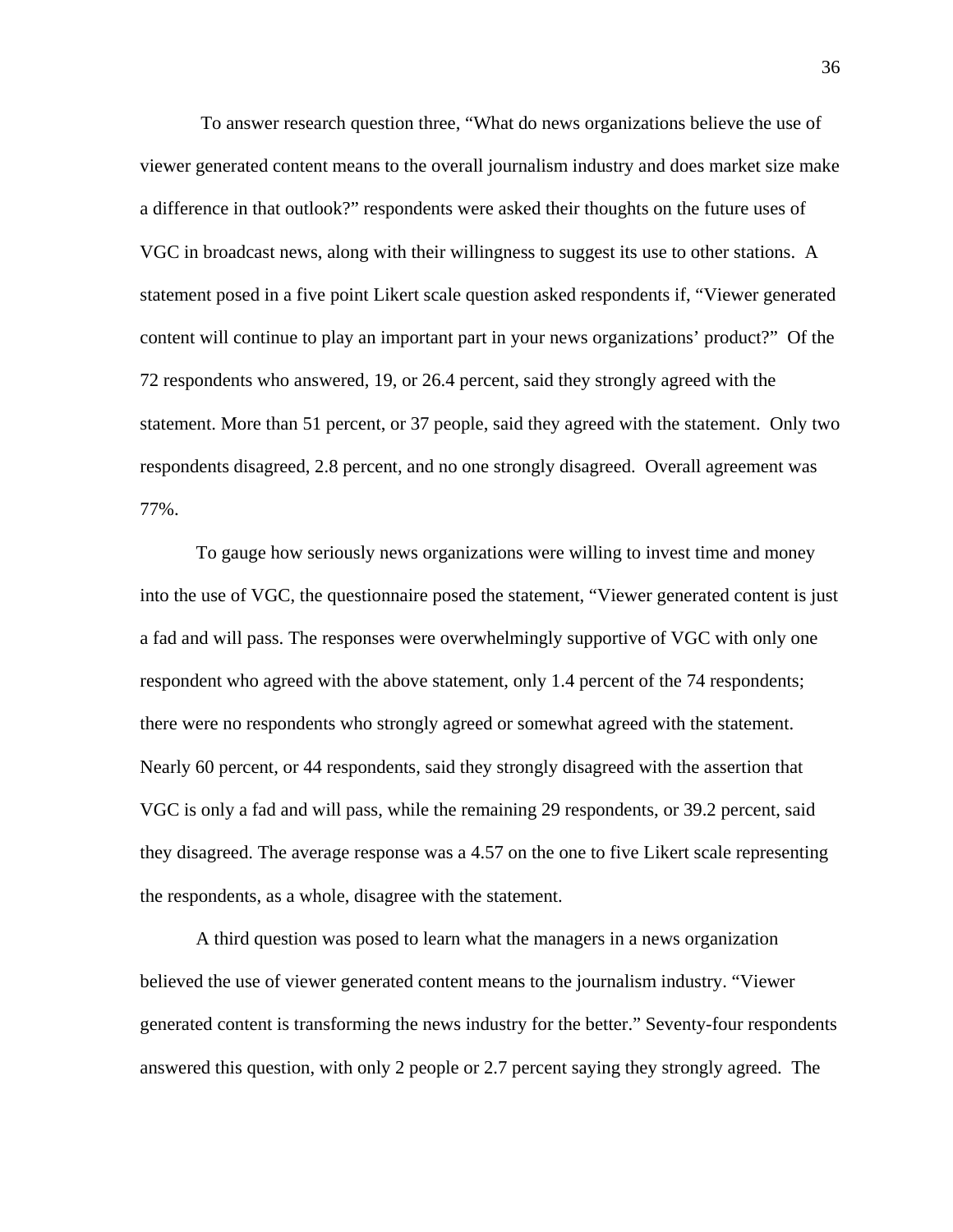majority of respondents—31, or 41.9 percent—said that they agreed with the statement and that the use of VGC is a positive move for the broadcast news industry. 25 respondents, or 33.8 percent, said that they somewhat agreed with the statement, 15 respondents or 20.3 percent said they disagreed with the statement, and only one person, a minute 1.4 percent, strongly disagreed with the statement. Overall agreement was 79%. The questions, when combined, show that news organizations believe VGC is not a fad and will continue to hold an important role in the broadcast news industry. It is also important to add news organizations do not feel that using VGC is in any way harming the news industry, in fact, news managers suggest the opposite suggesting VGC is transforming the news industry for the better.

Finally, RQ 3 was answered with a finding of no difference  $F(4,67)=1.30$ , p $>0.05$ . For VGC being good for the industry, the results were also not statistically significant  $F(4,67)=.180$ , p $> 0.05$ . The findings were discovered through the grouping of eight research questions based on the 1 to 5 Likert scale answers for each question divided into two categories; VGC will stay, and VGC is good for the news industry. The lowest possible answer was an eight with the highest answer a 40. The midpoint for the data set was 24. There were 72 completed surveys and 7 incomplete. For the category of VGC staying, the mean was 11.73 with a median of 12 and a mode of 12. The standard deviation for this category was a 2.36 with a variance of 5.61 and a range of 11. The data set assessing whether VGC is good for the news industry had a mean of 16.82 a median of 17 and a mode of 17. The standard deviation was 1.34 with a variance of 1.79 and a range of 6. The data sets both showed normalcy. The descriptive statistics for both DMA and the two categories are offered in figure 1.2.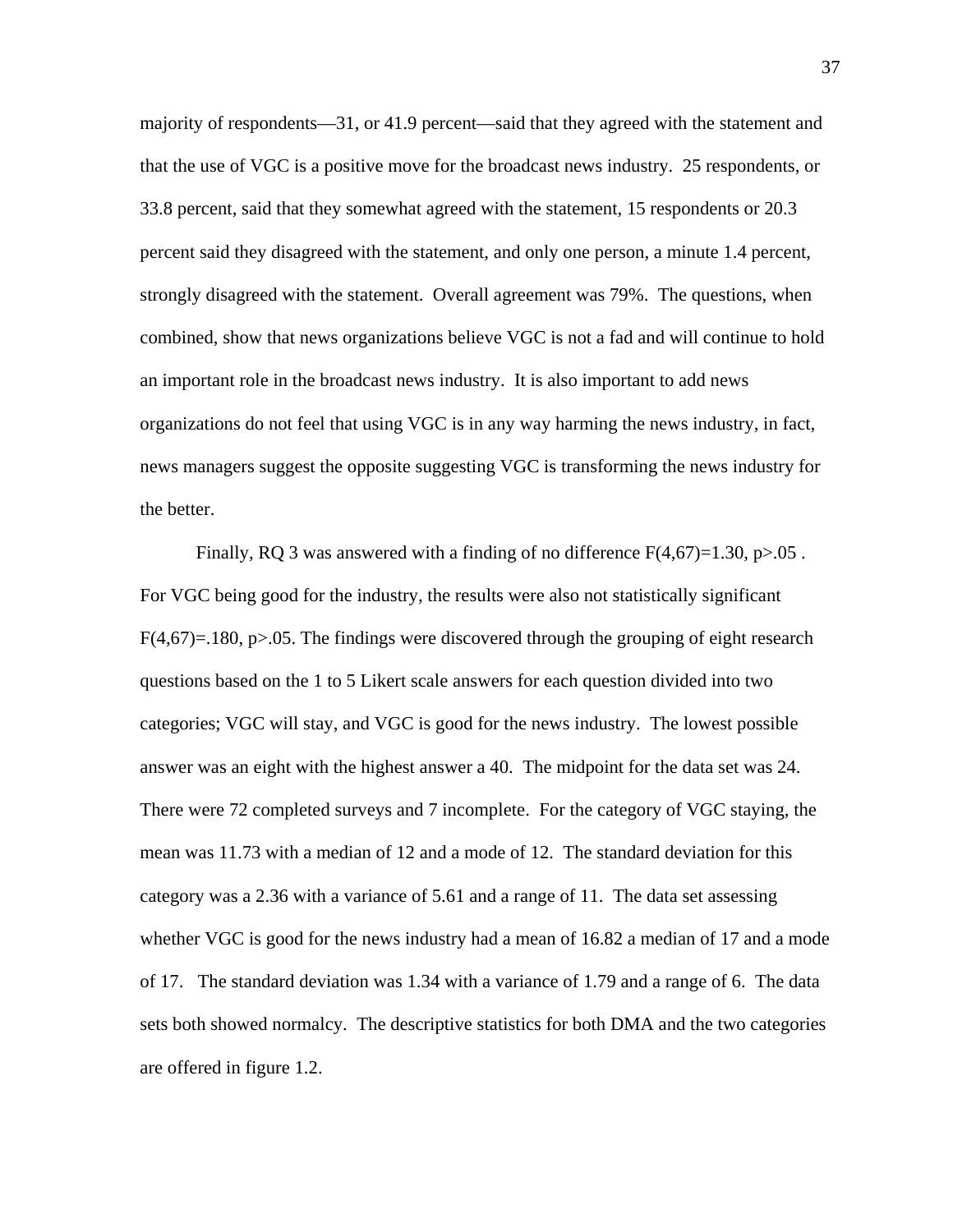### Figure 1.2

| <b>Descriptive Statistics</b> |           |         |                   |    |
|-------------------------------|-----------|---------|-------------------|----|
|                               | Market    | Mean    | Std.<br>Deviation | N  |
| <b>VGC Stays</b>              | $1 - 25$  | 13.1250 | 1.72689           | 8  |
|                               | $26 - 50$ | 11.6667 | 1.50000           | 9  |
|                               | 51-100    | 11.6400 | 2.23383           | 25 |
|                               | 101-150   | 12.0667 | 2.65832           | 15 |
|                               | 151-210   | 10.8667 | 2.82506           | 15 |
|                               | Total     | 11.7361 | 2.36758           | 72 |
| VGC is good for the           | $1 - 25$  | 17.0000 | 1.30931           | 8  |
| industry                      | $26 - 50$ | 17.0000 | 1.22474           | 9  |
|                               | 51-100    | 16.7600 | 1.09087           | 25 |
|                               | 101-150   | 16.8000 | 1.52128           | 15 |
|                               | 151-210   | 16.6000 | 1.63881           | 15 |
|                               | Total     | 16.7917 | 1.32088           | 72 |

Again, an ANOVA was used to determine differences among market levels, and as with the two previous research questions, the results were not statistically significant F(4,67)=1.30, p>.05 . For VGC being good for the industry, the results were also not statistically significant F(4,67)=.180, p>.05.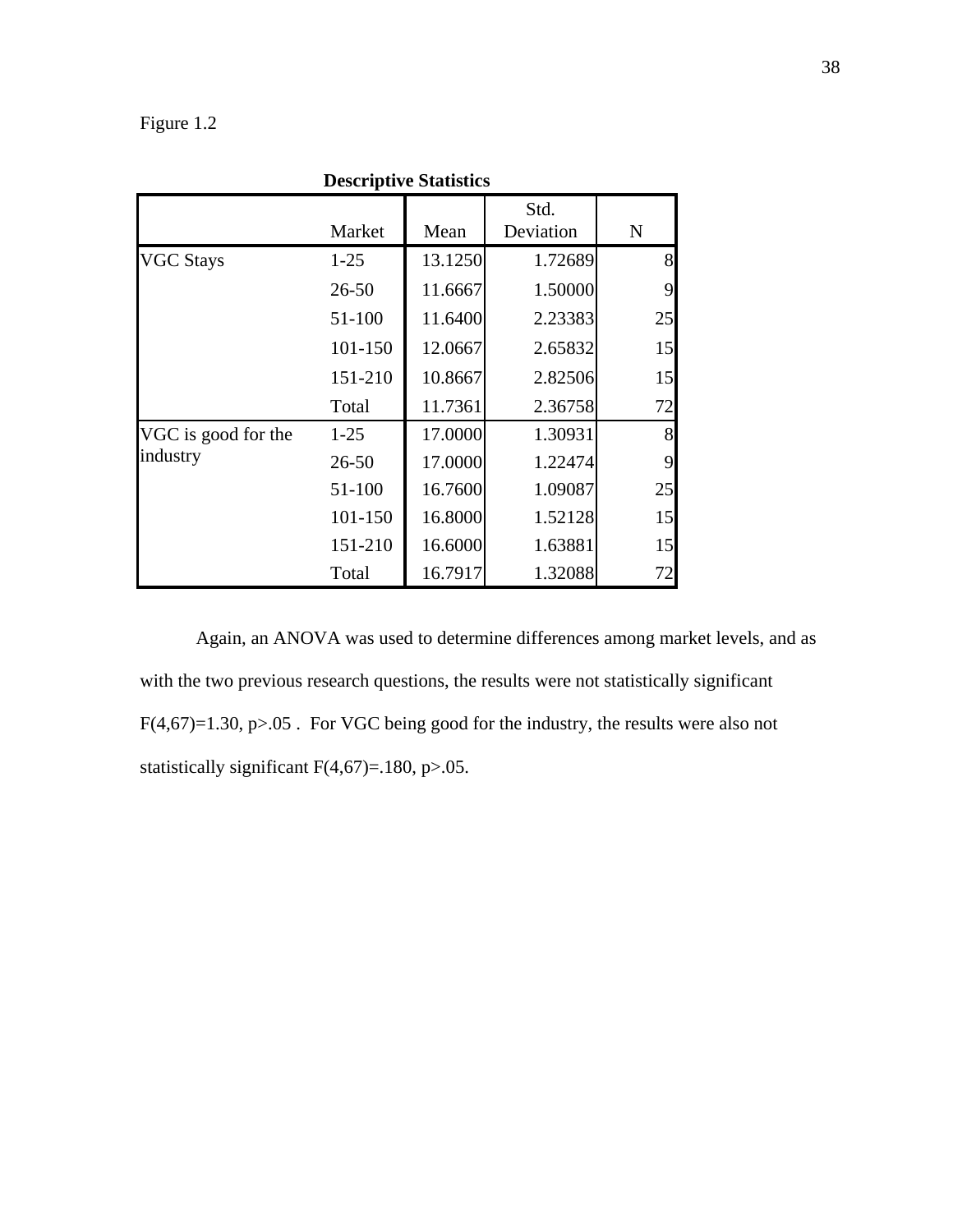#### **DISCUSSION**

 In what would clearly be news to the news industry, television markets may not be much different after all, at least in the area of viewer generated content. Regarding VGC, Hazard, Kentucky and Los Angeles are apparently very much alike, in that the people in charge seem to be straining for a way to pull viewers along for the news ride. And they are using the same tools—the material viewers send in—to do it. The unspoken driving force in all this is that it works, though there is very little data to support the claim. The lead and second researcher are veterans of the television business, and both found the lack of differences astonishing. After all, Designated Market Area is the success ladder all journalists climb and they are schooled in the differences early in their careers. But, the data from the current study suggest a not so unexpected commonality among the 210 television markets in the U.S.—viewers matter, whether they are in Miami or Duluth. It appears television outlets believe material sent in by viewers is a cost-effective yet "touchy-feely" way of accomplishing that.

 Consider the results of the first research question regarding differences in DMA and use. There is no difference. That means the largest and smallest television stations with the largest and smallest staffs are making editorial and content decisions based on what they think viewers want. Giving viewers what they want may make economic sense but one would think the practice would be concentrated in a particular market break out or operation. The ANOVA results, however, showed no movement anywhere across a fairly representative sample of this country's TV outlets. Such a statement carries even more weight because it comes from those who alone have the power to open or close the floodgates on the "me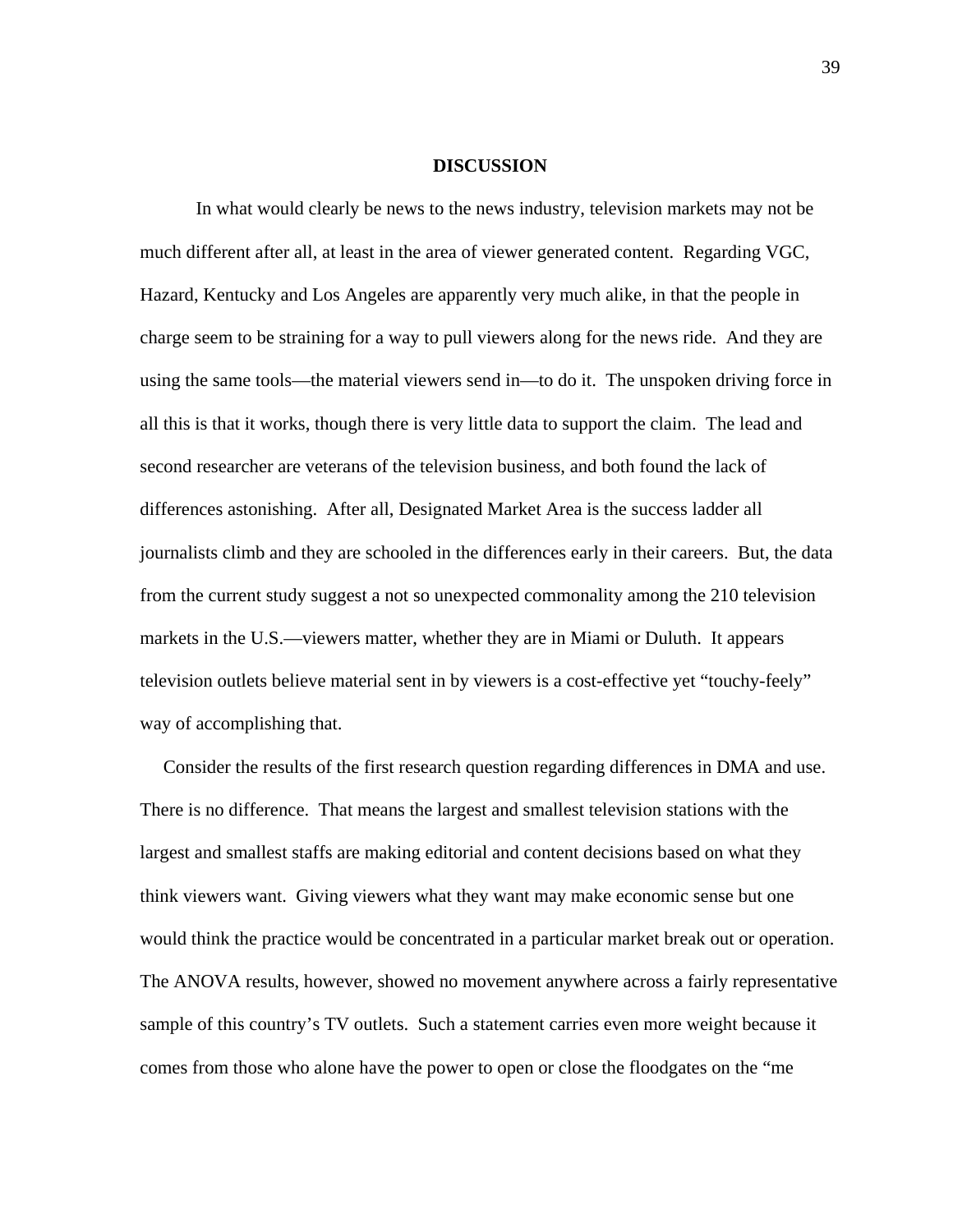journalism" rage. In retrospect, the finding of no difference may not be surprising given the ubiquitous nature of quality inexpensive video cameras. But, that news directors of all stripes and pay grades treat the phenomenon mostly the same gives one pause.

 The Republic was founded on notions of an informed electorate. Since the maturation of the Fourth Estate—the Press—Americans have come to rely on the news media for decision making information in a complex democracy. It is usually thought that news has a sacred trust to give viewers what they need to make good decisions. Need and want are sometimes very different things. In the pursuit of ratings, which is an additional finding of the current study, news directors will replace what their training tells them viewers need with pictures of grandmother's birthday or other such non-news. True, some VGC is news video that journalists simply cannot reach in time or across distances they cannot span, but the phenomenon is much more far-reaching than that. And nobody is asking the question "Is what we want also good for us?" Certainly, no one can blame the news directors for either answering the question the way they think they should or justifying their practices. Faced with tight budgets and falling viewership, they probably perceive their role as pragmatic leaders who use VGC for what it can deliver. The researchers would likely do the same.

 Organizations like SPJ and Poynter have nobly stepped up to the plate to train this group of wanna be's. The old adage, "If you can't beat 'em, join 'em" seems to apply here. But, training a trickle to behave in a torrent may not serve much purpose. Somehow, someway the people with cameras have begun to equate themselves with journalists, and with the aiding and abetting of CNN and the respondents in the current study, their thinking has a payoff. Some would argue the phenomenon observed in the current study is the equivalent of the inmates running the asylum. If perception is reality, then it may be true that people who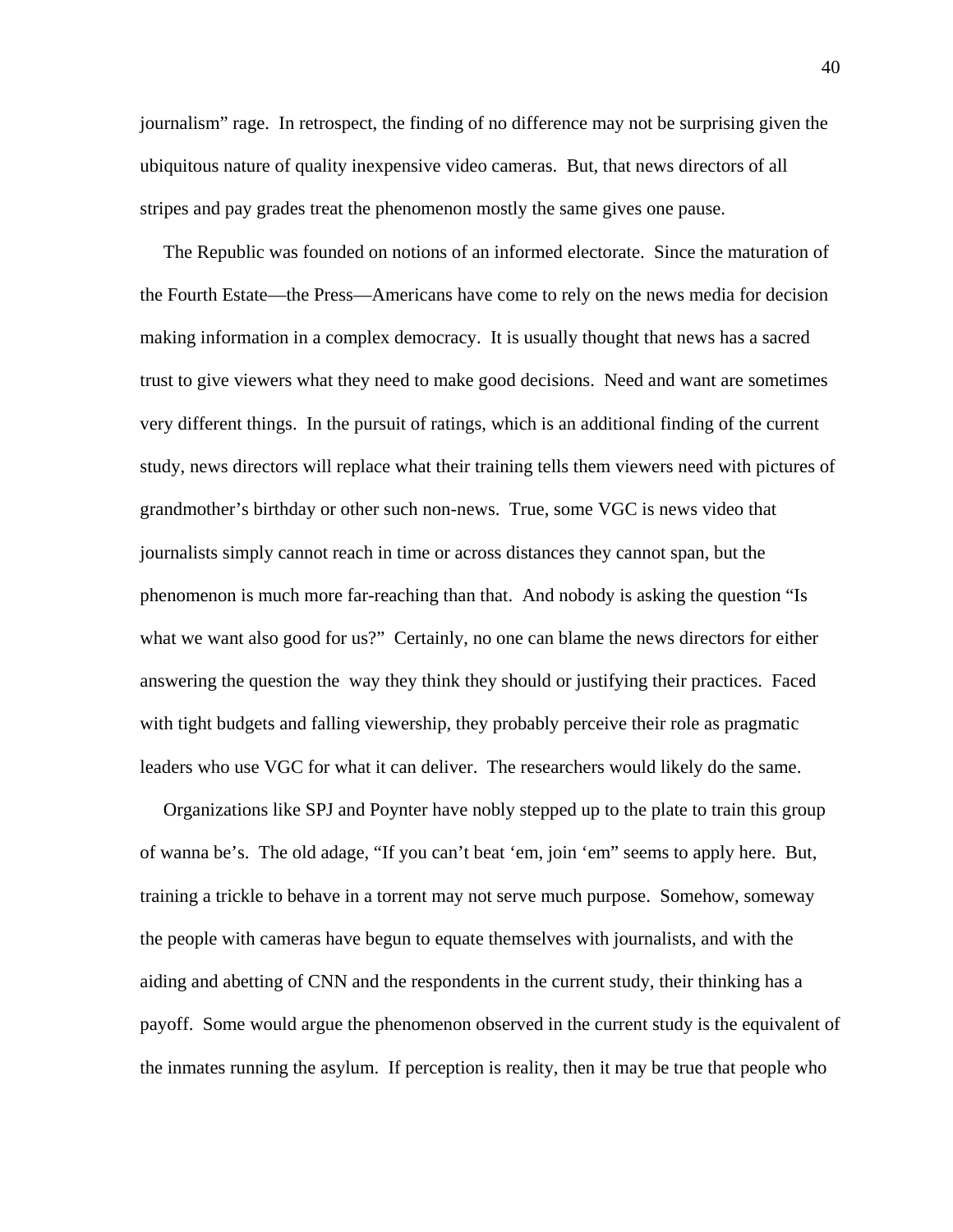have been trained in other things are as well qualified to cover news as those who trained in journalism schools. In the end, the current study is noteworthy for what it did not find rather than what it did. And that is this—perhaps, news managers view all content as mostly the same. It is not that they have given up the careful pursuit of news. Witnessing the wall to wall coverage of the Gulf oil spill evidences that. It is just that they are enlisting the news consumers to generate more and more of the material.

 The results also show that getting viewers involved seems to be the main reason for incorporating VGC into broadcast news production. Moreover, the results suggest lack of resources and lower cost are *not* determining variables in the equation. Finally, the current study demonstrates, according to broadcast television newsroom managers, VGC will continue to play an important role in the news product created. Although the answers themselves are relatively straightforward, they have, in turn, generated more questions about VGC, its use (or lack thereof), and its future. To the issue of DMA a second time, the offerings for why VGC was incorporated did not differ appreciably from the biggest TV newsroom to the smallest.

 One unanswered question the researchers could not have anticipated was the location of the one station that answered it does not use VGC at the news organization. Because the questionnaire was anonymous, there is nothing that can be traced back to one respondent unfortunate given the surprise find. The questionnaire shows the respondent who said her station does not use VGS is a news director who works in a station with a Neilson DMA rank of 50 to100. Unfortunately, the respondent chose not to answer any other questions on the questionnaire; therefore, it is not possible to gauge their personal thoughts or beliefs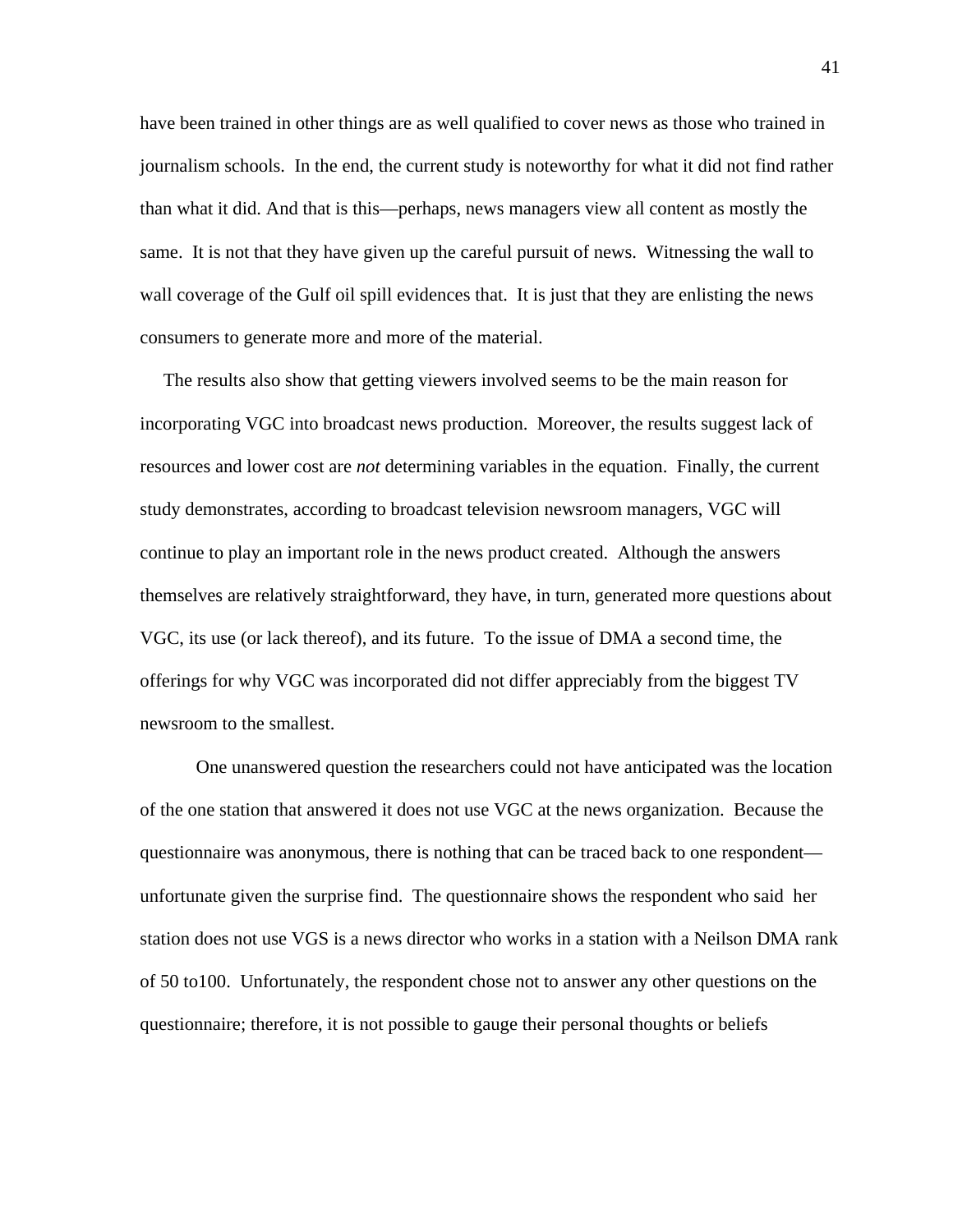surrounding VGC, or why their station has chosen not to incorporate it into their product. The current study may suffer from a self selection bias as a result.

 Aside from the one news director whose organization chooses not to incorporate viewer generated content, the use of VGC not only appears to be widespread but frequent. News organization managers responded saying "VGC is incorporated in their news content on a regular basis with some in every news broadcast." This statement by broadcast news managers suggests there is no shortage of VGC being created and submitted to broadcast news organizations, and broadcast news organizations are willing and able to incorporate the work of viewers into their content. The fact that news organizations are provided the content to incorporate into their daily news broadcasts is important to note. In short, viewers appear to be willing participants, perhaps, seduced by the notion that they, too, could "be on TV." However, the pathology of collective narcissism is not the purview of the current study.

 The main reason news organizations are incorporating user generated content, according to the results of the current study, is the desire to get the viewers involved in the news process. The majority of respondents, or 77.3 percent, said that involvement was the main reason for incorporating VGC into their news product, more important than added resources or cost. The results of the first research question could mean news managers agree that with the findings of Terry Flew in his article "Creativity, Cultural Studies, and Services Industries." Flew found that consumers, "are no longer satisfied with the gatekeeper model that has structured the industry for so long" (Flew, 2004, p. 182). The results of the questionnaire could suggest that news directors are aware of the changing dynamic of their viewers.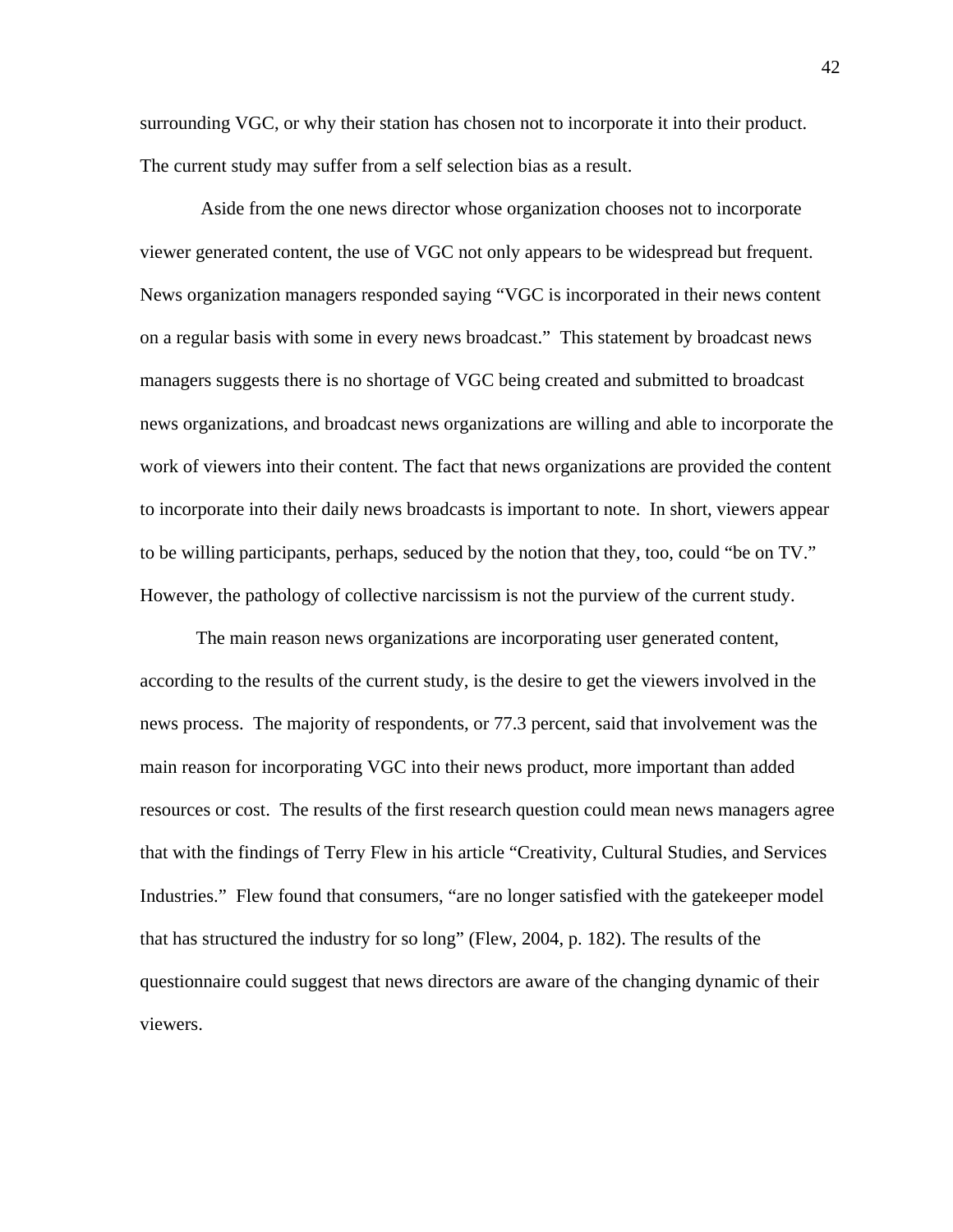Viewer generated content is nothing new; however, the recent push of terminology could lead some to believe that the current usage of VGC is only a fad and will not continue; however, that is simply not the case – according to the results of the current study. More than three quarters of the respondents, when asked if "Viewer generated content will continue to hold an important part in you news organizations' product," said they agreed or strongly agreed with the statement. The answer to this question alone represents strong feelings from the news organizations' managers toward VGC, suggesting continued usage will occur.

 The use of VGC by broadcast news organizations is not limited to news broadcasts; instead, it is being incorporated through several other media produced by the news organization including Web sites, blogs, web-only newscasts, and email alerts. Only four of 76 respondents who answered the question choose not to use VGC outside of the news broadcast. This would suggest that broadcast news organizations are treating VGC the same as content produced by their station and are not using this content in only one part of their broadcast or Web site. This could also be adding to the amount of content that news organizations receive; as long as the viewers who submit content are able to see their content being used, they may be more willing to collect and submit more content to the organization.

Based on the data, there is little doubt that VGC is being used and incorporated in broadcast newsrooms, but why? To understand why, the current study asked news managers if they have seen either an increase in ratings or an increase in viewership as a result of VGC usage. The response from news managers was not only clear, but was a bit of a surprise. While the average response from news managers showed that they somewhat agreed with the given statements the responses were not nearly as positive as expected.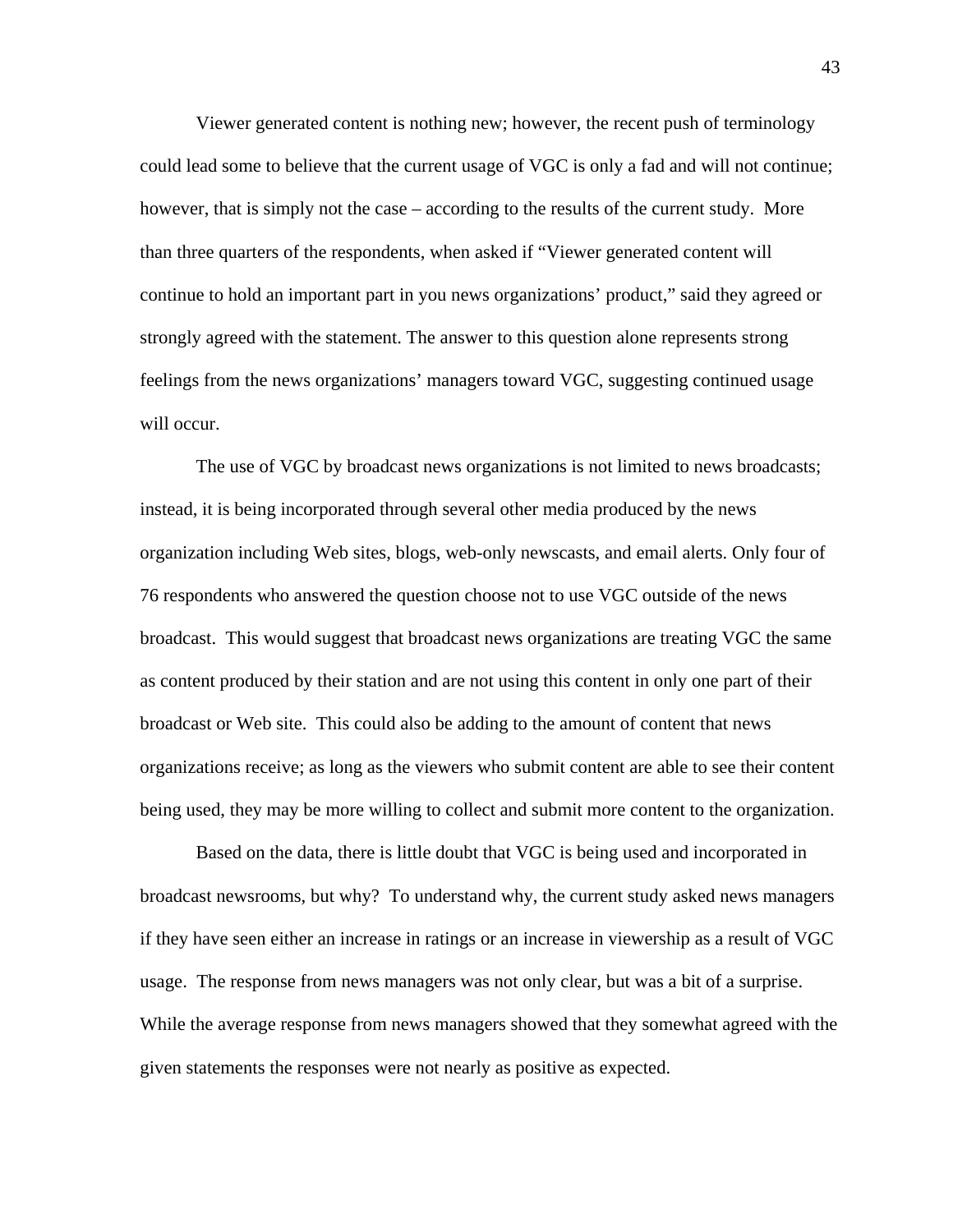Another interesting observation was even though news organizations are incorporating VGC into their product and are continuing to look for more ways to do so,

news managers do not feel as if it is enough. The questionnaire asked respondents if they believed news organizations overuse viewer generated content; only 14 of the 74 respondents said that they agreed that VGC is being overused. This would suggest that news managers will continue to look for more ways to incorporate it and continue to request more content to be sent to their news organization. As long as news managers believe more content could be used, there is a good chance that there will be new opportunities created to incorporate content that has been created by news viewers.

 Although the answers to the research questions are clear, there are some questions that remain; for example, why are news organizations utilizing viewer generated content when there is no obvious good (increased ratings, or viewership) resulting from the decision? News managers must see some good coming from VGC as nearly 90 percent of respondents said they would suggest the use of VGC to a struggling news organization. So what do these managers see as the benefits of using VGC? If it does not rest in ratings, viewership, or even loyalty what do they see as the benefits?

 A qualitative study of user generated content UGC (which is essentially the same as viewer generated content) of newspapers conducted by Pieter Ugille and Steve Paulussen (2008) found a "sluggish" move incorporating user generated content into the newsrooms of Belgian newspaper company Concentra Media. The current study shows there is no longer, if there ever was, a "sluggish" move to incorporate user generated content into broadcast news organizations in the United States. Judging from the questionnaire responses received,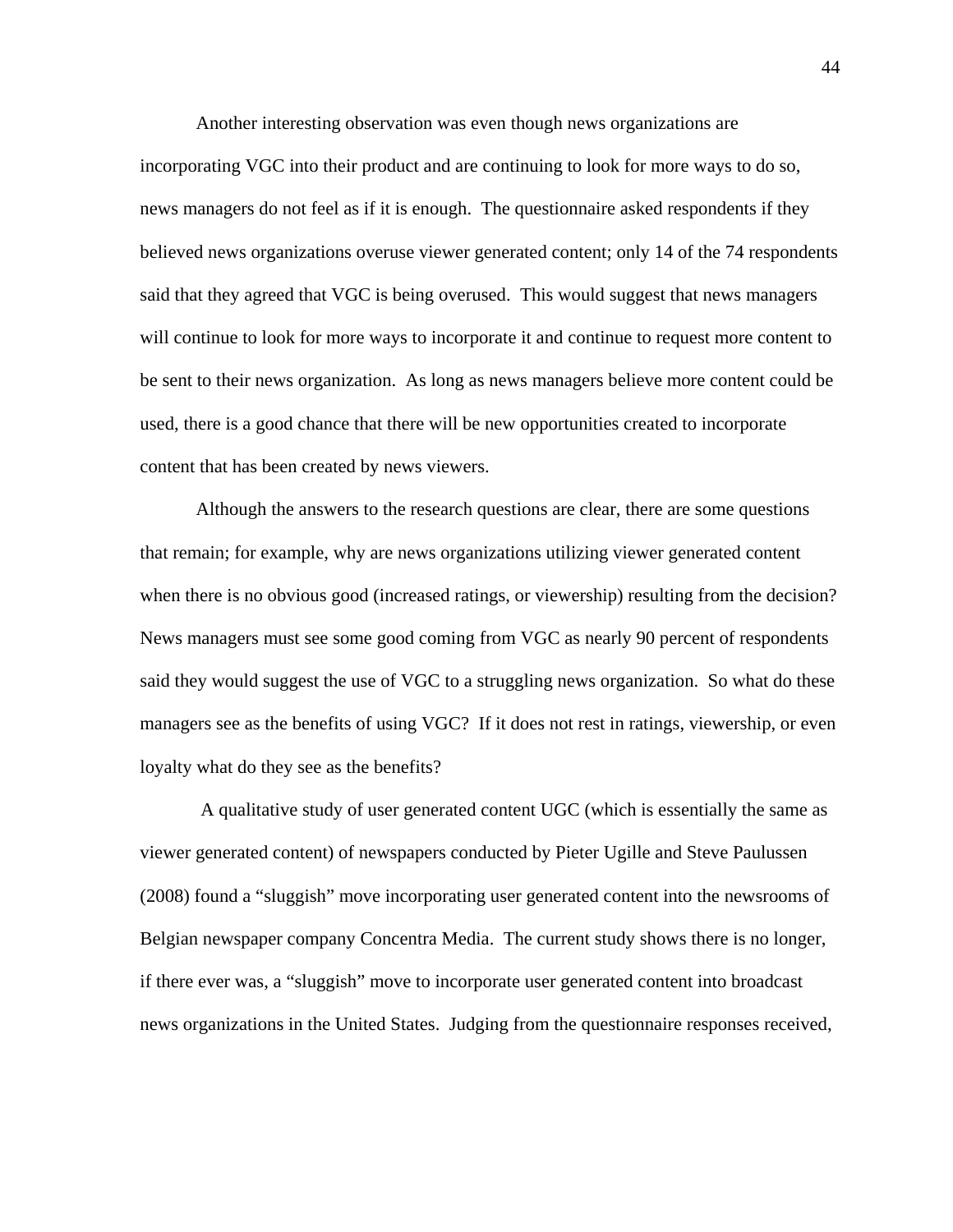instead of a "sluggish" move as suggested by Ugille and Paulussen, there appears to be a push to find new and better ways to include the content and receive more of it.

Broadcast news organizations are not attempting to hide the fact that they are using VGC, either; in fact, they are actively pursuing more content for use in their product. A large percentage, 93.4, of respondents say that their news organization actively requests viewers send in content to be used in their broadcasts. News managers' responses show that these requests for content come in many forms. The majority of the requests for content come during a news broadcast and online; however, some news organizations employ other sources including, but not limited to promos, pictures, web only broadcasts, email and text messaging, and social networking. The willingness of broadcast news organizations not only to include VGC but also to actively pursue this information suggests there is no "sluggish" move to incorporate the content.

 Since broadcast news organizations are not afraid to admit they are using VGC on a regular basis, why are they incorporating this type of content into their product and what are they gaining from using it? To discuss the second research question, it is important to understand what drives news organizations. As with any business model, money fuels the action in the newsroom. Revenue in broadcast news organizations is based primarily on advertising, which is determined mainly by ratings. Another reason that broadcast news organizations could be willing to incorporate VGC into their product is a scary realization for journalists discovered by the Pew Research Center's Project for Excellence in Journalism. In an article discussing the future of journalism,

"The leaders of America's newsrooms are nonetheless worried about the future. Fewer than half of all those surveyed are confident their operations will survive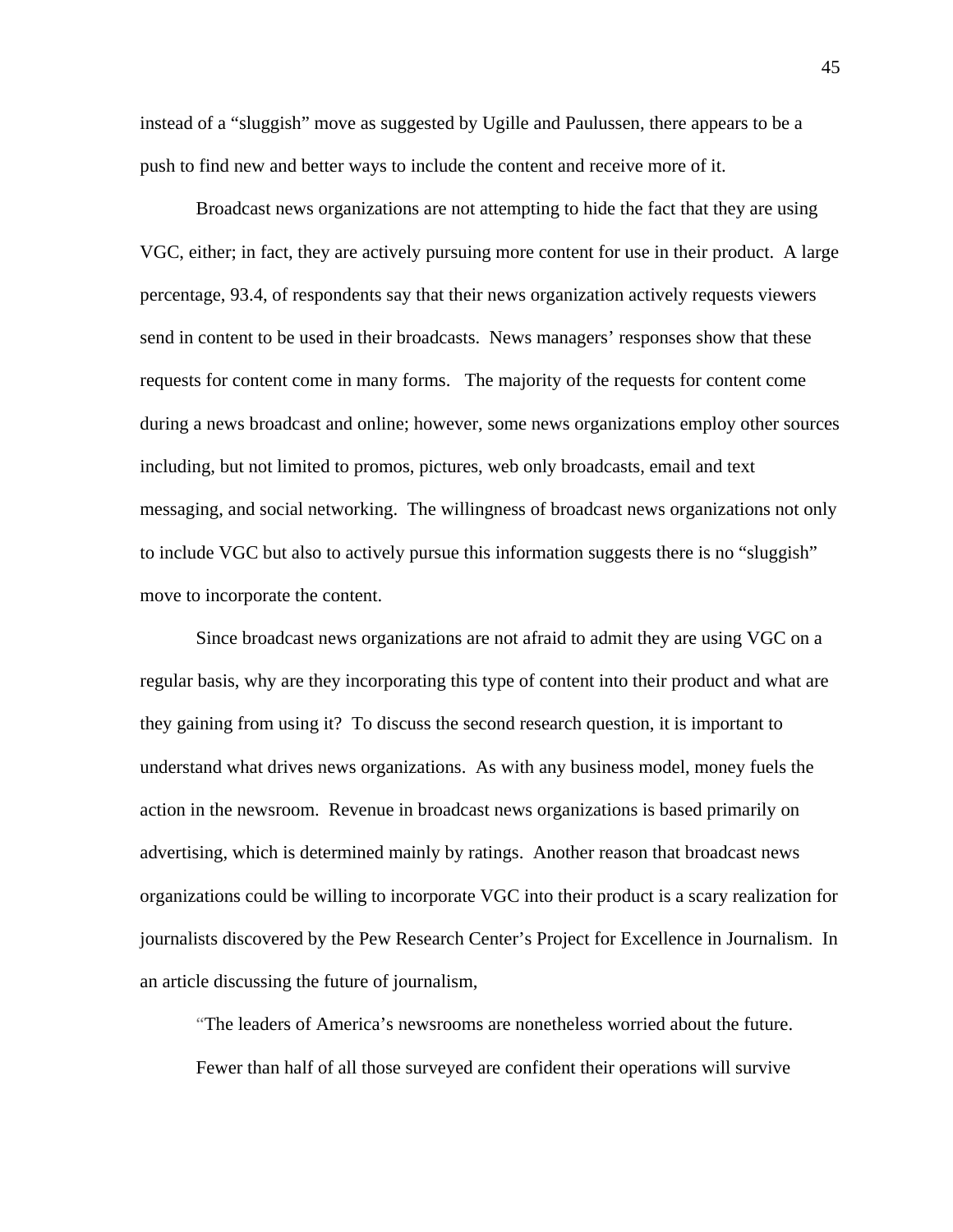another 10 years—not without significant new sources of revenue. Nearly a third believe their operations are at risk in just five years or less. And many blame the problems not on the inevitable effect of technology but on their industry's missed opportunities" (Pew Research Centers, 2010).

As long as news executives and managers are unsure about the future and concerned about their survival, they may be more willing to incorporate new content that could help their organization hold on longer. The problem that arises, according to news managers, is that the use of VGC is in no way helping to keep the station running and making more money.

Another issue Pieter Ugille and Steve Paulussen found when researching user generated content in Belgian newspapers was "Concerns are raised about the low newsworthiness, the personal tone and the subjective bias of user contributions. All journalists say that moderating user generated content and retaining control over the news selection are essential to keep the standards high" (Paulussen & Ugille, 2008, p.38). To determine if this feeling is held by broadcast news organizations in the U.S. the current study asked if "Viewer generated content has no place in the news industry." Of those who responded 83.8 percent strongly disagreed and the remaining 16.2 percent disagreed. That apparently means that of the 74 respondents who answered the question, all believed, at least to some extent, that VGC belongs in the news industry and should play a part in the final product provided to their viewers. Narrowing the question down to their most important money maker, the current study asked whether, "Viewer generated content has no place being used during a news broadcast," and the results were much the same. The overwhelming majority of respondents -- 78.4 percent -- said they strongly disagreed with the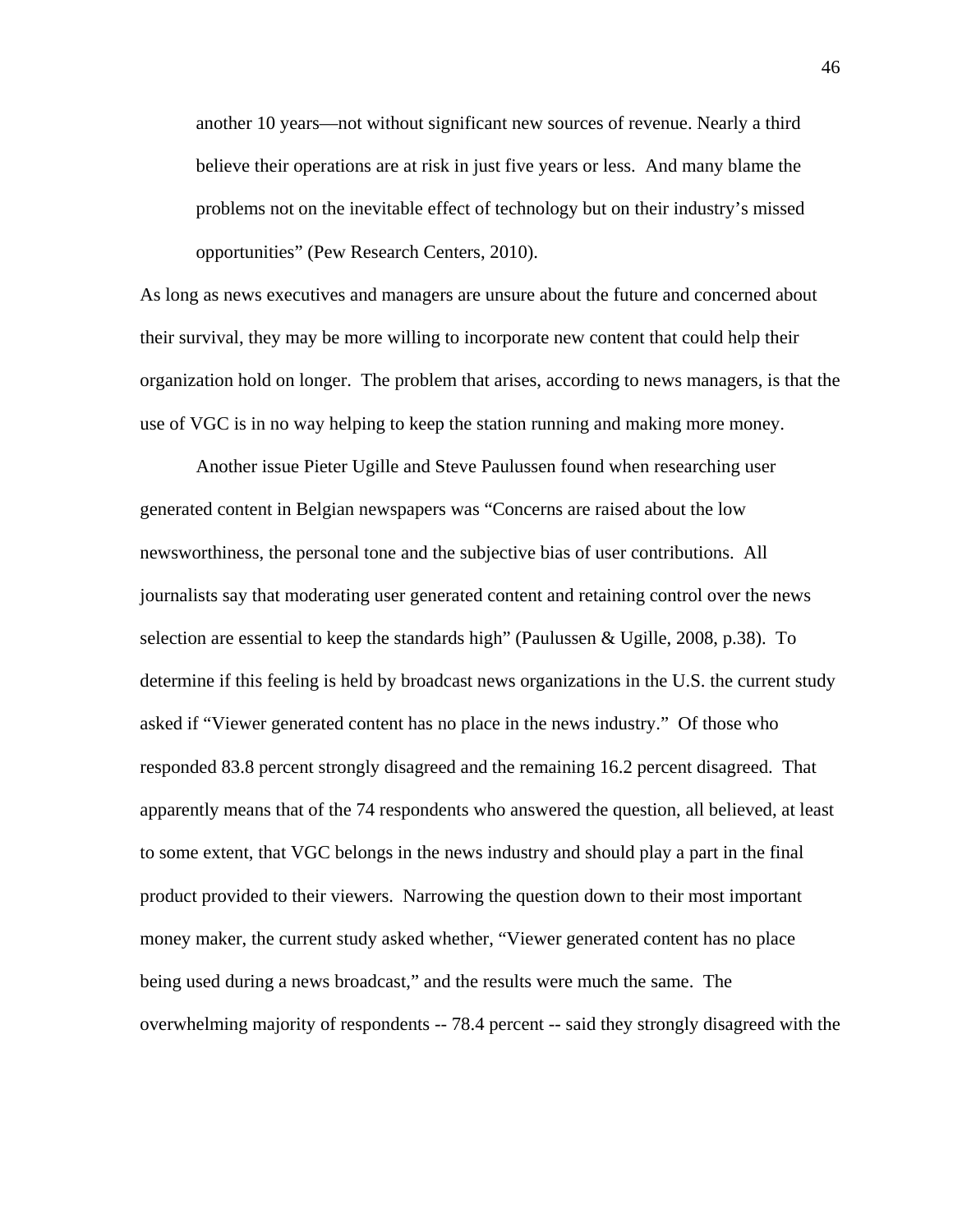statement and another 20.3 percent said they disagreed. Only one news manager agreed with the statement saying they somewhat agreed.

The final statement posed to news managers was "Viewer generated content is transforming the news industry for the better." Only 16 of the 74 respondents disagreed with the statement, with the majority of news managers -- 41.9 percent – agreeing, instead. The average Likert response was a 2.76, meaning the average respondent agreed (2) or somewhat agreed (3).

 The data suggest news managers have a positive outlook on VGC and are willing to incorporate it into their product. Many think that by incorporating VGC, they are actually having a positive influence on the news industry and they are in no way harming it. To ensure that the question about transforming the news industry for the better was, in fact, the way news managers actually felt, the instrument presented a negative, "Viewer generated content is demeaning the journalism industry as a whole." While respondents held to their positive views, even when confronted with a negative, 3 respondents, or 4.1 percent, did say they agreed with the statement. The majority, 63.3 percent strongly disagreed. On the one to five Likert scale, the average response was 4.45, meaning respondents were strongly opposed. The data also suggest something of a trend in that news managers actually believe VGC is good for the industry, which is contrary to the findings of some other research..

 Given that news managers overwhelmingly believe VGC is helping the industry, the question of whether it will continue to be used is already answered. News managers were asked if they see viewer generated content as a fad that will pass and the results were astounding. Only one news manager felt that VGC was a fad, while the other 73 thought VGC was no such thing. In fact, a majority, nearly 60 percent, strongly disagreed with the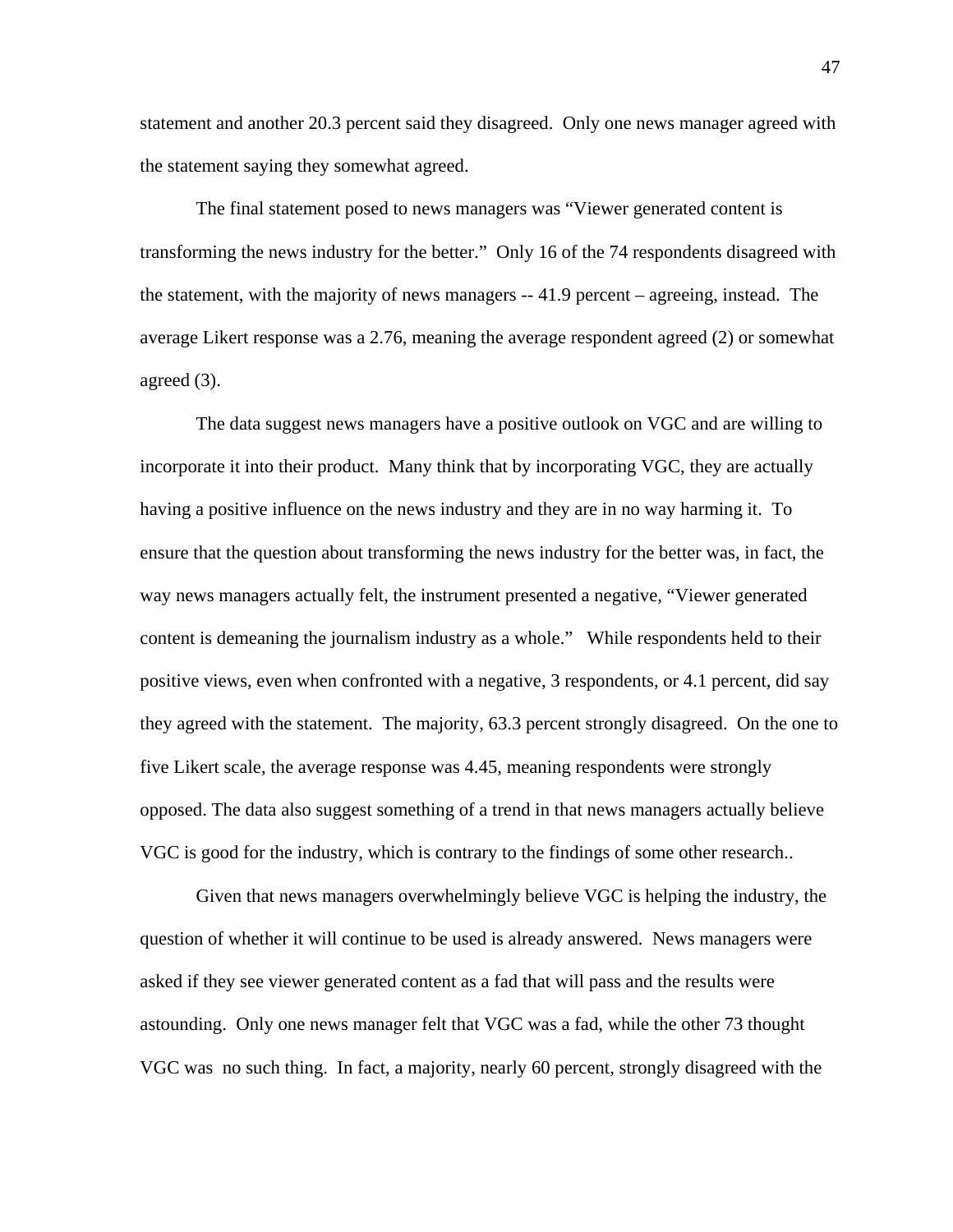statement. The average on the Likert scale was a 4.57, showing a strong tendency to disagree with the statement that "VGC is nothing more than a fad."

 The idea that VGC is not a fad also shows throughout the responses. News managers appear to be taking VGC extremely seriously and, according to the results, will continue to take VGC seriously in the future. Participants were asked if their news organizations will continue to use VGC and respondents said yes in spades. The average response was a 1.59, meaning that the average response was between strongly agree and agree. As long as newsroom managers feel this strongly about VGC, the possibilities for its expanded use are endless. When managers were asked if their news organizations will do more in the future to solicit VGC, the results were the same. Only five managers disagreed with doing more to solicit VGC; the rest agreed that they would more actively solicit product.

The results suggest that broadcast news would, in a sense, eventually become VGC, but that is not a real possibility, according to newsroom managers. Managers were asked to respond to the statement that VGC is the future of broadcast news. And here, they were split in their responses; 24 respondents said they agreed with the statement and VGC was the future, while another 26 disagreed. It is this question that brings the findings of Ugille and Paulussen back into the spotlight. The two European researchers found that newsroom and journalists' opinions were holding user generated content back. The question in the current study could have had the same effect. If managers were willing to say that VGC was the future, they might worry they were putting their own jobs and livelihoods on the line. There is little doubt that newsrooms and news content are changing. And while viewer generated content is, based on this research, playing an important role in that change, it is unclear if news managers are simply unwilling to admit it right now. That makes the future of VGC a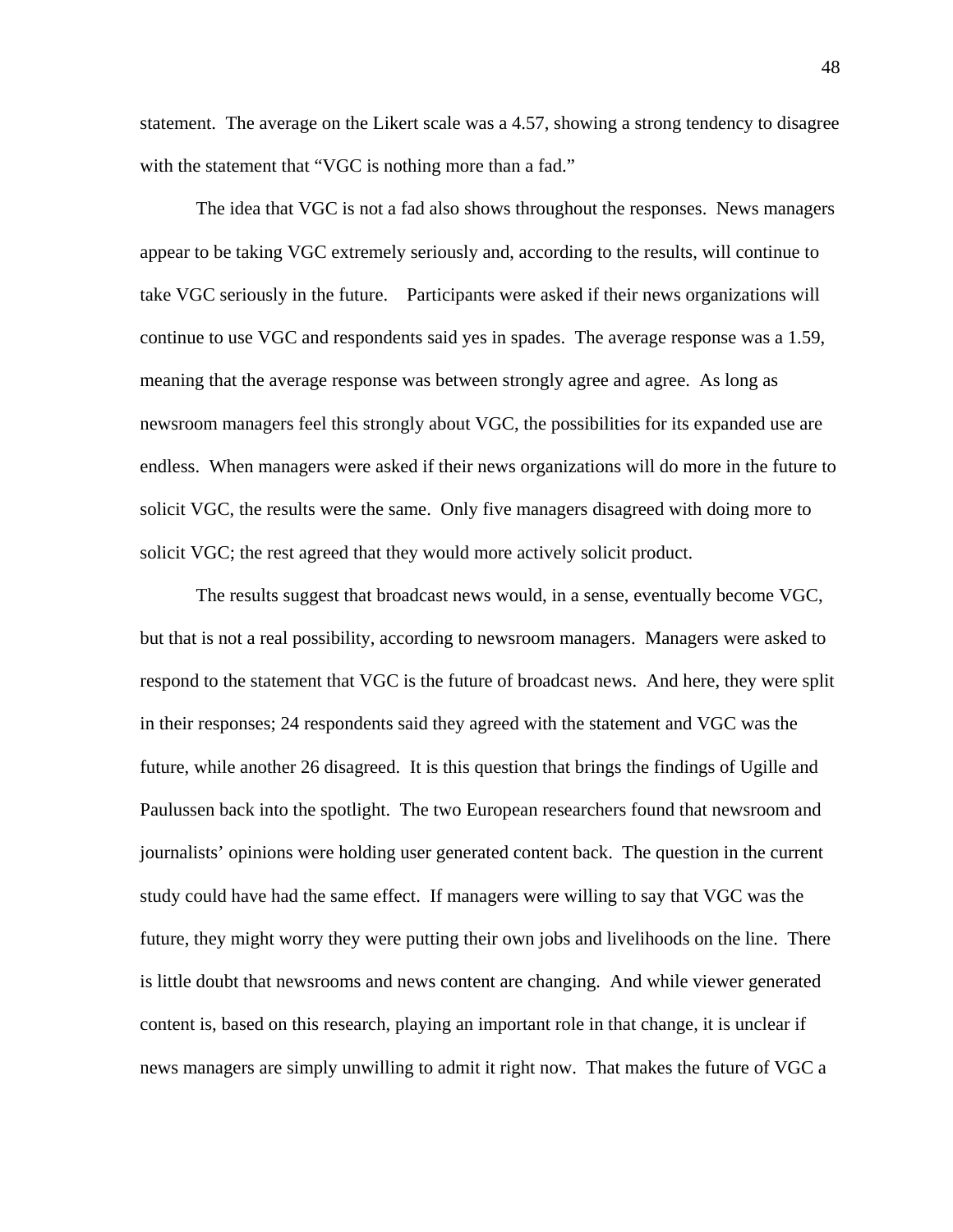little less clear. In other words, news managers may begin to share the views of their reporting staffs regarding the quality of the content, and circumstances may change as a result. Given news management's zeal over VGC, however, that seems unlikely right now.

The current study is also telling in that it revealed the incorporation of VGC was not based on any type of solid market research. No focus group made its wishes clear, either.. The average response to the statement about research was 3.25, falling between somewhat agree and disagree. This begs the question why did news directors begin incorporating the content at all? The responses suggest most news organizations just started feeding content to air or rebroadcast without really checking for data to support the move. Given that most advertising campaigns do not even insert certain words into their commercial without first running them by a focus group, this rush to use VGC is something of a conundrum. How can any organization stake its future on an untested premise? At the current rate, the future content of the news could be increasingly up to viewers and how willing they are to send in different types of material. In such a scenario, there would be an eventual change of hands where the power of the newsroom no longer resides with the gatekeepers but with the consumers … who also provide the content. Such a power shift would allow them to decide what should and should not be added to the finished news broadcast. As stated in the discussion about decision making authority, such a move might not serve the interests of the country.

To sum up the above paragraphs, 1) there is apparently very little research to support the use of VGC, 2) ratings are not the stated reason among respondents for its use, and 3) increased viewership is not really a concern, either. Simply put, news managers think or perceive that they are getting an edge on their competitors by getting viewers involved and

49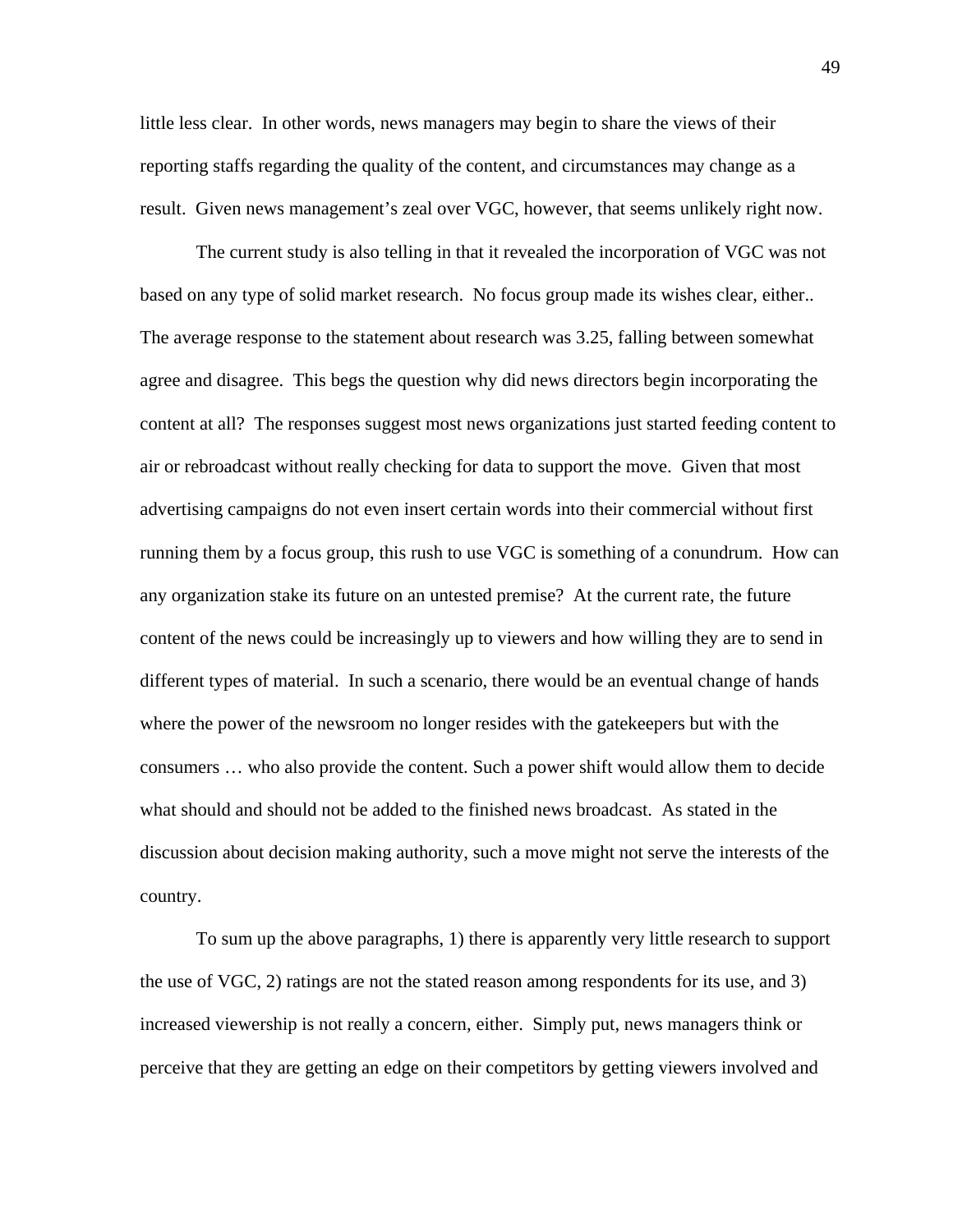using what they send in. The question is how is that measured? When asked if news managers felt that using VGC was putting them ahead of their competitors, only 12 of the 73 respondents disagreed with the statement, meaning the majority believe that incorporating content produced by their viewers is making a difference and putting them ahead. This raises the same question as before, how do they know that? The news managers' agreement with the statement could reflect added resources and a quicker response time that comes from viewers who were already on the scene of news rather than sending a crew from the station, or it could reflect the fact that viewers enjoy seeing their content on a news broadcast. Whatever the case, it is difficult to assess.

News managers think that overall, viewers do enjoy seeing content that they produced on television. In fact, only two news managers disagreed with the statement that viewers enjoy seeing their content on television. The view must be shared by the viewers themselves – at least to some extent – otherwise, there would be no such content for news organizations to use. Since this is not the problem, the viewers must get some gratification out of seeing their content on television. As long as news organizations are willing to incorporate VGC and viewers are able to see their work with the work of professionals, there is reason to continue to create the content and submit it to the news organizations for incorporation into their final product.

Another important point is that news managers believe VGC is easily distinguished from the professional content is produced by their news organization. This may be the perception for two reasons. One, the news organization makes it clear to their viewers by informing them what they are seeing is VGC, two the news managers are certain the content that is produced by their organization is superior to the content which is produced by their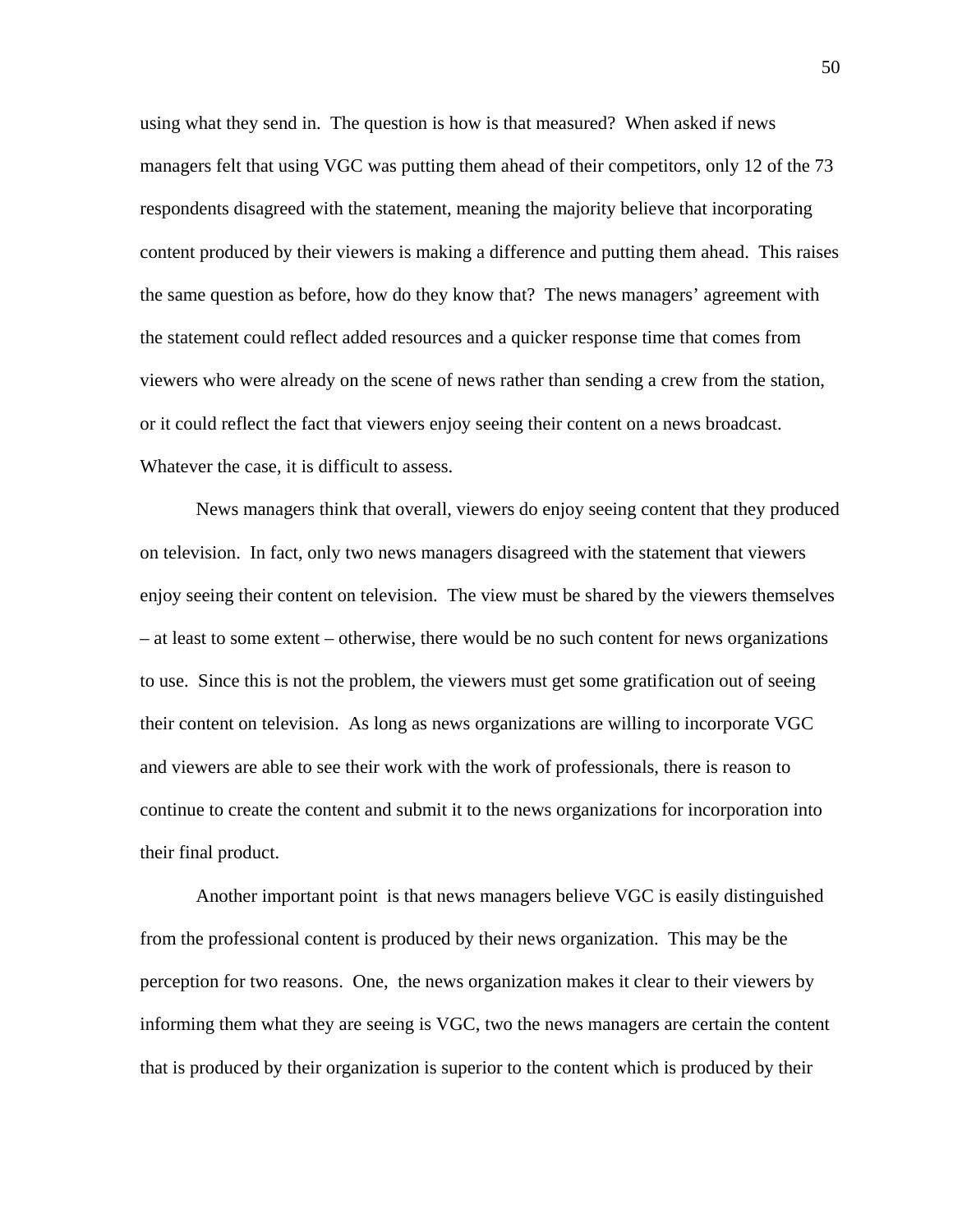viewers. If the latter option is the case and news managers do not believe the content is equal to that produced by the station, are news organizations willing to reduce the quality of their product simply to incorporate content produced by their viewers? Whatever the reason , it remains clear that news organizations are willing to incorporate the external product into their own. While few news organizations are going as far as KFTV in Santa Rosa, which in 2007 laid off most of its news staff and is now asking the community to help provide local coverage, most are asking the community to help cover regular news. It may be that news managers want more content and are willing to look for new ways to incorporate the content into their product. What is not clear is whether they are willing to sacrifice the work of their news organization to fulfill their desire for VGC.

The research portrays VGC as a win-win scenario for both the news organizations and the viewers who submit the content. Broadcast news stations gain additional content that can serve as stand-alone news or simply as a supplement to work already completed by the news organization. At the same time, viewers are given the satisfaction of their content being seen by thousands of people. Viewers who are willing to create content also get the satisfaction of having an impact on the people watching their work, all while getting a glimpse of how the news business works.

To repeat the most unexpected finding, Nielson DMA rank had no measurable effect on the results. Whether the news managers worked in small or large markets, the results did not show much deviation at all. VGC is being used. The process by which it is being used, as well as the reasoning behind its usage do not change based on market size. The results were also clear, no matter the manager -- whether the leader of the newsroom, news director, or an executive producer. All newsroom managers seemed to agree regarding VGC.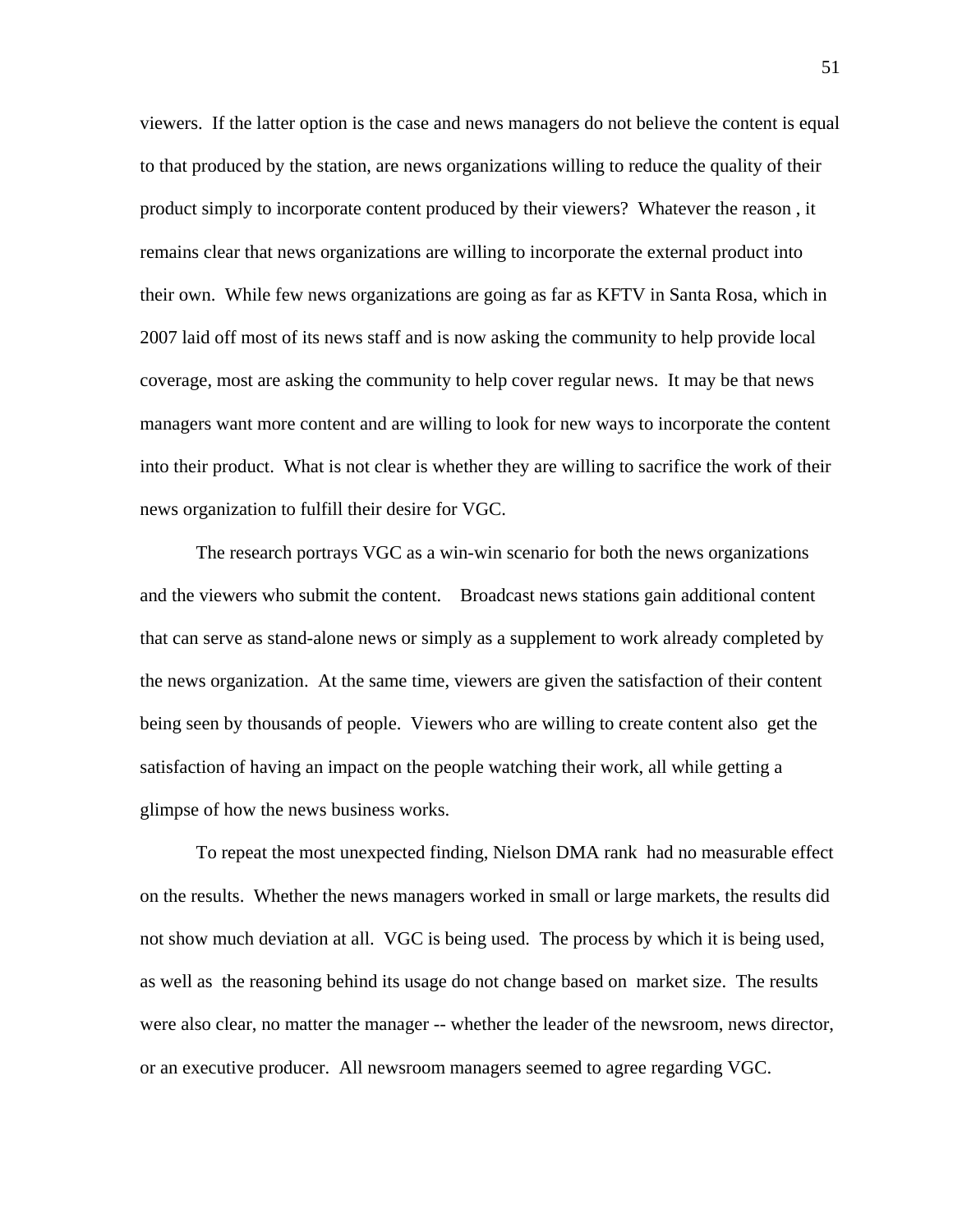Because the DMA ranking of news organizations did not play a role, it becomes apparent that the decision to incorporate VGC is not based on cost or on resources, but, instead, is based on another reason-- simply to get viewers involved.

The current study has provided tentative answers to several questions regarding the current state of VGC in the broadcast news industry. While other questions remain, there is now at least a start to the study of this ever changing form of content. While content created by the users of media is not a new idea, and has been around since the beginning of journalism, it has clearly evolved into a form that allows media users actually to take part in an industry which has an impact on millions of people. Viewer generated content is providing a future of unlimited possibility for both broadcast news organizations and the viewers who are now active participants in the news gathering process.

While the future is always unclear, as long as technology continues to place equipment in the hands of those who were once merely consumers and news organizations are willing to continue the mindset of incorporating content produced by viewers, the future looks bright for VGC. News managers have suggested that not only are they going to continue incorporating VGC, but they are also going to be looking for more and different opportunities to incorporate the content. In addition, by stating news organizations will do more to solicit VGC in the future, news organizations are willing to devote precious time and energy to receive more content, suggesting they are planning on allowing VGC to play an important, perhaps even larger, role in the future of broadcast news. The fact that news organizations are willing to devote their own time and resources to solicit more content shows the commitment of broadcast news organizations to VGC.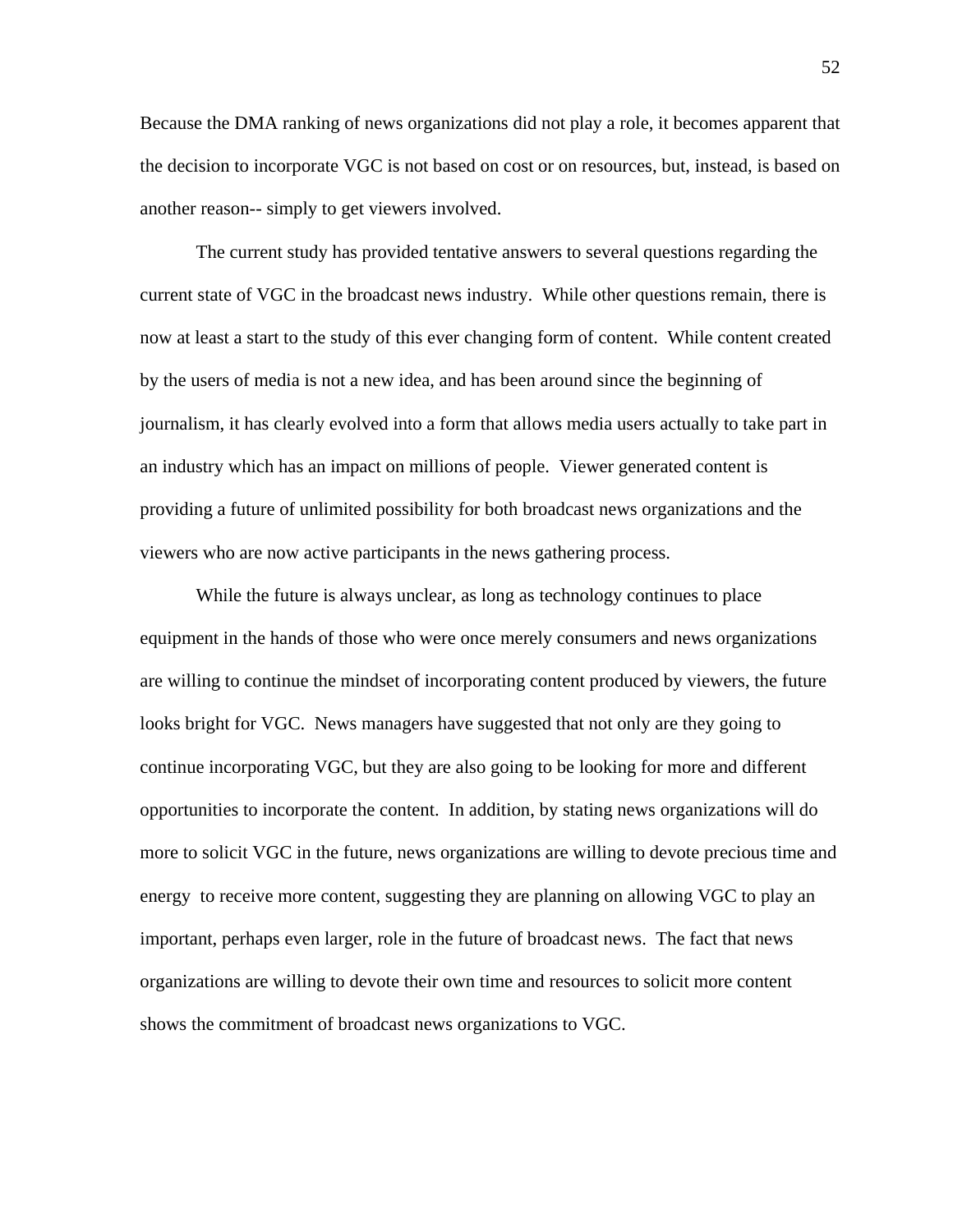#### **LIMITATIONS**

 An online questionnaire was used to conduct this research. Although the sample was purposive and designed to examine the views and opinions of the managers in the newsroom, the response rate was not as initially anticipated; expanding the survey would have allowed for more input from journalists working with VGC as opposed to the decision makers. Additionally, since journalists are not as busy as the managers on a day to day basis the response rate probably would have increased. Another limitation was the research tool used. Collecting information via a questionnaire, by definition, comes with limitations. The information serves only as a snapshot, and this topic in particular is changing all the time.

 One of the most difficult aspects of this research was finding the contact information, email addresses specifically, for the newsroom managers. The information was not easily found on the news organizations' Web sites. Due to the difficulty in finding the contact information, there were some people who were not asked to participate in the survey. The failure to contact all news managers was in no way intentional; and became an unanticipated and unintended obstacle.

 Another limitation could be the very reason for conducting this research. When potential participants received the email asking for their participation it stated, "The research is being conducted by Dr. Christopher Swindell and Chris Atkins of Marshall University as part of a masters' thesis." Disclosing the research as part of a master's student thesis may have, to some, seemed like research that was not as credible as other scholarship and as a result they may have decided not to take part in the questionnaire.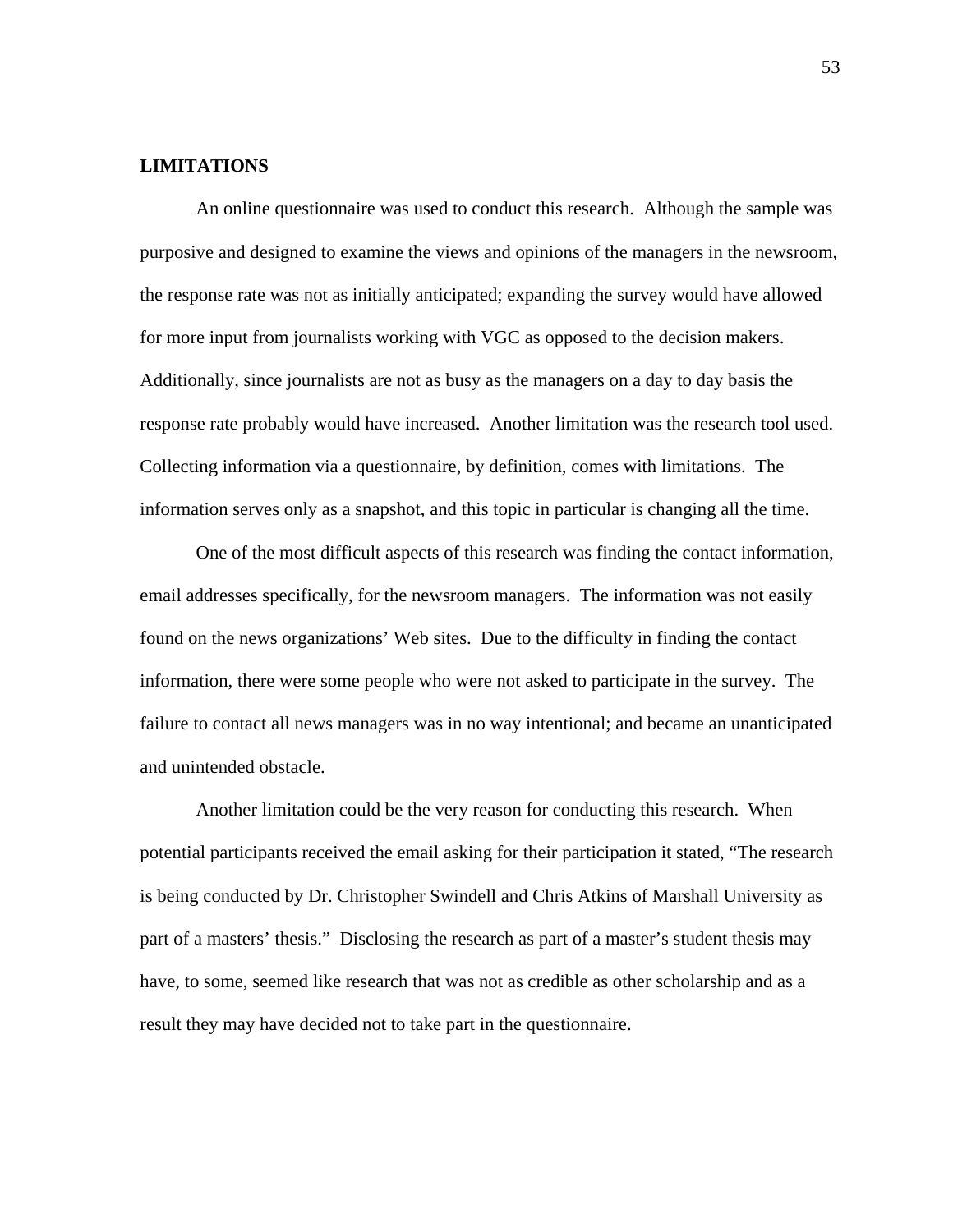Although the use of VGC in newsrooms is obvious at this point and the concept is nothing new, the future of this content is unclear. While this questionnaire was designed to gauge current usage, it is difficult to infer what the future holds for VGC. The results speak for themselves; yet, with all the technological advances the future is unclear for everyone in a business based on technology. It could work in favor of more VGC or against it.

#### **FUTURE RESEARCH**

The current study is designed to serve as a starting point for more scholarly research to be conducted on this developing topic. There are several questions that this research has brought to the forefront. The first topic for further research would be asking news organizations' when they began using VGC and what the reasoning behind incorporating this content was. While some researchers such as Ugille and Paulussen noted a "sluggish" move to incorporate UGC, it does not appear that is the case within broadcast news organizations; however, without asking managers when, why, and how quickly the incorporation occurred, it is impossible to know if the beginnings of VGC incorporation were "sluggish" or not.

 Another research question that would be interesting to answer would focus on how much time news organizations are willing to devote to VGC when it comes to an actual news broadcast. It would be easy for news managers to answer that they incorporate the content into every news broadcast, but how much time they actually devote would help researchers understand how seriously news managers are taking this form of content.

 The question of how by incorporating VGC news managers have put their product in jeopardy also comes into play. While it might appear that a statement about VGC is not demeaning to the journalism industry, it would be interesting to discover the standards by which broadcast news organization decide when and how to air VGC. Does any submitted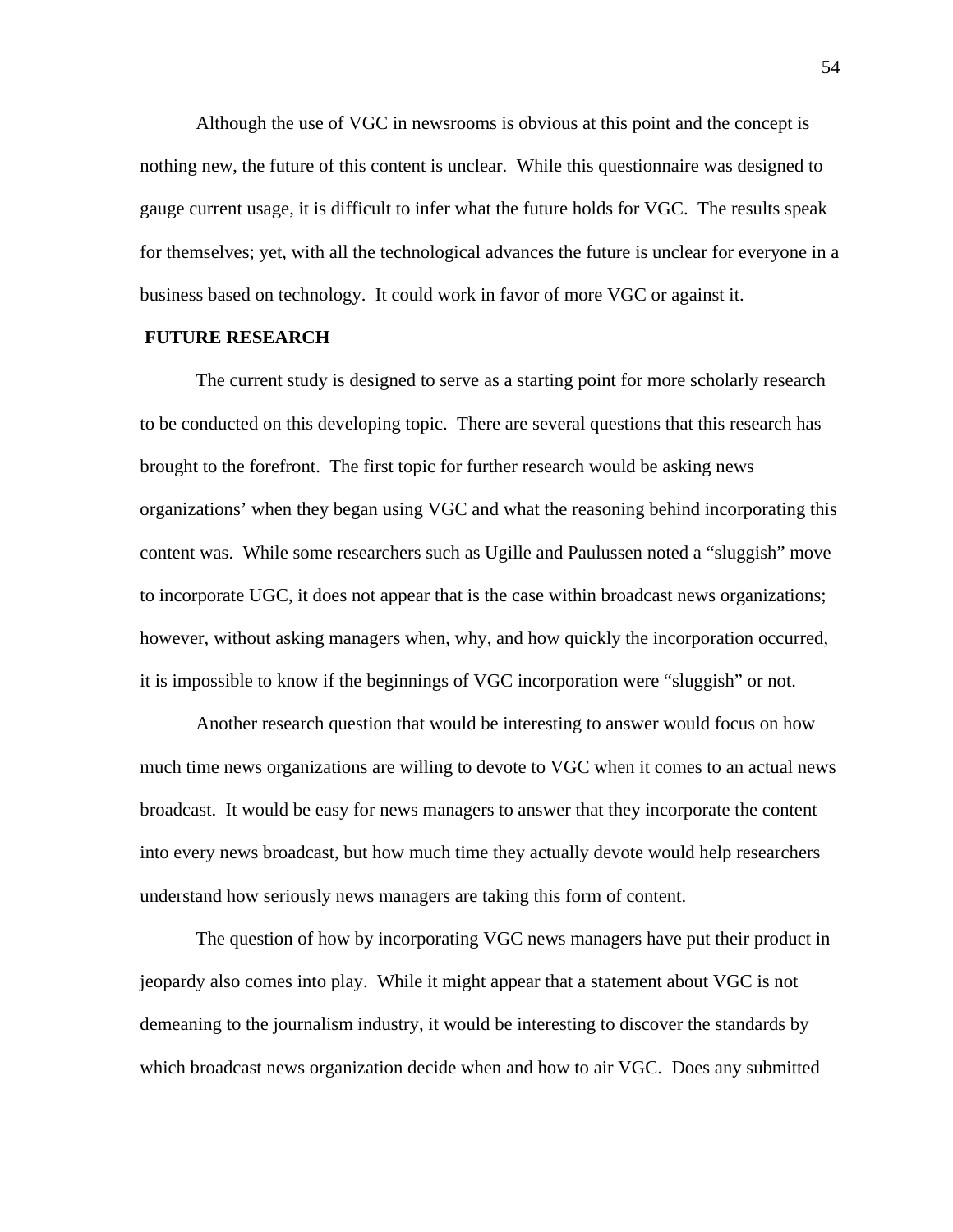content, whether a picture or video clip, make it on the air or is there some quality standard that must be met before it is able to be broadcast? Answering this question would help future researchers understand the process by which VGC is incorporated and the extent to which news organizations control the flow of information.

 The current study also suggests the need for a longitudinal study beginning immediately and continuing for some period of time to track the changes in habits and in patterns. Such a study would serve many purposes including how technology impacts the news organizations and how the use of VGC is changing over time. It could also provide answers to how news organizations respond to pressures from the viewers, if the more content received means more content used and if the usage guidelines change over time.

 A content analysis might also be a good option for conducting future research. Focusing on only a few stations or even an entire market would aid researchers in understanding how the content is being incorporated and the decision making process behind that incorporation. Forming a relationship with the stations could allow a clearer picture of the news process and see what the real reasoning behind its incorporation is.

 VGC plays a commanding role in the current newsroom—though the degree and scope of that role remains unclear. Whatever the case, the nexus of technology with viewers (who have been conditioned or otherwise believe they deserve to be on TV) and news managers (who feed their predilections) has created a tsunami of content. The real question remains does using it mean we're servicing the democracy or hurting it, one video image at a time?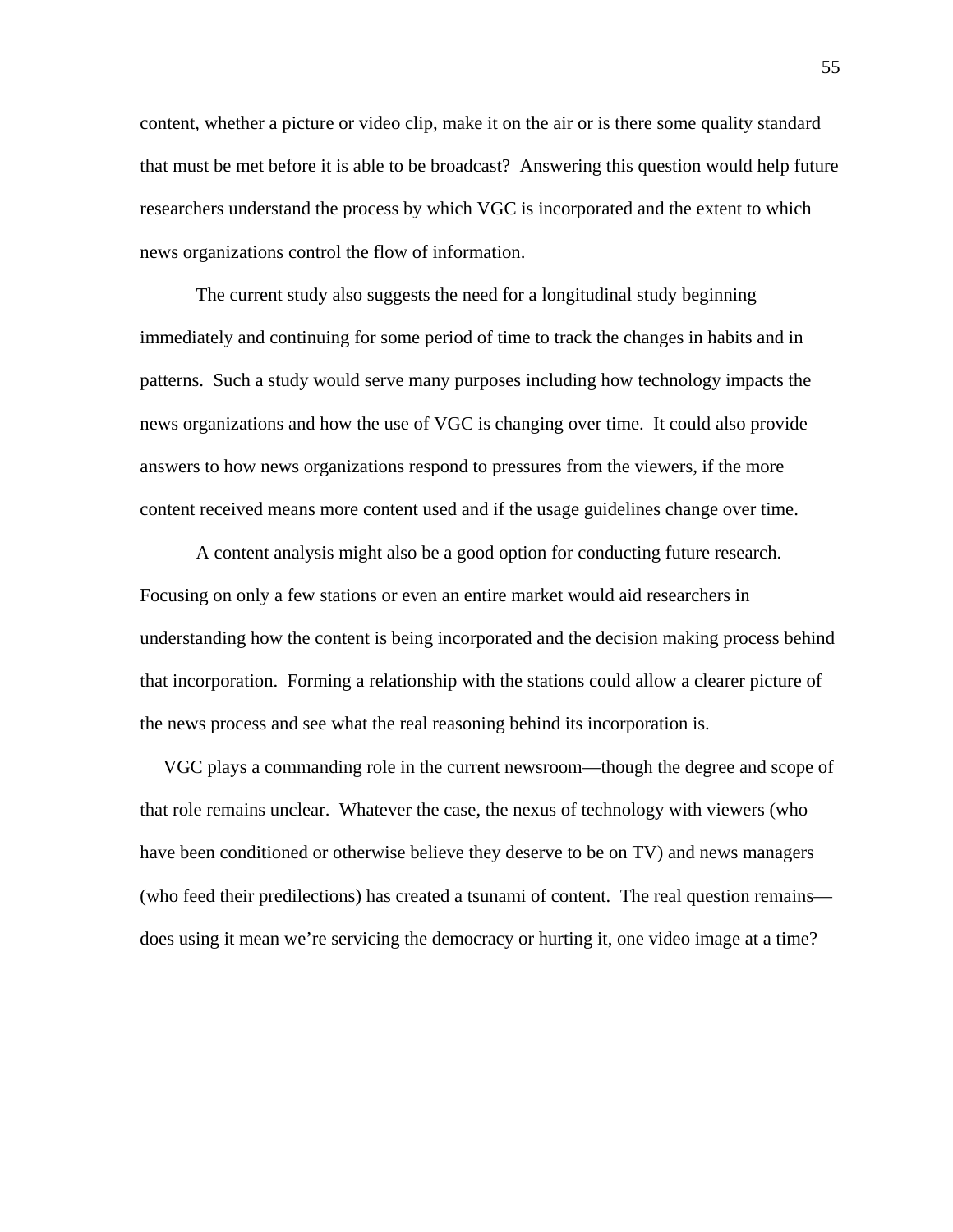### **APPENDIX 1**

#### Your Thoughts about User-Generated Content

News outlets everywhere are increasingly turning to video and story content shot, written, or edited by people other than employees. I want to know what your news organization's perceptions of that content are … and what you think user-generated material means to your product and the journalism craft. To be clear, I'm looking for your honest opinion. No one will ever be able to trace your answers back to you. Many thanks.

|   | 1. What is your title?                                                               |
|---|--------------------------------------------------------------------------------------|
| П | <b>News Director</b>                                                                 |
|   | <b>Assistant News Director</b>                                                       |
| Ш | <b>Executive Producer</b>                                                            |
|   | Other (please specify)                                                               |
|   | 2. What is the Nielsen DMA rank of your station?                                     |
|   | $1 - 25$                                                                             |
|   | $25 - 50$                                                                            |
|   | 50-100                                                                               |
|   | 100-150                                                                              |
|   | 150-210                                                                              |
|   | 3. Does your station use viewer generated content?                                   |
|   | Yes                                                                                  |
|   | No                                                                                   |
|   | 4. How often does your station use viewer generated content during a news broadcast? |
| O | Every news broadcast                                                                 |
| O | Whenever it is available                                                             |
| O | A couple times a week                                                                |
| O | A couple times a month                                                               |
| О | We never use viewer submitted content                                                |

#### **5. Does your news organization use viewer generated content in other medium produced by your organization? Check all that apply.**

 $\Box$  Web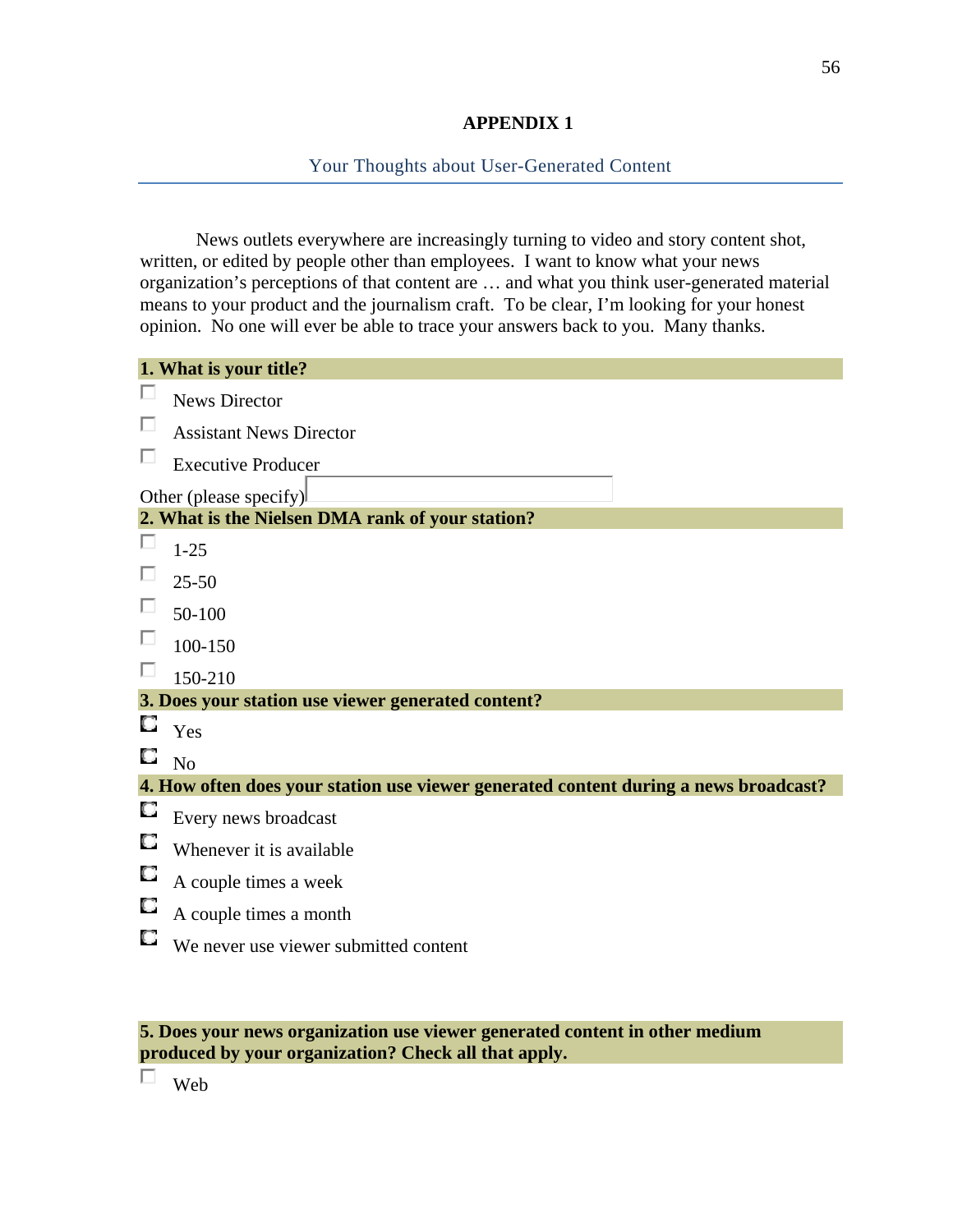|   | Web only newscast                                                                                                       |
|---|-------------------------------------------------------------------------------------------------------------------------|
|   | <b>Blogs</b>                                                                                                            |
|   | <b>Email</b> alerts                                                                                                     |
|   | We don't use it outside of the newscast                                                                                 |
|   | Other (please specify)                                                                                                  |
|   |                                                                                                                         |
|   | 6. Is it your stations policy to disclose viewer submitted news? If so how do you disclose<br>it, check all that apply. |
|   | We do not disclose that information to our viewers                                                                      |
|   |                                                                                                                         |
|   | Super                                                                                                                   |
|   | Anchor informs viewer                                                                                                   |
|   | Other (please specify)<br>7. Does your station request viewers send in content?                                         |
| U |                                                                                                                         |
| a | Yes                                                                                                                     |
|   | N <sub>o</sub><br>8. If you answered yes to the previous question, what medium do you use to request                    |
|   | viewer content? Check all that apply.                                                                                   |
| U | During a news broadcast                                                                                                 |
|   | Online                                                                                                                  |
|   | During a webcast                                                                                                        |
|   |                                                                                                                         |
|   | Through email or text messaging                                                                                         |
|   | Other (please specify)<br>9. How do you believe your audience perceives viewer generated content?                       |
|   |                                                                                                                         |
|   | The same as all other content                                                                                           |
|   | Better because someone like them did it                                                                                 |
|   | Not as good because it is not the work of the news organization                                                         |
|   | 10. What do you believe is main reason news organizations' reason for using viewer<br>generated content?                |
| U | It gets the viewers involved                                                                                            |
|   | Lack of resources                                                                                                       |
|   |                                                                                                                         |
|   | Cost<br>The following 30 questions will be evaluated on a 1 to 5 scale asking the participants                          |
|   | if they strongly agree with the question being asked (1) or strongly disagree (5).                                      |

## **News organizations' perceptions of viewer generated content:**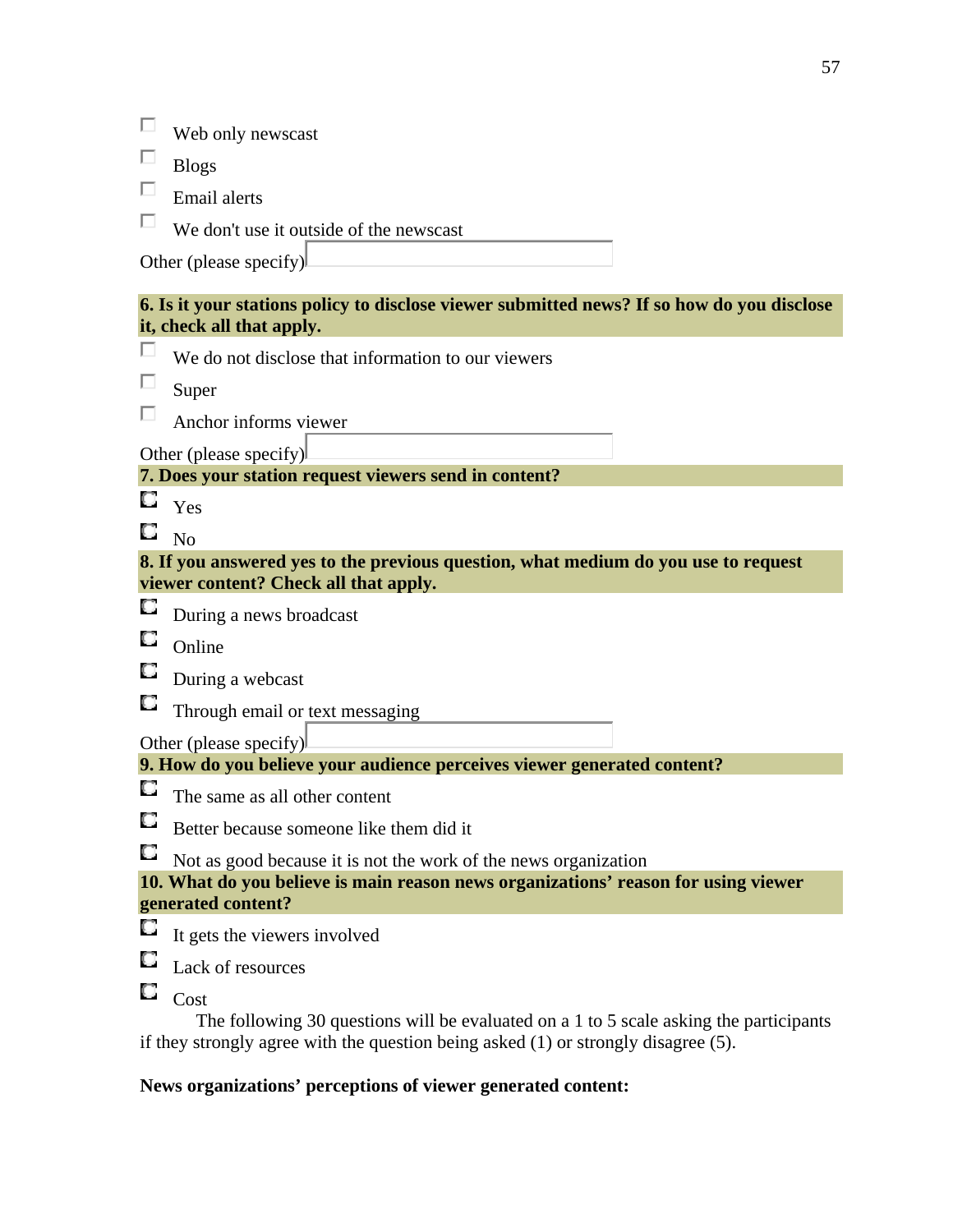- 11. Viewer generated content has no real impact on the news industry right now?
- 12. Viewer generated content is the future of broadcast news?
- 13. Your viewers enjoy seeing viewer generated content?
- 14. Viewer generated content is the same as news produced by your organization?
- 15. Viewers are able to decipher between viewer submitted content and content produced by your station?
- 16. News organizations' do a good job of informing their viewers the content is viewer generated?
- 17. News organizations' over use viewer generated content?
- 18. News organizations' use viewer generated content because it is cheaper?
- 19. Viewer generated content has no place being used during a news broadcast?
- 20. Viewer generated content has no place in the news industry?
- 21. The main reason news organizations' use viewer generated content is to save money?
- 22. News organizations' that use viewer generated content are cultivating an active audience?
- 23. Viewer generated content is just a fad and will pass?
- 24. Viewer generated content is transforming the news industry for the better?
- 25. Viewer generated content is demeaning the journalism industry as a whole?

#### **What does Viewer generated content mean to the industry:**

- 26. Your news organization's ratings are helped by using viewer generated content?
- 27. Your news organization will continue to use viewer generated content?
- 28. Your news organization will look for new ways to incorporate viewer generated content?
- 29. Using viewer generated content helps your news organization cultivate an active audience?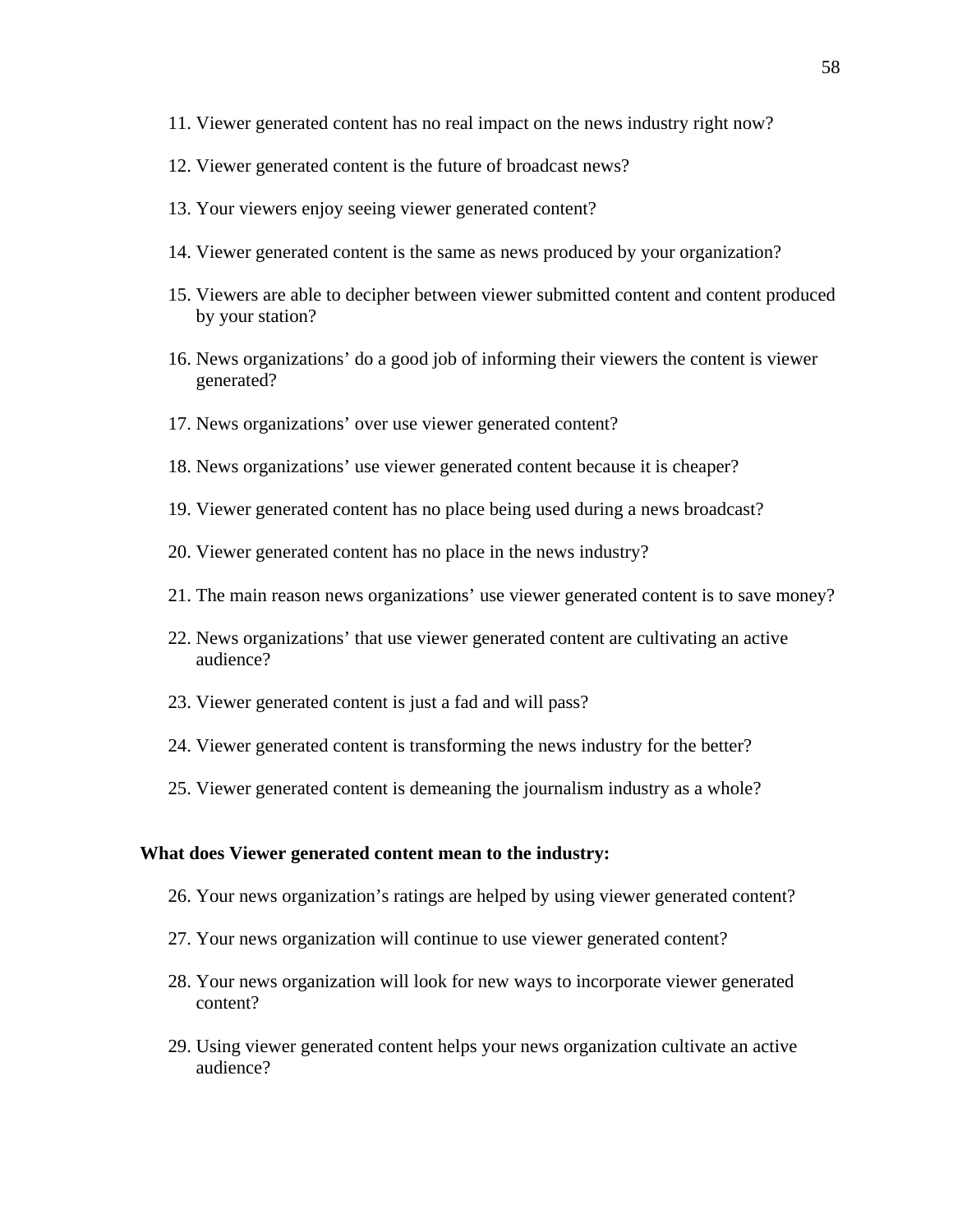- 30. News organizations' that do not incorporate viewer generated content are being left behind?
- 31. Your news organization will do more in the future to solicit viewer generated content?
- 32. Your news organization uses proper screening techniques to ensure the information is correct?
- 33. It is your organizations' policy to confirm viewer generated content with the proper authorities?
- 34. Viewers that submit content to your news organization are loyal viewers that will not watch competitors in your market?
- 35. Your organizations' use of viewer generated content is based on previous research?
- 36. You have seen an increase in viewership since your organization began using viewer generated content?
- 37. You have received positive feedback since using viewer generated content?
- 38. You feel that using viewer generated content is putting you station ahead of your competitors?
- 39. You would suggest that struggling news organizations' incorporate viewer generated content into their product?
- 40. Viewer generated content will continue to hold an important part in you news organizations' product?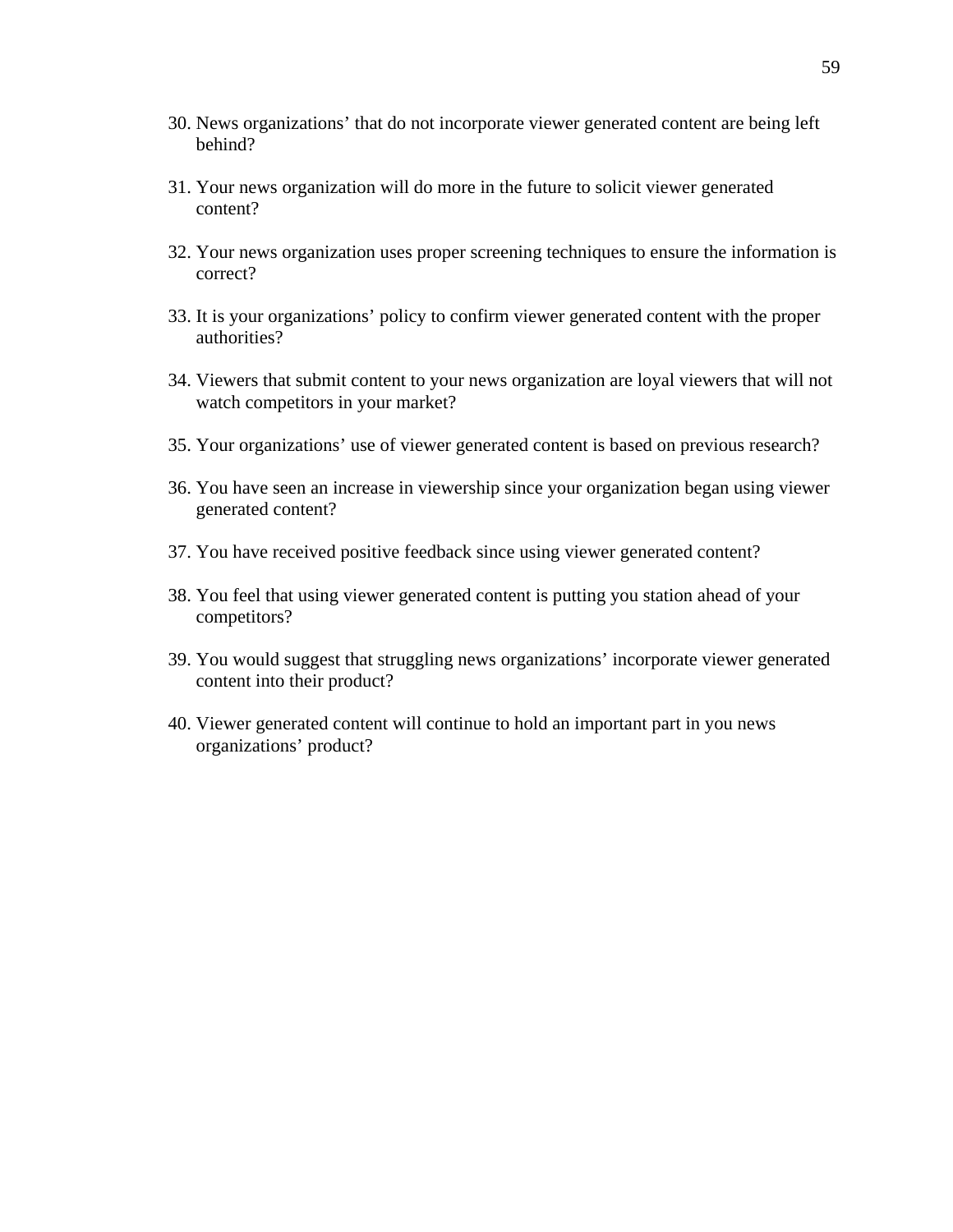#### Bibliography

- Associated Press. (2006, October 10). Google buys YouTube for \$1.65 billion. *MSNBC U.S. Buisness*, Retrieved from http://www.msnbc.msn.com/id/15196982/
- Bausch, S., & Han, L. (2006). User-generated content drives half of U.S. top 10 fastest. *Nielsen//NetRatings*, Retrieved from http://www.nielsen online.com/pr/PR\_060810.PDF
- Blumler, J. G., & Katz, E. (1974). *The uses of mass communications*: *Current perspectives on gratifications research.* Beverly Hills, CA: Sage.
- Bowman, S., & Willis, C. (2003). We Media: How audiences are shaping the future of news and information. *The Media Center*, Retrieved from http://www.hypergene.net/wemedia/download/we\_media.pdf
- Brown, F. (2005). 'Citizen' journalism is not professional journalism. *Quill*, *93*(6), 42.
- Burns, E. (2006, May 30). Pew: nearly 50 mm Americans create web content. *ClickZ*, Retrieved from http://www.clickz.com/3609461
- Citizen Journalism. (n.d.). *Dictionary.com's 21st Century Lexicon*. Retrieved February 01, 2010, from Dictionary.com website: http://dictionary.reference.com/browse/citizen journalism
- CNN. (2007, August 2). *I-report turns one year old*. Retrieved from http://www.cnn.com/2007/US/08/01/ireport.first.year/
- Deuze, M. (2006). Collaboration, participation and the media. *New Media & Society*. pp. 691-698.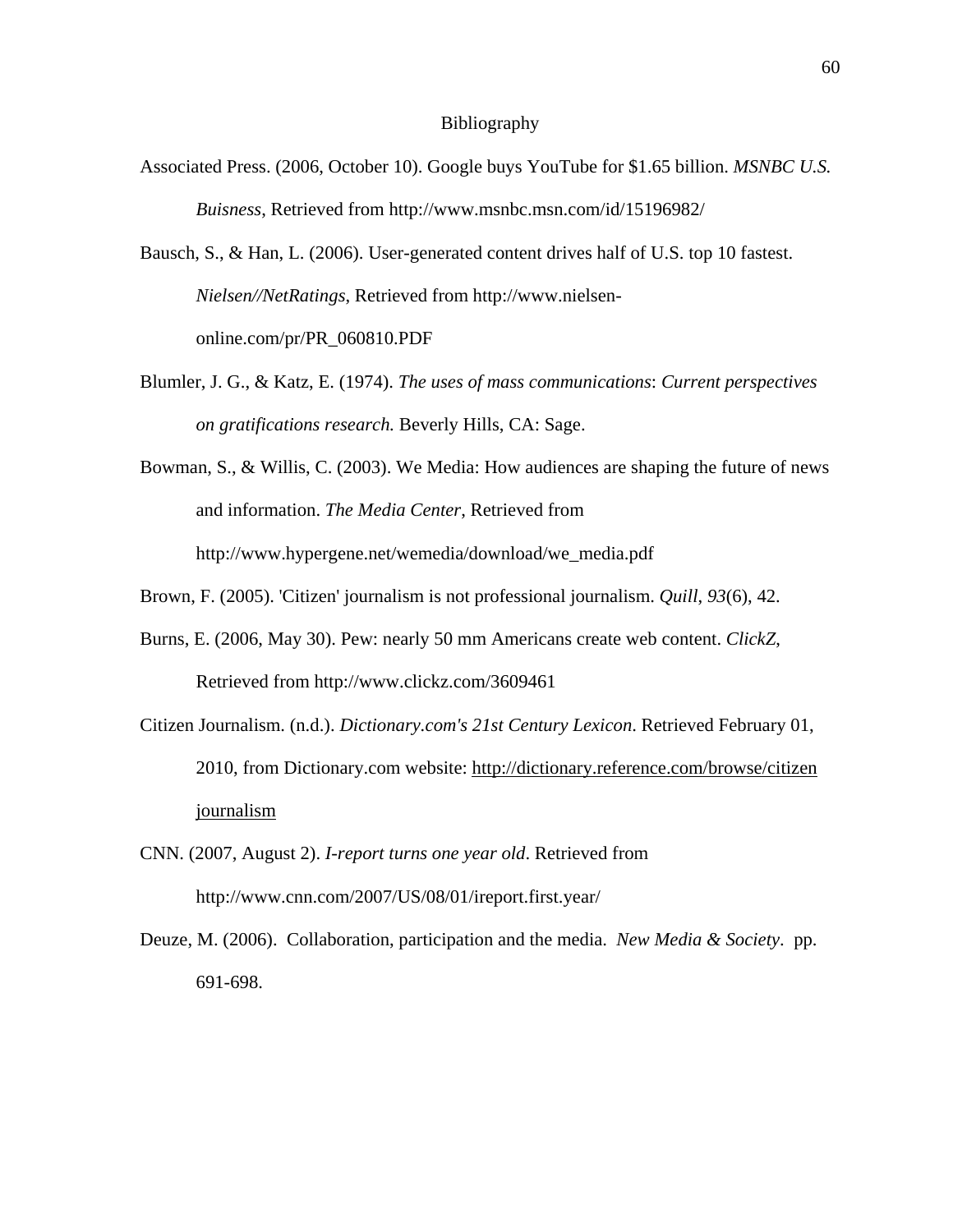- Dokoupil, T. (2008, March 6). Is User-generated content out? *Newsweek*, Retrieved from http://www.newsweek.com/id/119091
- Domingo, D. (2008). 'Interactivity in the daily routines of online newsrooms: Dealing with an uncomfortable myth,' *Journal of Computer-Mediated Communication*, 13: 680- 704.
- Effron, M. (2008, July 21). Broadcast Journalism Not Dead, Just Changing. *Television Week*, p. 9.
- Eltringham, M. (2006, April 11). Citizen Journalists Challenge BBC. *BBC NewsWatch*, Retrieved from http://news.bbc.co.uk/newswatch/ifs/hi/newsid\_4900000/newsid\_4900400/4900444.s tm
- Flew, T. (2004). Creativity, cultural studies, and services industries. *Communication and Critical/Cultural Studies*. 1(2), 176-193.
- Gillmore, D. (2004). *We the Media: Grassroots Journalism by the People, for the People*. Sebastopol, CA: O'Reilly Media.
- Guosong, S. (2009). Understanding the appeal of user-generated media: A uses and gratification perspective. *Internet Research*, *19*(1), 7-25.
- Horrigan, J.B. (2007). Broadband: What's all the fuss about? *Pew Internet & American Life Project*, Retrieved from

http://www.pewinternet.org/~/media/Files/Reports/2007/BroadBand%20Fuss.pdf.pdf

iReport. (2009). *Hi! you're new here, right?*. Retrieved from http://www.ireport.com/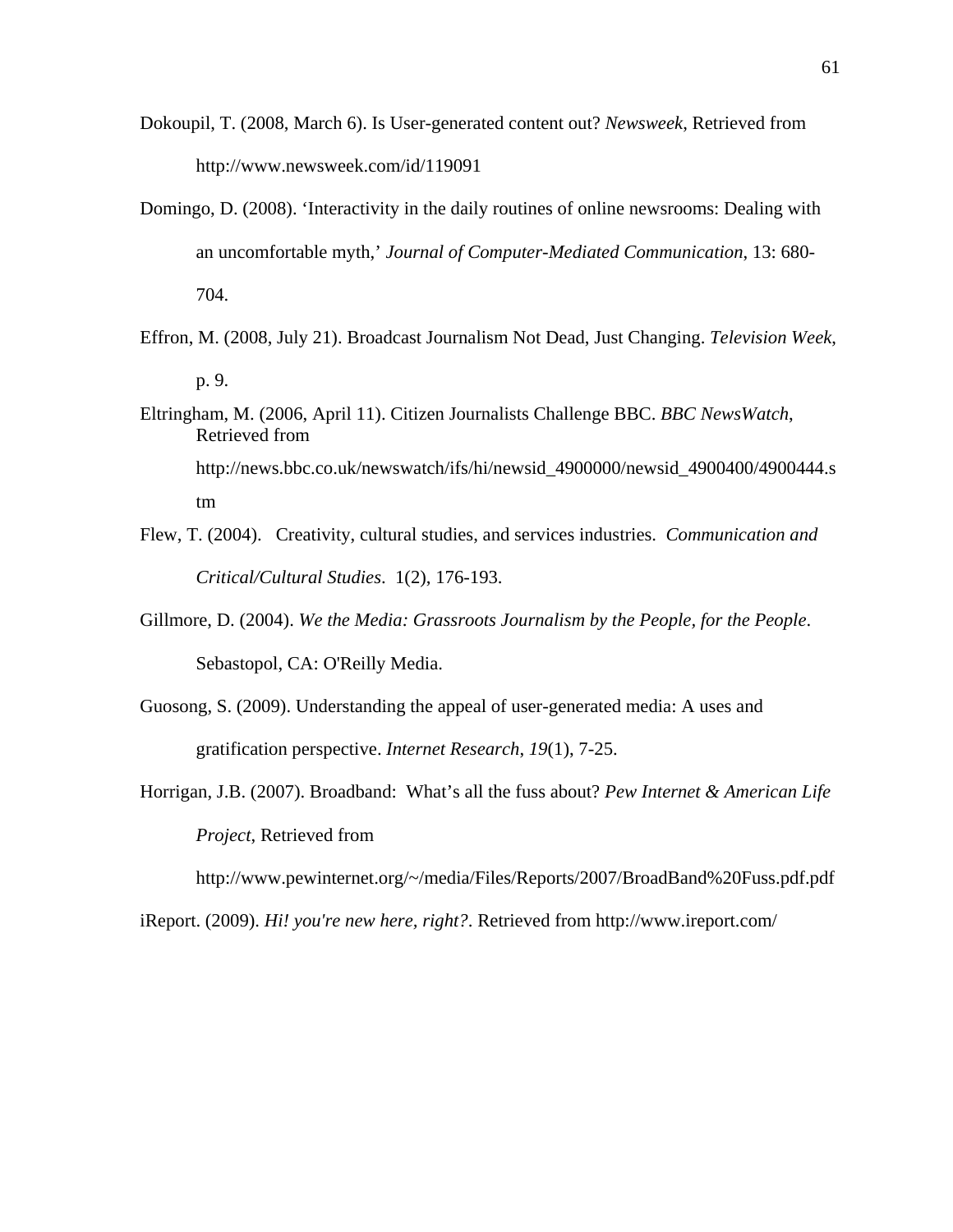Lenhart, A., & Madden, L. (2005). Teen content creators and consumers. *Pew Internet & American Life Project*, Retrieved from

 http://www.pewinternet.org/~/media//Files/Reports/2005/PIP\_Teens\_Content\_Creati on.pdf.pdf

- Littlejohn, S. W. (1999). Theories of human communication (6th ed.). Albuquerque, NM: Wadsworth Publishing, 351-354.
- Malone, Michael. (2009, June 8). Hearst-argyle wants 'u' to report. *Broadcasting & Cable*, Retrieved from http://www.broadcastingcable.com/article/278463- Hearst Argyle Wants U to Report.php

Marshall, J. (2005). Citizen journalism continues to surge. *Quill*, *93*(8), 14-16.

- Nielson Reports. (2007, September 6). Obama leads race for web site visitors, Nielsen reports. *Nielson Reports*, Retrieved from http://en us.nielsen.com/main/news/news\_releases/2007/september/Obama\_Leads\_Race\_for Web Site Visitors Nielsen Reports
- Nielson Reports. (2009, May 14). YouTube maintains top ranking by total streams and Hulu grows 490 percent year-over-year, according to Nielsen Online. *Nielson Reports*, Retrieved from http://en-

us.nielsen.com/main/news/news\_releases/2009/may/youtube\_maintains

- Ornebring, H. (2008). The Consumer as producer—of what? *Journalism Studies*, *9*(5), 771- 785.
- Paulussen, S., & Ugille, P. (2008). User generated content in the newsroom: Professional and organisational constraints on participatory journalism. *Westminster Papers in Communication & Culture*, *5*(2), 24-41.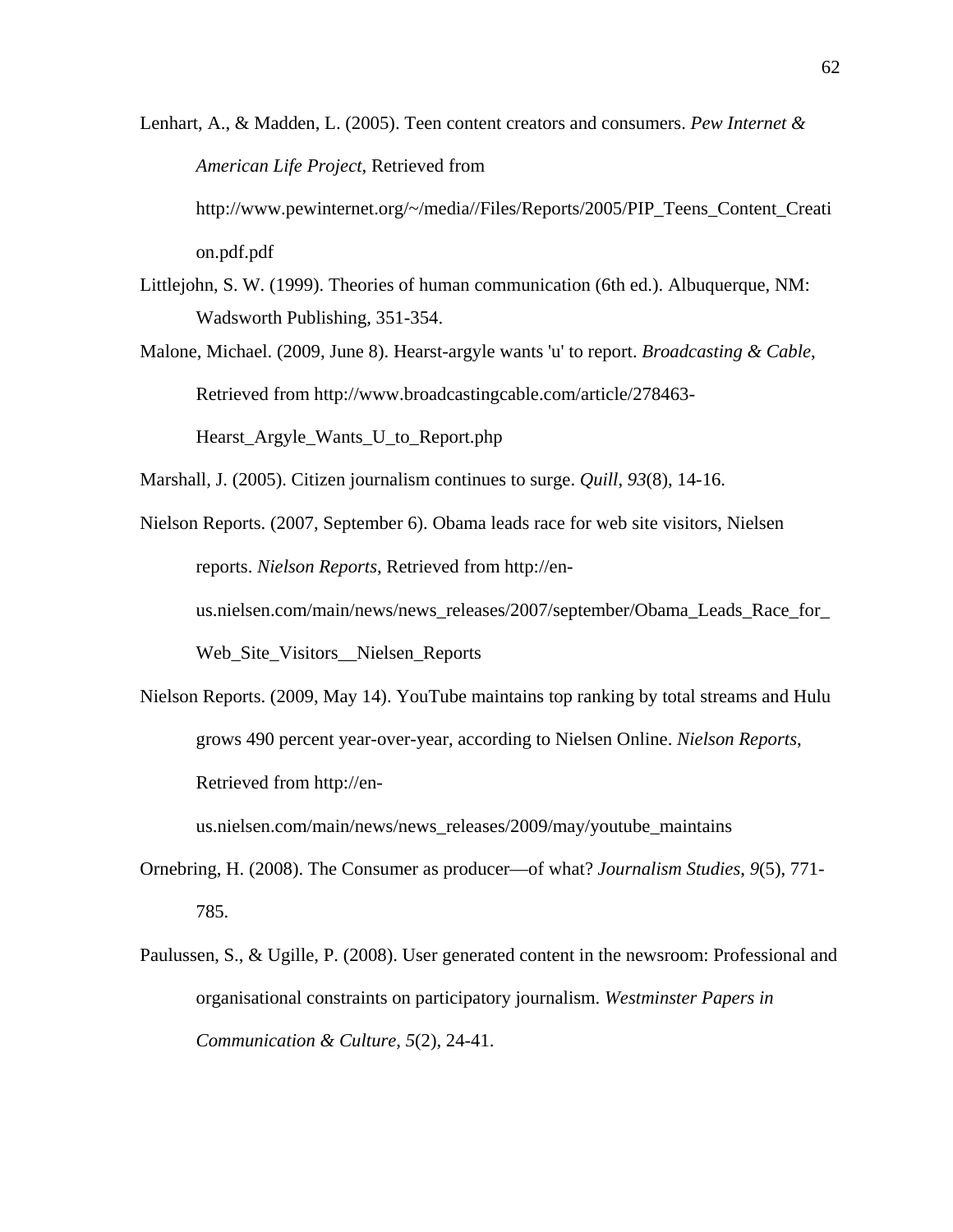Pew research center's Project for excellence in journalism. (2010). *News Executives,* 

*Skeptical of Government Subsidies*, Retrieved from

http://www.journalism.org/analysis\_report/news\_leaders\_and\_future

Potter, D. (2007). You Witness News. *American Journalism Review*, *29*(2), 66.

Powers, W. (2007, August 4). Crowd Control. *National Journal*, 50.

- Project for Excellence in Journalism. (2006). The State of the News Media 2006. *State of the News media*. Retrieved (2009, October 9) from http://www.stateofthemedia.org/2006/
- Prosumer. (n.d.). *Dictionary.com's 21st Century Lexicon*. Retrieved February 16, 2010, from Dictionary.com website: http://dictionary.reference.com/browse/prosumer
- Rosenblum, M. (2008, Winter). Video news: The videojournalist comes of age. *Niemann Reports*, 75-77.

Shields, M. (2007). CNN Goes Virtual. *MediaWeek*, *17*(39), 6.

- Singer, J. (2006) Stepping Back from the Gate: Online newspaper editors and the coproduction of content in campaign 2004, *Journalism & Mass Communication Quarterly* 83(2), 265-280.
- Wales, J., & Weckerle, A. (2009). Most define user-generated content too narrowly. *Advertising Age*, *80*(11), 38.

Whitney, D. (2007). Networks build tech expertise. *Television Week*, *26*(12), 12.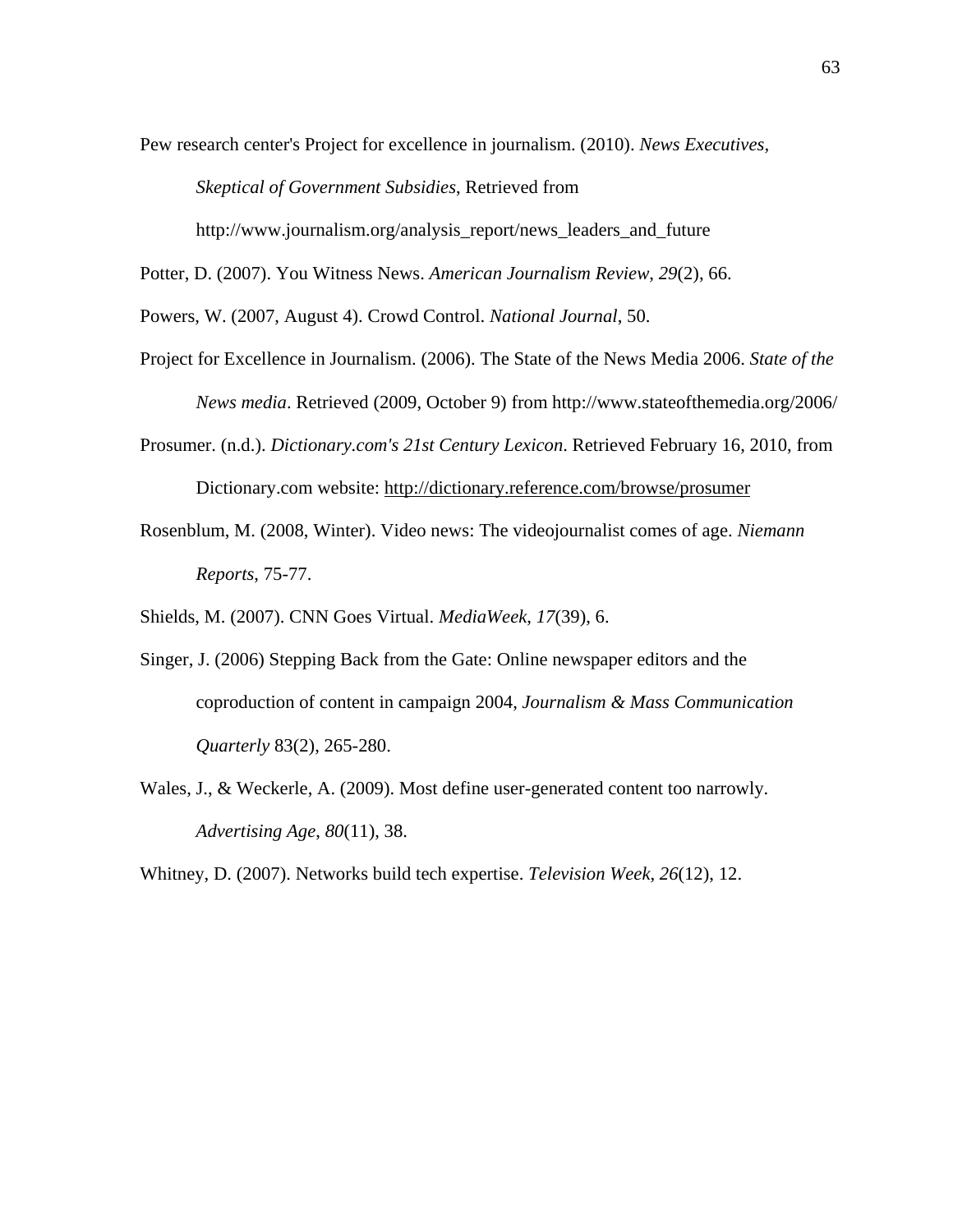#### RESUME

520 GREEN ACRES CIRCLE • SPENCER, WV 25276 PHONE (304) 939-0623 • E-MAIL ATKINS41@MARSHALL.EDU

## CHRISTOPHER L. ATKINS

#### SUMMARY OF QUALIFICATIONS

- One year advising experience at Marshall University including knowledge of university policies and current curriculum requirements
- Three years of classroom experience with college students and, one year as an instructor for Strategies for Academic Success Course
- Membership on First Year Experience and Overnight Orientation committees
- Member of the National Academic Advising Association (NACADA)

#### PROFESSIONAL EXPERIENCE

7/2009—Present Marshall University

*Graduate Assistant: University College* 

 Responsible for advising students, teaching university studies course and UNI peer mentoring course; active member on multiple student success and retention committees

8/2008—Present Marshall University

*Co-teacher: SOJMC* 

 Responsible for teaching a television reporting course; executive producer of MU-Report, a student produced newscast.

11/2006—Present WSAZ-TV

*Photojournalist/Producer* 

 Responsible for writing and organizing newscasts; communicating in a clear an concise manner with viewers; shooting news content.

#### Summer 2005 -2008 City of Spencer

*Summer Recreational Director* 

 Responsible for grant writing, pool finances, lifeguard scheduling, and coordinating and implementing all community summer recreational programs.